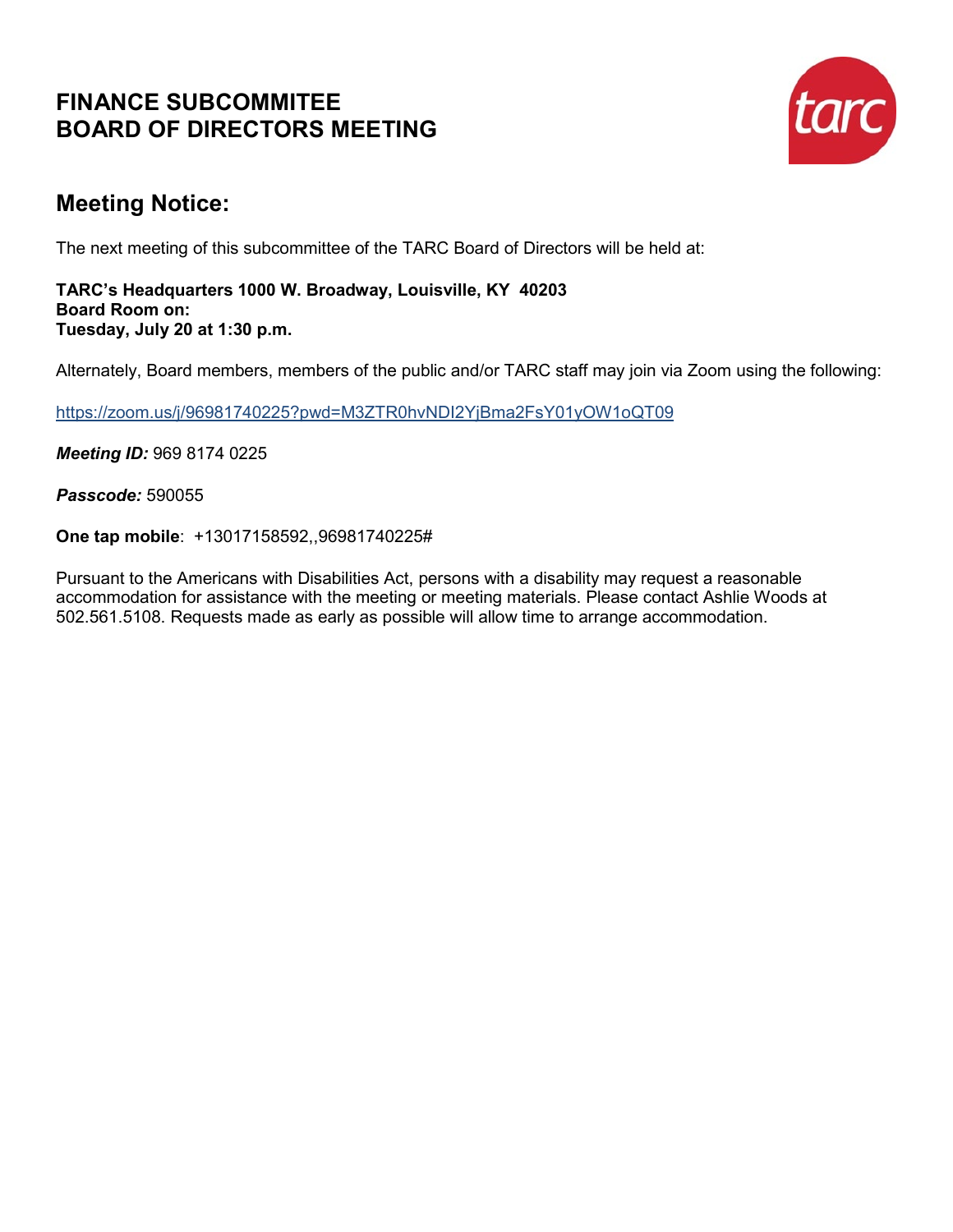## **FINANCE SUBCOMMITEE BOARD OF DIRECTORS MEETING**

## **Agenda**



V. Adjournment 2:30

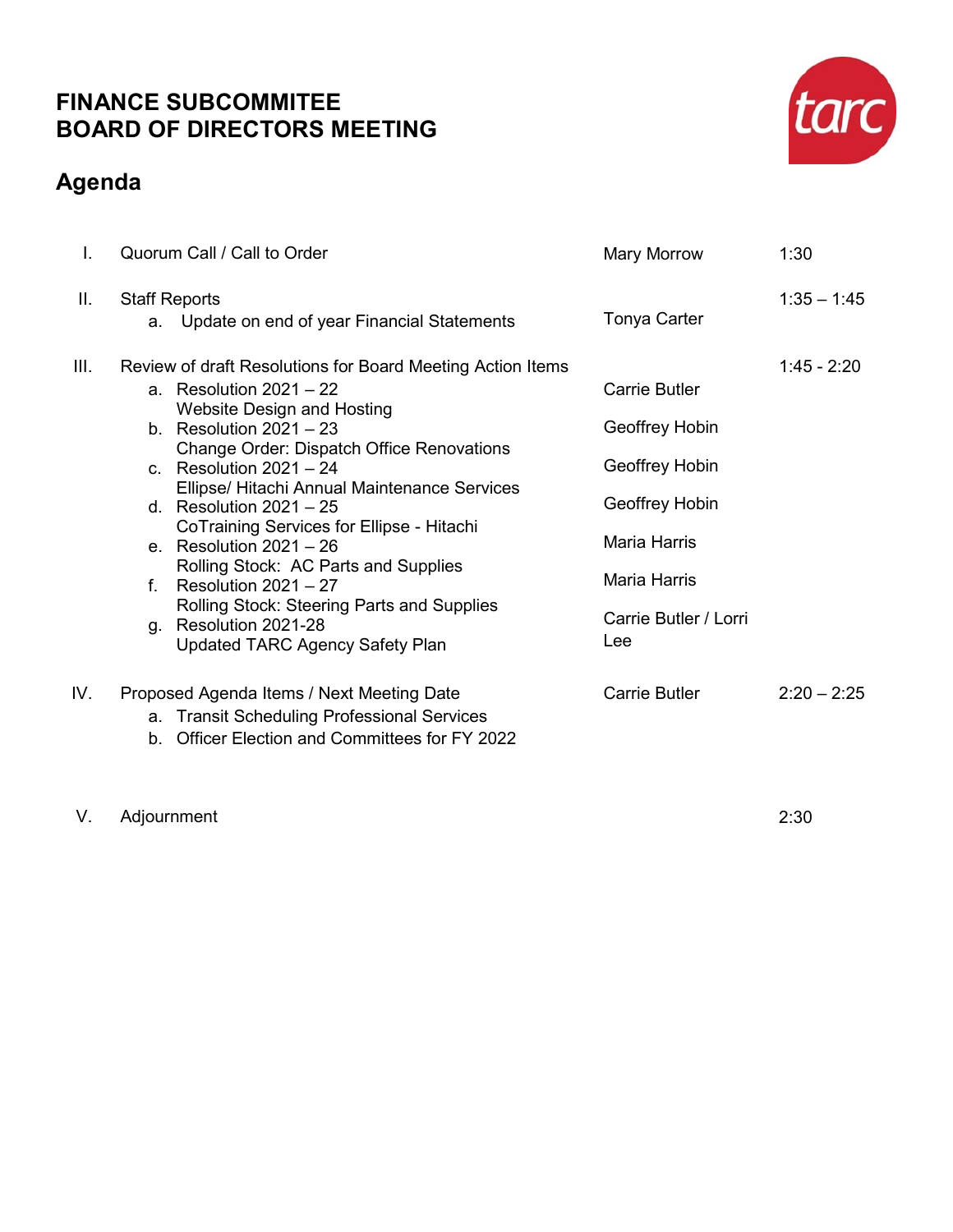# **MEMORANDUM**



**To:** Mary Morrow, Chair of TARC Board of Directors

**From:** Carrie Butler, Executive Director

**Date: July 27, 2021** 

Re: Resolution 2021-22 Website Design and Hosting (RFP 20211041)

TARC released a Request for Proposal (RFP) on March 26, 2021 seeking website design and hosting services. Fourteen (14) proposals were received from qualified and responsive firms. The evaluation committee made up of five (5) TARC team members, evaluated and scored all proposals according to the criteria provided in the solicitation. The top-ranking proposals were received from:

- Trillium Solutions Inc.
- Planeteria Media
- ZED Digital

After the preliminary scoring of proposals and as part of the procurement process, a presentation and interview were conducted. All three (3) presenters provided clarifications to the evaluation committee's questions. At the end of the presentations, the evaluation committee members deliberated, evaluated and scored according to the same evaluation criteria prescribed in the solicitation. Planeteria Media received the highest score and its proposed pricing is below our internal independent cost estimate, as indicated below:

- Website Design and Redevelopment One-time Cost \$52,250.00
- Annual Hosting and Managed Maintenance Cost \$5,760.00 per year for a 5-year total cost of \$28,800.00
- Other work as requested Cost Per Hour \$110.00

The Review Committee recommends the Website Redevelopment project be awarded to Planeteria Media. Planeteria Media's proposal for Website Redevelopment is determined to be fair, reasonable and the most favorable to TARC's operations.

This resolution requests the Board of Directors to authorize the Executive Director to enter into a fixed-price agreement for the redevelopment of TARC's website and shall include recurring service support and maintenance for the website for a total of five (5) years. Please call me at 561-5100 if you have any questions. Thank you.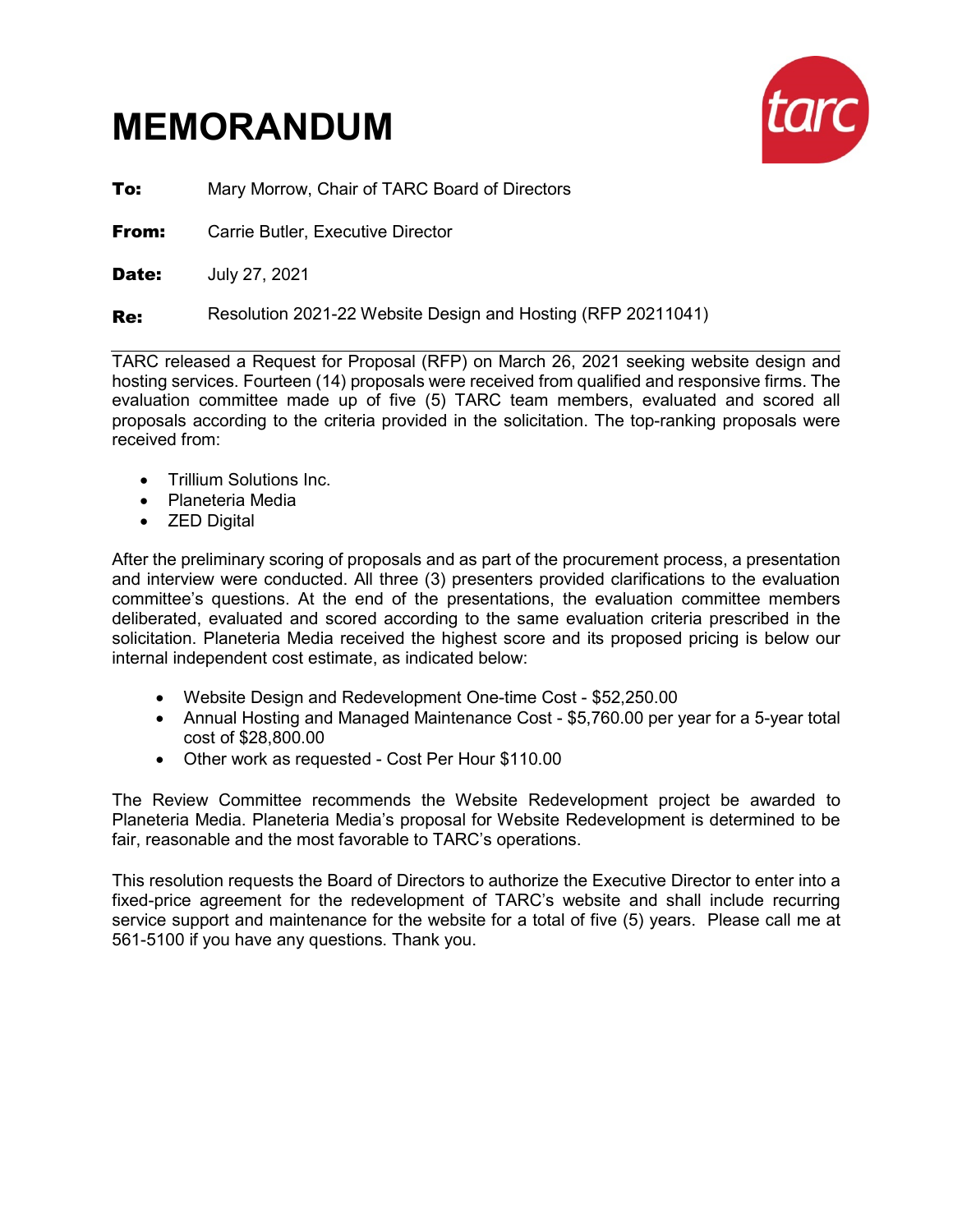

## **RESOLUTION 2021-22 Website Redevelopment, Support and Maintenance**

A Resolution authorizing the Executive Director to enter into a fixed-price website redevelopment agreement with Planeteria Media based upon the proposed statement of work and price submitted by Planeteria to the RFP for Website Redevelopment:

**WHEREAS,** TARC seeks a contractor to provide and assist TARC with website redevelopment as well as recurring and on-going support and maintenance services for TARC's website; and,

**WHEREAS**, TARC received the statement of work and the pricing proposal from Planeteria and it was determined out of the three finalists to be the most responsive, responsible and fair and reasonably priced below TARC's internal cost estimate for such services; and,

**NOW, THEREFORE, BE IT RESOLVED** by the Board of Directors of the Transit Authority of River City that:

The Executive Director is hereby authorized to enter into a fixed-price agreement with Planeteria Media based upon the attached bid pricing for a project amount of \$52,250.00 with an additional five (5) years in annual support and maintenance services for the website at \$5,760 annually (i.e. \$28,800 over 5 years), plus any additional work requested by TARC, which will be provided in writing, at an hourly rate of \$110.00 for a total not to exceed amount of a fixed sum of \$81,050.00 plus any other monies for additional work as requested by TARC.

#### **ADOPTED THIS 27th DAY OF JULY 2021**

 $\frac{1}{2}$  ,  $\frac{1}{2}$  ,  $\frac{1}{2}$  ,  $\frac{1}{2}$  ,  $\frac{1}{2}$  ,  $\frac{1}{2}$  ,  $\frac{1}{2}$  ,  $\frac{1}{2}$  ,  $\frac{1}{2}$  ,  $\frac{1}{2}$  ,  $\frac{1}{2}$  ,  $\frac{1}{2}$  ,  $\frac{1}{2}$  ,  $\frac{1}{2}$  ,  $\frac{1}{2}$  ,  $\frac{1}{2}$  ,  $\frac{1}{2}$  ,  $\frac{1}{2}$  ,  $\frac{1$ 

**Mary Morrow, Chair of the Board of Directors**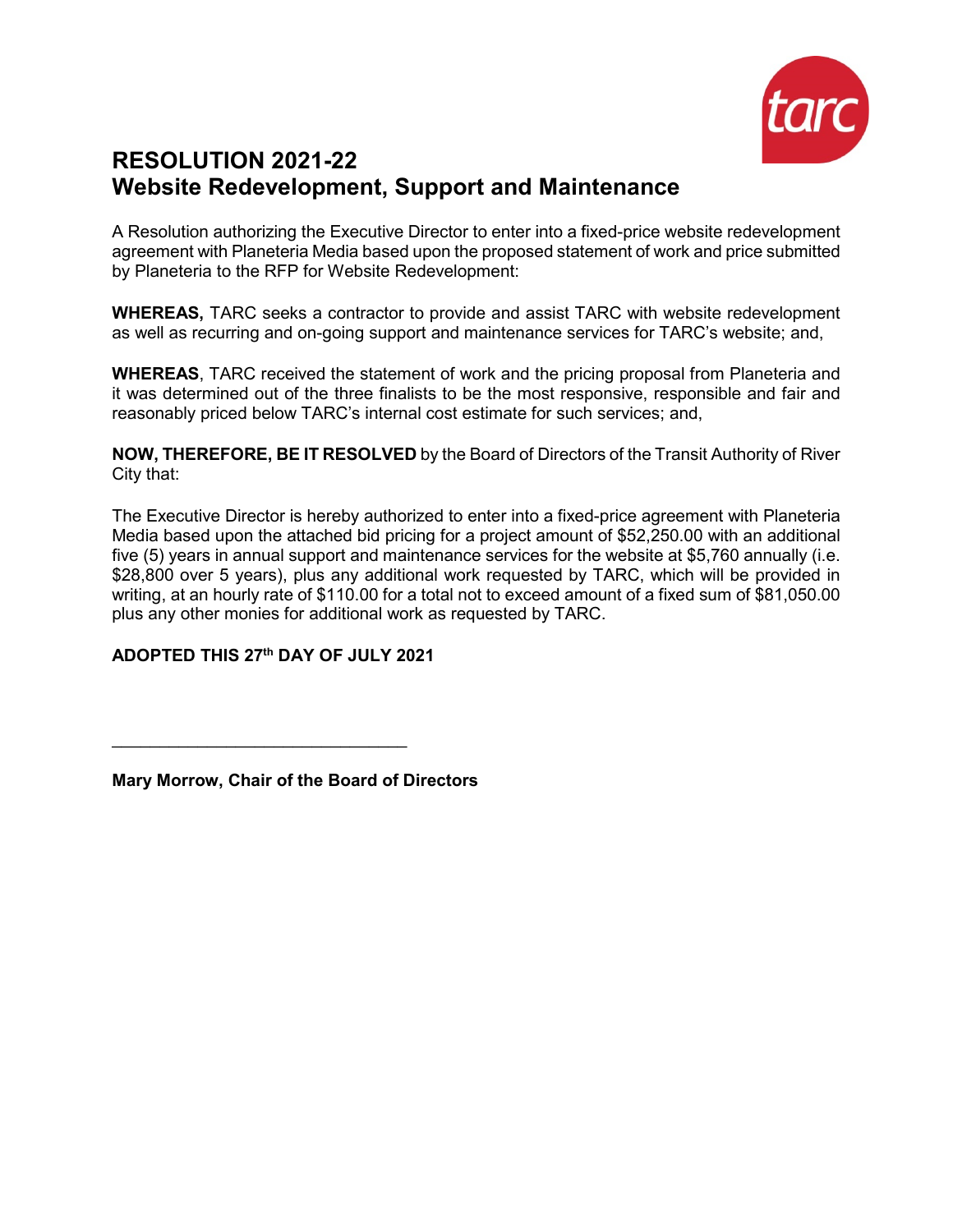

# **MEMORANDUM**

| To:   | Mary Morrow, Chair of TARC Board of Directors                                             |
|-------|-------------------------------------------------------------------------------------------|
| From: | Carrie Butler, Executive Director                                                         |
| Date: | July 27, 2021                                                                             |
| Re:   | Resolution 2021 – 23, Change Order for Contract 2020642, Renovation of Dispatch<br>Office |

On March 23, 2021, TARC awarded contract 2020642, Renovation of TARC's Dispatch Office, to Churchill McGee. As bid, the project included selective demolition and renovation of the existing Dispatch Office in our Operations Building. New flooring was included in the scope of work. The contract price, including a ten percent contingency, was \$163,735.00.

Shortly after demolition began we received a call from Churchill McGee's project manager explaining that when workers removed the rubber tile from the floor for replacement, a layer of older vinyl tile began to tear and come up with it. Out of an abundance of caution, work was stopped and McCall and Spero Environmental, an accredited testing laboratory, removed samples of the tile and the tile mastic to test for asbestos. Two days later we received the test results from the lab. While no asbestos was found in any tile samples, the tile mastic or adhesive was found to contain approximately 3% chrysotile asbestos.

Asbestos is a health risk when it becomes airborne and can be inhaled. There was no risk of exposure associated with the mastic prior to this demolition, since the mastic was not exposed and not friable. To avoid any risk whatsoever of disturbing the mastic during demolition, TARC chose to follow common abatement procedures. We authorized Churchill McGee to contract with a firm qualified to perform asbestos abatement.

The total cost of the abatement, including the cost to remove and relocate furniture, exceeds our contingency on this project by \$2,774.50. At this time I ask for your approval to increase the not to exceed amount of our contract with Churchill McGee by \$10,000. The increase will cover the abatement and any additional changes to scope we may encounter prior to completion of the project.

Attached to this memo is a resolution requesting your approval of a change order to contract 2020642 in the amount of \$10,000.00. If you approve, the new contract total will be \$173,735.00. We have available funding to obligate towards this change order.

Please call me at 561-5100 if you have any questions. Thank you.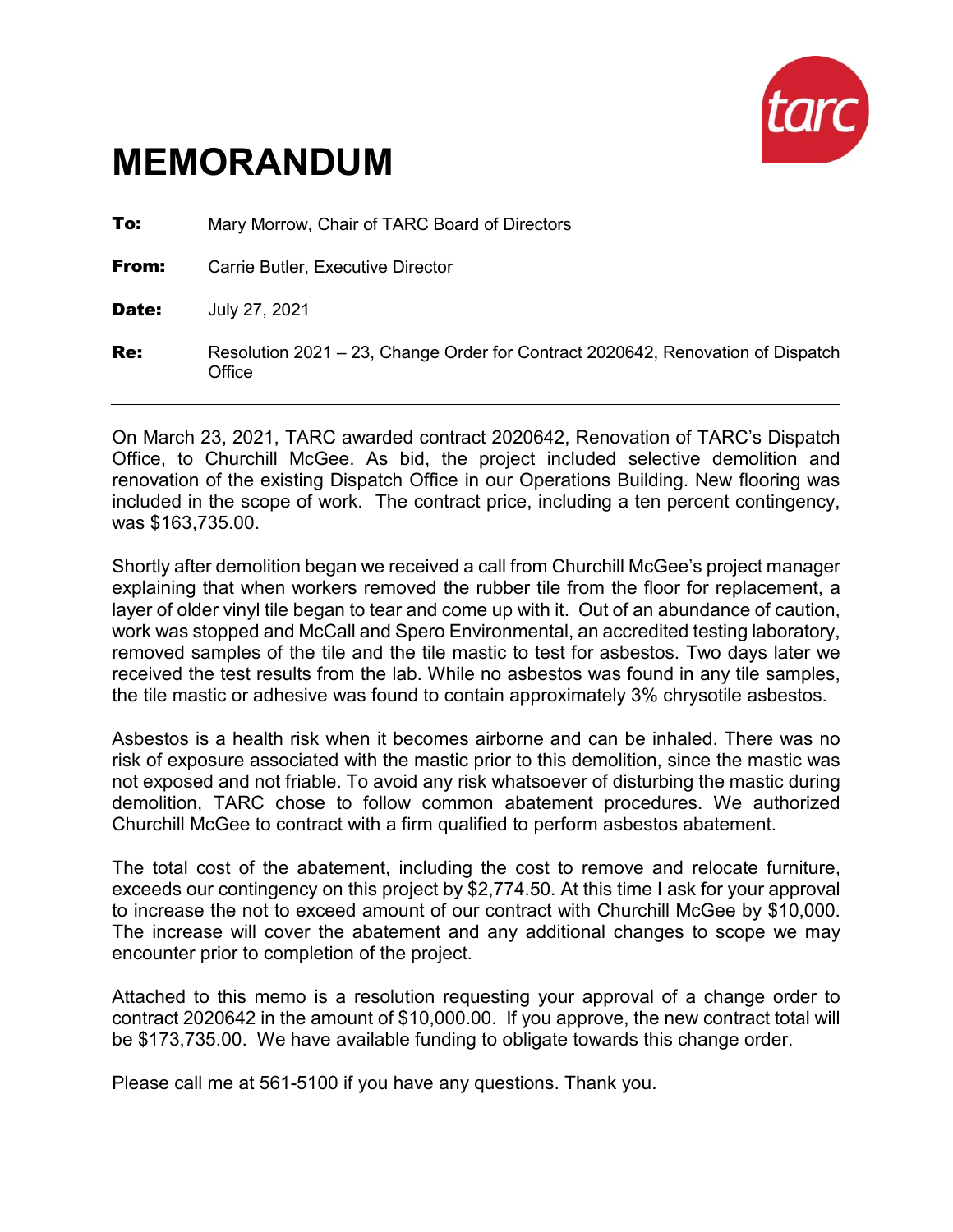

## **RESOLUTION 2021-23 Contract 2020642, Renovation of TARC Dispatch Office**

A Resolution authorizing the Executive Director to issue a change order to contract 2020642 with Churchill McGee for \$10,000.00, increasing the total not to exceed value of the contract to \$173,735.00.

**WHEREAS,** TARC awarded contract 2020642, Renovation of TARC's Dispatch Office on March 23, 2021; and

**WHEREAS**, the unintended disturbance of original tile flooring in the office revealed a potential risk of exposure to asbestos; and

**WHEREAS**, TARC proceeded with its contractor to have multiple samples tested; and

**WHEREAS**, there was no detectable asbestos in floor or ceiling tiles, but there was a detectable amount of 3% chrysotile asbestos in the tile mastic; and

**WHEREAS**, in order to reduce the very low risk of exposure to zero, TARC authorized Churchill McGee to contract with a firm qualified to perform asbestos abatement; and

**WHEREAS**, the abatement cost exceeded TARC's contingency amount for this project; and

**NOW, THEREFORE, BE IT RESOLVED** by the Board of Directors of the Transit Authority of River City that:

The Executive Director is hereby authorized to issue a change order to contract 2020642 with Churchill McGee for \$10,000.00, increasing the total not to exceed value of the contract to \$173,735.00.

**ADOPTED THIS 27th DAY OF JULY 2021**

 $\frac{1}{2}$  , and the set of the set of the set of the set of the set of the set of the set of the set of the set of the set of the set of the set of the set of the set of the set of the set of the set of the set of the set

**Mary Morrow, Chair of the Board of Directors**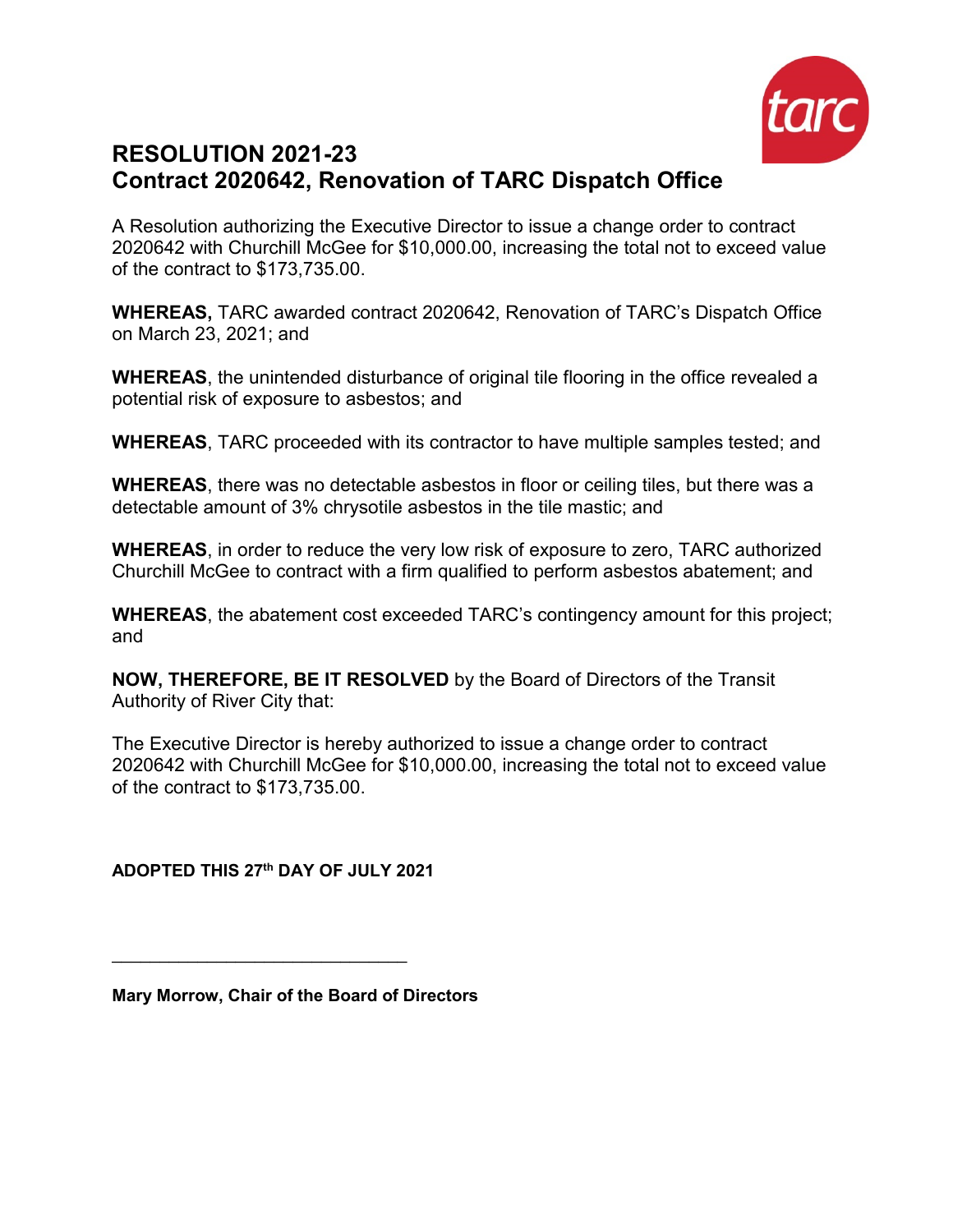

# **MEMORANDUM**

**To:** Mary Morrow, Chair of TARC Board of Directors **From:** Carrie Butler, Executive Director **Date: July 27, 2021 Re:** Resolution 2021-24 Sole Source 20211525 Ellipse Annual Licensing Fees

TARC's enterprise-wide resource planning system, Ellipse, was originally procured and awarded through a competitive bidding process in early 2000. Ellipse provides an enterprise resource planning function and controls TARC's maintenance management, purchasing, materials management, accounting, budgeting, payroll, human resources, training records and grants management. The system was implemented in 2002 and later upgraded in 2018. The software product has been bought and sold over this time period; the current owner and contract holder is Hitachi Power Grids (Hitachi).

The most recent upgrade and contract terms for maintenance and licensing was included in Resolution 2016-26 (a two year term with options for \$1,878, 500) which was subsequently amended by Resolution 2017-37 for an additional \$750,000 and then Resolution 2018-37 approved the last year of the term at \$750,000.

In order to meet TARC's asset management and state of good repair requirements, continued use of the Ellipse software system is necessary. In May 2021, TARC asked Hitachi for a sole source quote for the continued licensing and support of the Ellipse software system. Based on our request, Hitachi provided the following pricing for the upcoming five (5) years. Beginning July 1, 2021, our agreement with Hitachi will be renewable annually. TARC also requested a change in the billing cycle from annual to quarterly invoicing. Hitachi has agreed to the requested change.

| YEAR                   | 2021         | 2022         | 2023         | 2024         | 2025         |
|------------------------|--------------|--------------|--------------|--------------|--------------|
| <b>ESCALATOR</b>       | 5%           | 5%           | 5%           | 5%           | 5%           |
| . FEE<br><b>ANNUAL</b> | \$145,364.10 | \$152,632.31 | \$160,263.92 | \$168,277.12 | \$176,690.97 |

The Purchasing Department performed a pricing analysis and an Independent Cost Estimate for the licensing fees and found that the price provided is fair and reasonable and is recommending the award of an agreement for Ellipse Software Licensing to Hitachi.

This resolution requests the Board of Directors authorize the Executive Director to enter into a licensing agreement with an initial term of one (1) year and an option of four (4) one-year terms with Hitachi for Ellipse ERP Software for a not to exceed amount of \$803,228.42.

Please call me at 561-5100 if you have any questions. Thank you.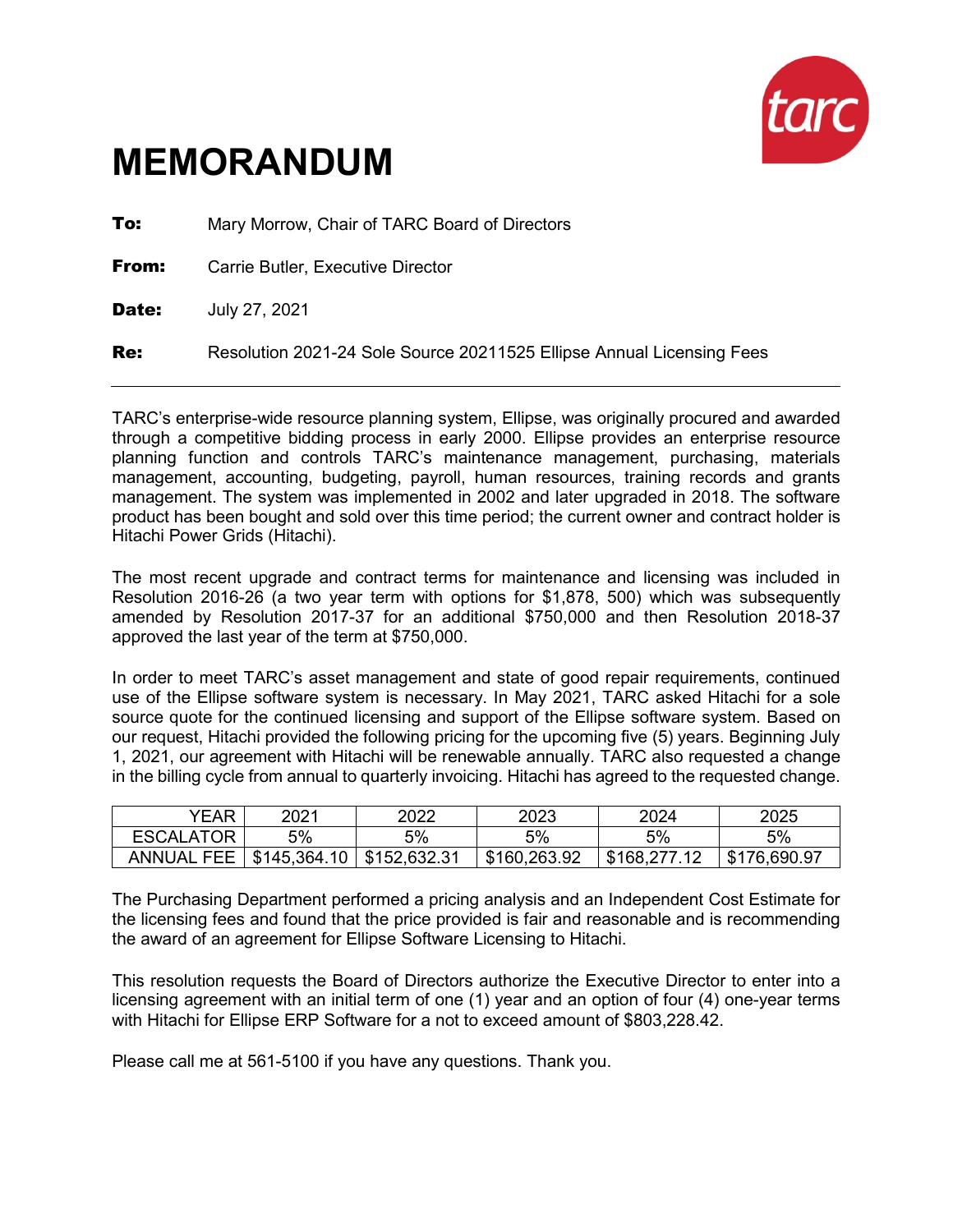

## **RESOLUTION 2021-24 Ellipse Software Licensing**

A Resolution authorizing the Executive Director to enter into a contract with an Initial Term of one (1) year with an Option of four (4) one-year terms for Ellipse Software and Licensing.

**WHEREAS,** TARC seeks an enterprise resource planning software firm to provide and assist TARC with its Financial and Operational resource software system needs; and,

**WHEREAS**, a sole source quote request for pricing proposal was requested on May 25, 2021; and

**WHEREAS**, TARC received a proposal from Hitachi Power Grids, which was deemed responsible and responsive; and

**NOW, THEREFORE, BE IT RESOLVED** by the Board of Directors of the Transit Authority of River City that:

The Executive Director is hereby authorized to enter into a contract with an Initial Term of one (1) year with an Option of four (4) additional one-year terms with Hitachi Power Grids based upon Price Sheet herein for Ellipse Software and Licensing for a not-to-exceed amount of \$803,228.42.

#### **ADOPTED THIS 27th DAY OF JULY 2021**

 $\frac{1}{2}$  , and the set of the set of the set of the set of the set of the set of the set of the set of the set of the set of the set of the set of the set of the set of the set of the set of the set of the set of the set

**Mary Morrow, Chair of the Board of Directors**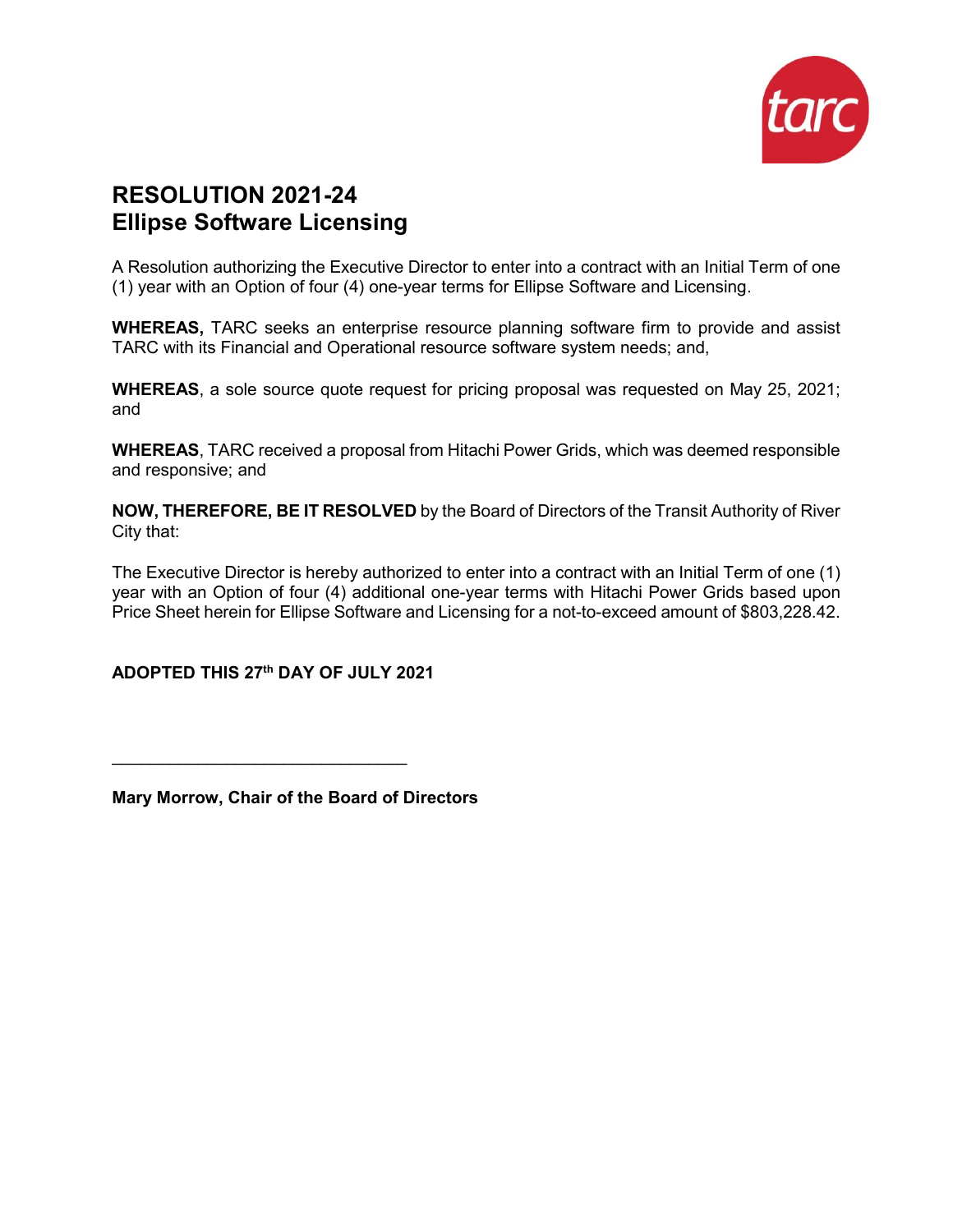

# **MEMORANDUM**

**To:** Mary Morrow, Chair of TARC Board of Directors **From:** Carrie Butler, Executive Director **Date: July 27, 2021** Re: Resolution 2021-25 Cosol /AddOns Additional Services for Ellipse Training

Ellipse software is used as TARC's enterprise resource planning system, which includes purchasing and materials management. This system is critical for the team members in the Purchasing Department. Over the past year, the Purchasing team, which includes a Director, four buyers / contract coordinator, and parts clerks has faced a series of retirements leaving the current team in place with a fairly significant need for training on Ellipse. Providing continual support and professional development of staff is essential in order to achieve and maintain all of our assets in a state of good repair.

In addition to our support agreement with Hitachi (see Resolution 2021-24), TARC also maintains a software support agreement with Cosol (formerly Add Ons, see Resolution 2021-03) for software support and hosting, with training and other services as an additional scope of work at a set hourly rate. For this training for the Purchasing team, TARC requested a proposal from Cosol, formerly AddOns, our host and supplier of consulting services for Ellipse. A Statement of Work (SOW) with pricing was provided by Cosol. The SOW was negotiated to our satisfaction, and a pricing analysis was performed to ensure that the pricing is fair and reasonable.

The price quoted to provide this training is \$21,000, as noted in the attached Statement of Work. That price does not include travel expenses, which should in no case exceed \$3,500.

This resolution requests that the Board of Directors authorize the Executive Director to enter into a one-time additional services agreement with Cosol for a total not to exceed \$24,500. Please call me at 561-5100 if you have any questions. Thank you.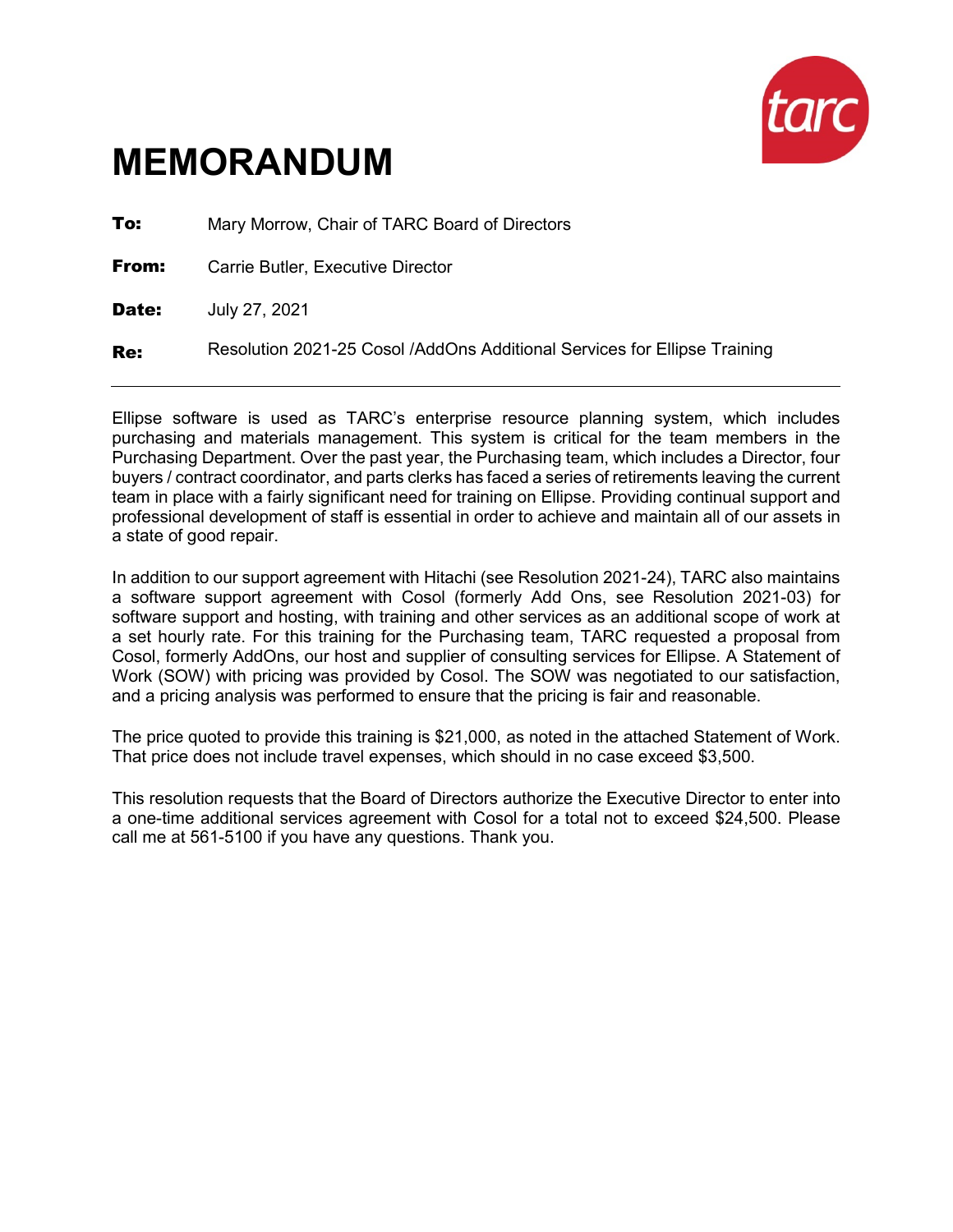

### **RESOLUTION 2021-25 Additional Services for Ellipse Training**

A Resolution authorizing the Executive Director to enter into a one-time additional services agreement with Cosol based upon the attached Statement of Work for a total not to exceed \$24,500.

**WHEREAS,** TARC reaffirms its desire to achieve the goals established in our Transit Asset Management (TAM) Plan; and

**WHEREAS**, TARC acknowledges that it is vital for staff, especially new staff, to receive appropriate and complete training on the use of our asset management system; and,

**WHEREAS**, the staff of TARC's Purchasing Department, which manages the foundation of our asset management system, are all new within the past year; and,

**WHEREAS**, TARC requested a proposal from Cosol, formerly AddOns, our host and supplier of consulting services for Ellipse; and,

**WHEREAS**, Cosol provided a Statement of Work (SOW) with pricing; and,

**WHEREAS**, TARC reviewed and negotiated adjustments to the SOW, and found the pricing proposal to be responsive and responsible;

**NOW, THEREFORE, BE IT RESOLVED** by the Board of Directors of the Transit Authority of River City that:

The Executive Director is hereby authorized Director to enter into a one-time additional services agreement with Cosol based upon the attached Statement of Work for a total not to exceed \$24,500.

**ADOPTED THIS 27th DAY OF JULY 2021**

 $\mathcal{L}_\text{max}$  , and the set of the set of the set of the set of the set of the set of the set of the set of the set of the set of the set of the set of the set of the set of the set of the set of the set of the set of the

**Mary Morrow, Chair of the Board of Directors**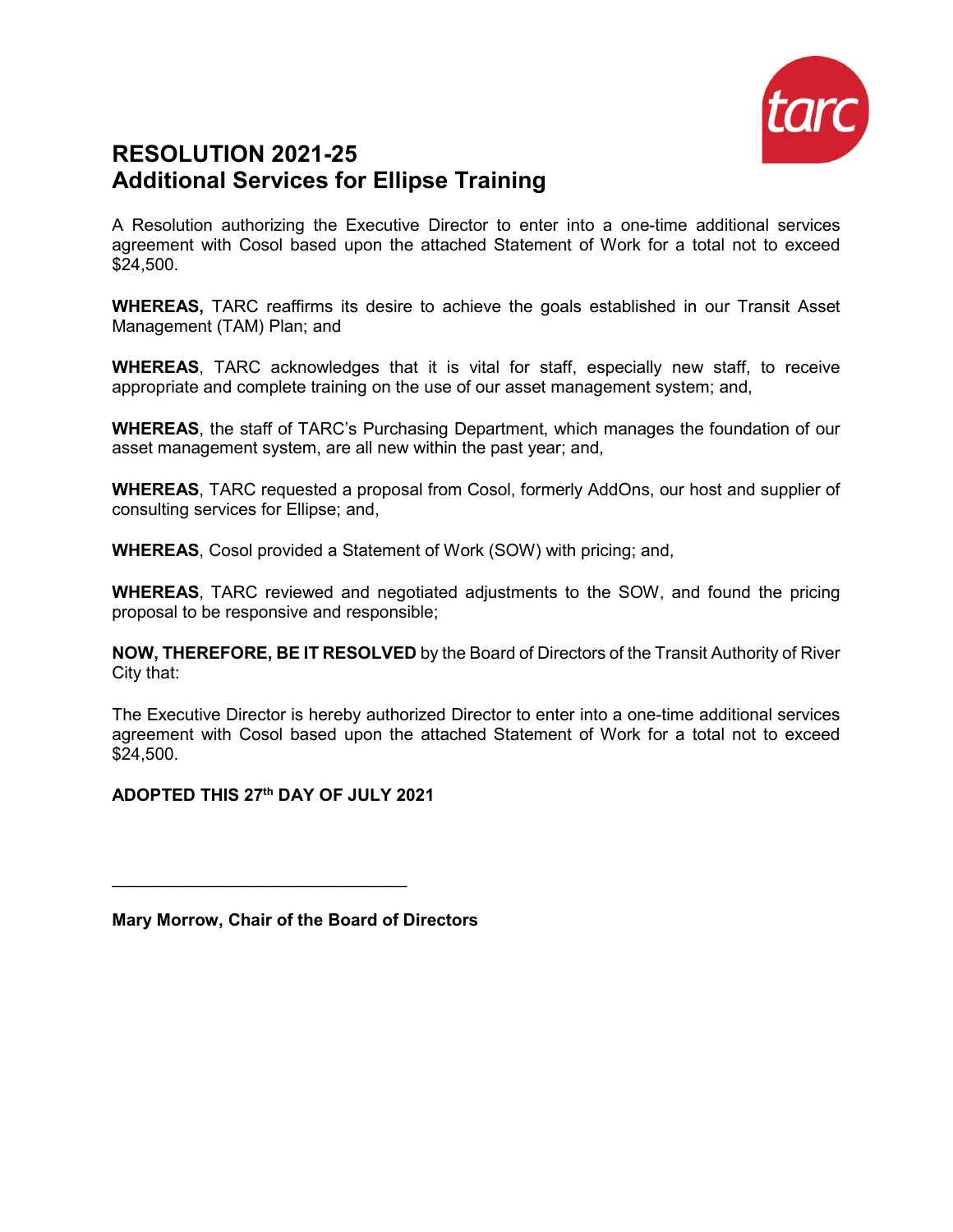

# **MEMORANDUM**

**To:** Mary Morrow, Chair of TARC Board of Directors **From:** Carrie Butler, Executive Director **Date: July 27, 2021 Re:** Resolution 2021-26 Air Conditioning Parts and Supplies (IFB 20211683)

On May 6, 2021, TARC released an Invitation for Bid 20211683 for Air Conditioning Parts and Supplies which included thirty-eight (38) inventory parts. The solicitation intent is to award the contract to the lowest bidder or bidders. On June 3, 2021, we received responses from five (5) qualified bidders and evaluated all the bids based on the requirements and lowest bid proposed.

Based upon the requirement of the solicitation and the proposed lowest bids, the procurement department evaluated the following proposals as being deemed responsive and responsible. The selection was made and the intent to award to multi-vendor based on lowest pricing to the following responsive bidders:

- Gillig LLC
- Mohawk Manufacturing and Supply Company
- Muncie Transit Supply
- Southern Coach Parts Company
- Thermo King Midwest, Inc.

Procurement Department proposes a multi-vendor award contract of Air Conditioning Parts and Supplies to the above vendors to enter into a 3-year initial term and two additional 1-year options with a not to exceed amount of \$300,237.75 for a total term of five (5) years.

|              | <b>INITIAL TERM</b> |                           |            | <b>OPTIONAL TERM</b> |              |
|--------------|---------------------|---------------------------|------------|----------------------|--------------|
| <b>YEAR1</b> | <b>YEAR 2</b>       | <b>YEAR 3</b>             | YEAR 4     | <b>YEAR 5</b>        | <b>TOTAL</b> |
| \$51,177.46  | \$55.271.66         | $\frac{1}{2}$ \$59,693.39 | 564,468.86 | \$69,626.37          | \$300.237.75 |

The Review Committee recommends the award of Air Conditioning Parts and Supplies to Gillig LLC, Mohawk Manufacturing and Supply Company, Muncie Transit Supply, Southern Coach Parts Company and Thermo King Midwest, Inc. The multi-vendor proposal for Air Conditioning Parts and Supplies is determined to be the most favorable to TARC's operations.

This resolution is requesting the Board of Directors to authorize the Executive Director to enter into a multi-vendor contract with an initial three-year term and two additional one-year options with the responsive bidders listed directly above. Please call me at 561-5100 if you have any questions. Thank you.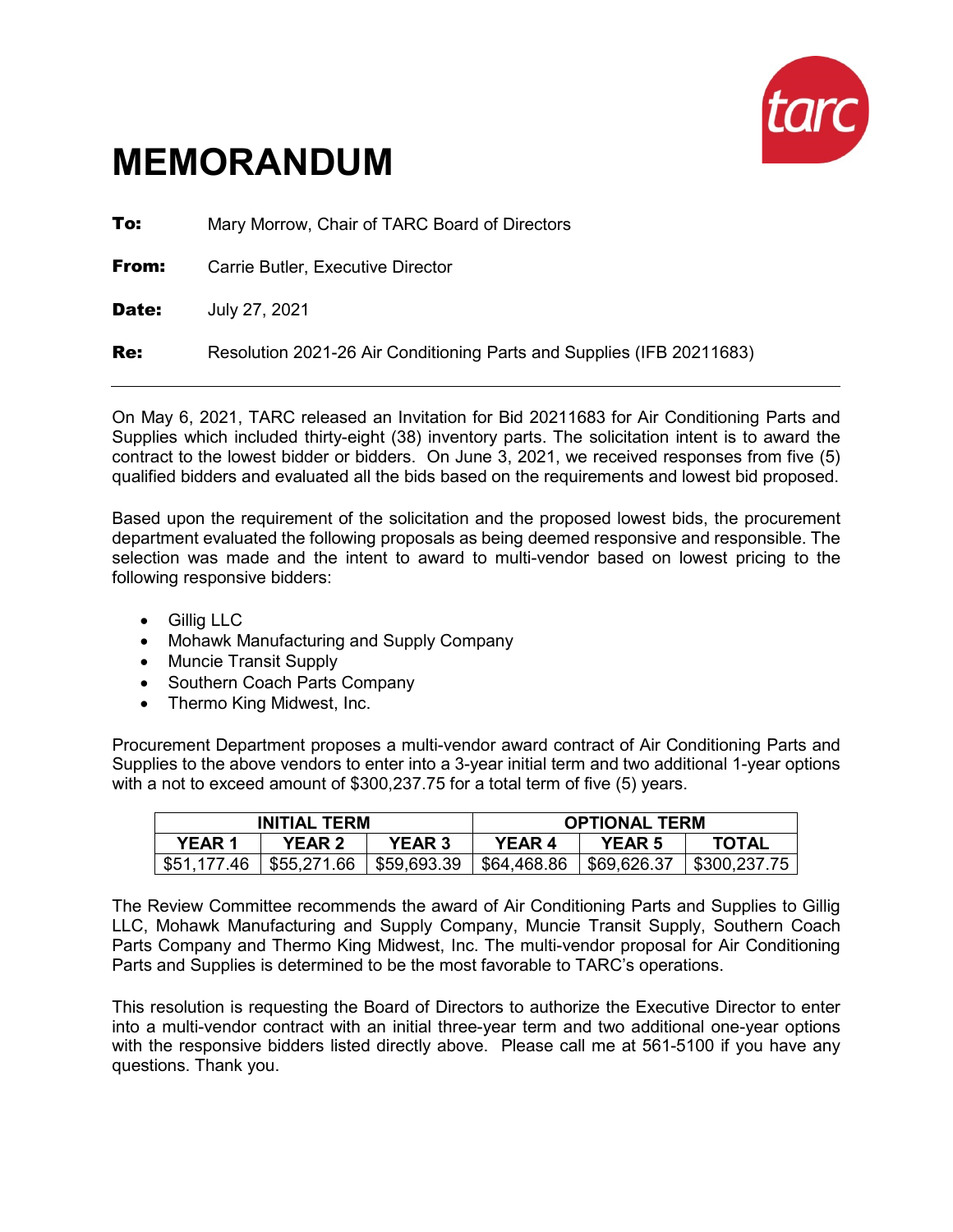

### **RESOLUTION 2021-26 Air Conditioning Parts and Supplies**

A Resolution authorizing the Executive Director to enter into a multi-vendor contract for an initial three (3) year term with two additional one (1)-year options with Gillig LLC, Mohawk Manufacturing and Supply Company, Muncie Transit Supply, Southern Coach Parts Company and Thermo King Midwest, Inc. based upon the attached bid pricing for Air Conditioning Parts and Supplies:

**WHEREAS,** TARC seeks a multi-vendor contract to provide and assist TARC with its Air Conditioning Parts and Supplies needs; and,

**WHEREAS**, a solicitation, Air Conditioning Parts and Supplies Invitation for Bid (IFB 20211683), was issued and advertised to the public on May 6, 2021; and,

**WHEREAS**, TARC received five (5) proposals for Air Conditioning Parts and Supplies (IFB 20211683) from Gillig LLC, Mohawk Manufacturing and Supply Company, Muncie Transit Supply, Southern Coach Parts Company and Thermo King Midwest, Inc., which were all determined to be responsive and responsible; and,

**NOW, THEREFORE, BE IT RESOLVED** by the Board of Directors of the Transit Authority of River City that:

The Executive Director is hereby authorized to enter into a multi-vendor contract for an initial three (3) year term with two additional one (1)-year options with Gillig LLC, Mohawk Manufacturing and Supply Company, Muncie Transit Supply, Southern Coach Parts Company and Thermo King Midwest, Inc. based upon the attached bid pricing for Air Conditioning Parts and Supplies (IFB 20211683) for a not-to-exceed amount of \$300,237.75.

#### **ADOPTED THIS 27th DAY OF JULY 2021**

 $\mathcal{L}_\text{max}$  , and the set of the set of the set of the set of the set of the set of the set of the set of the set of the set of the set of the set of the set of the set of the set of the set of the set of the set of the

**Mary Morrow, Chair of the Board of Directors**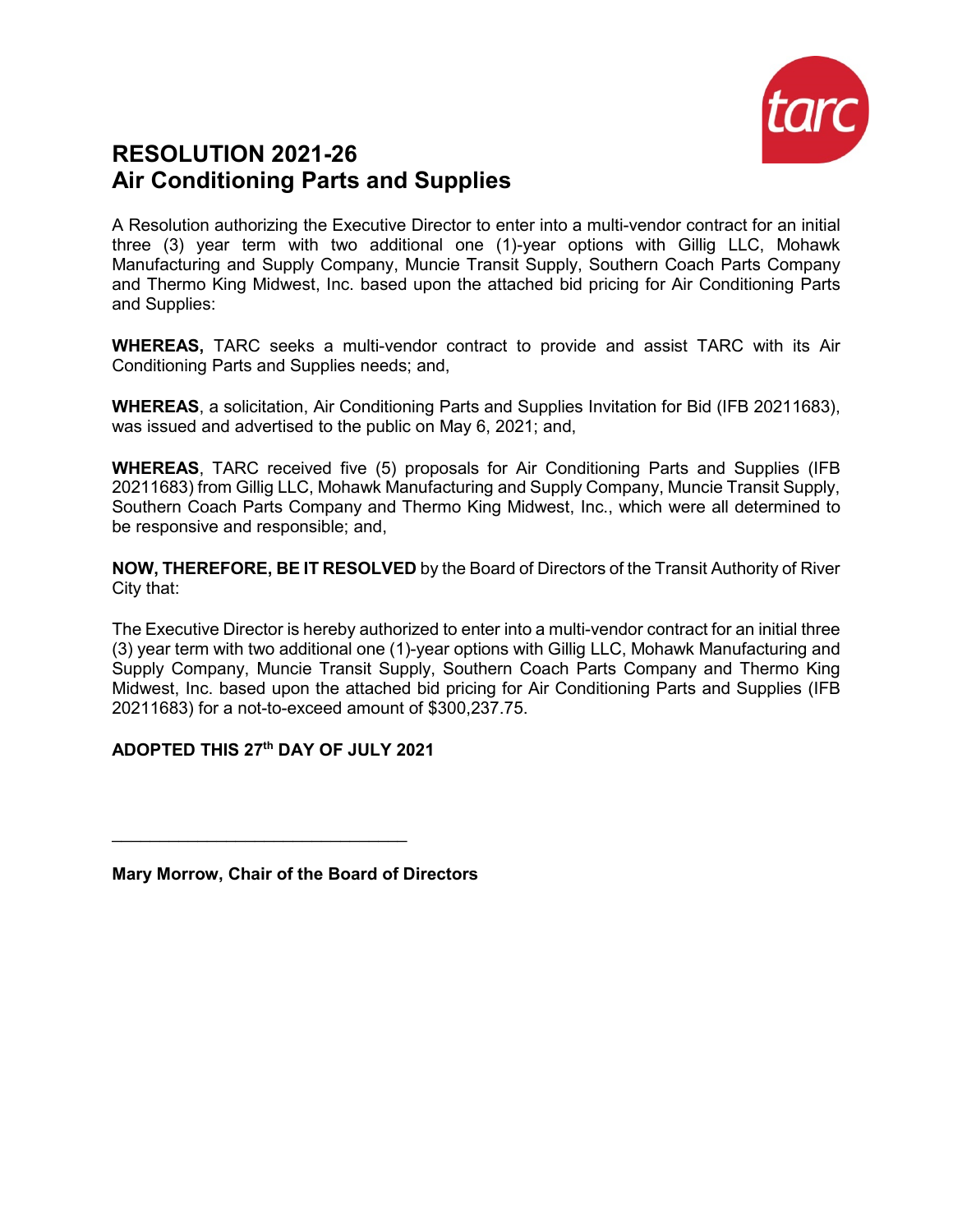

# **MEMORANDUM**

**To:** Mary Morrow, Chair of TARC Board of Directors **From:** Carrie Butler, Executive Director **Date: July 27, 2021** Re: Resolution 2021-27 Steering Parts and Supplies (IFB 20211682)

On May 1, 2021, TARC released an Invitation for Bid 20211682 for Steering Parts and Supplies which included fourteen (14) inventory parts. The solicitation intent is to award the contract to the lowest bidder or bidders. On June 11, 2021 we received three (3) responses from qualified vendors and evaluated the bids based on the requirements and lowest bid proposed.

Based upon the requirement of the solicitation and the proposed lowest bid, the procurement department evaluated the proposals and performed a market analysis. All vendor proposals were deemed responsive and responsible. The selections were made and the intent to award to multivendors was based on lowest pricing.

Procurement Department proposes a multi-bid award contract of Steering Parts and Supplies to Muncie Transit Supply, Mohawk Manufacturing Supply Company and Neopart Transit for a 3-year initial term with two additional 1-year options with a not to exceed amount of \$470,095.16 for a total term of five (5) years.

| <b>INITIAL TERM</b> |               |               |              | <b>OPTIONAL TERM</b> |              |
|---------------------|---------------|---------------|--------------|----------------------|--------------|
| YEAR 1              | <b>YEAR 2</b> | <b>YEAR 3</b> | YEAR 4       | <b>YEAR 5</b>        | <b>TOTAL</b> |
| \$80,130.75         | \$86,541.22   | \$93,464.51   | \$100,941.67 | l \$109.017.01       | \$470.095.16 |

The Review Committee recommends the award of Steering Parts and Supplies to Muncie Transit Supply, Mohawk Manufacturing Supply Company and Neopart Transit. The vendor proposal for Steering Parts and Supplies are determined to be the most favorable to TARC's operations.

This resolution requests the Board of Directors to authorize the Executive Director to enter into a contract for an initial three (3)-year term and two additional one (1)-year options with Muncie Transit Supply, Mohawk Manufacturing Supply Company and Neopart Transit for Steering Parts and Supplies. Please call me at 561-5100 if you have any questions. Thank you.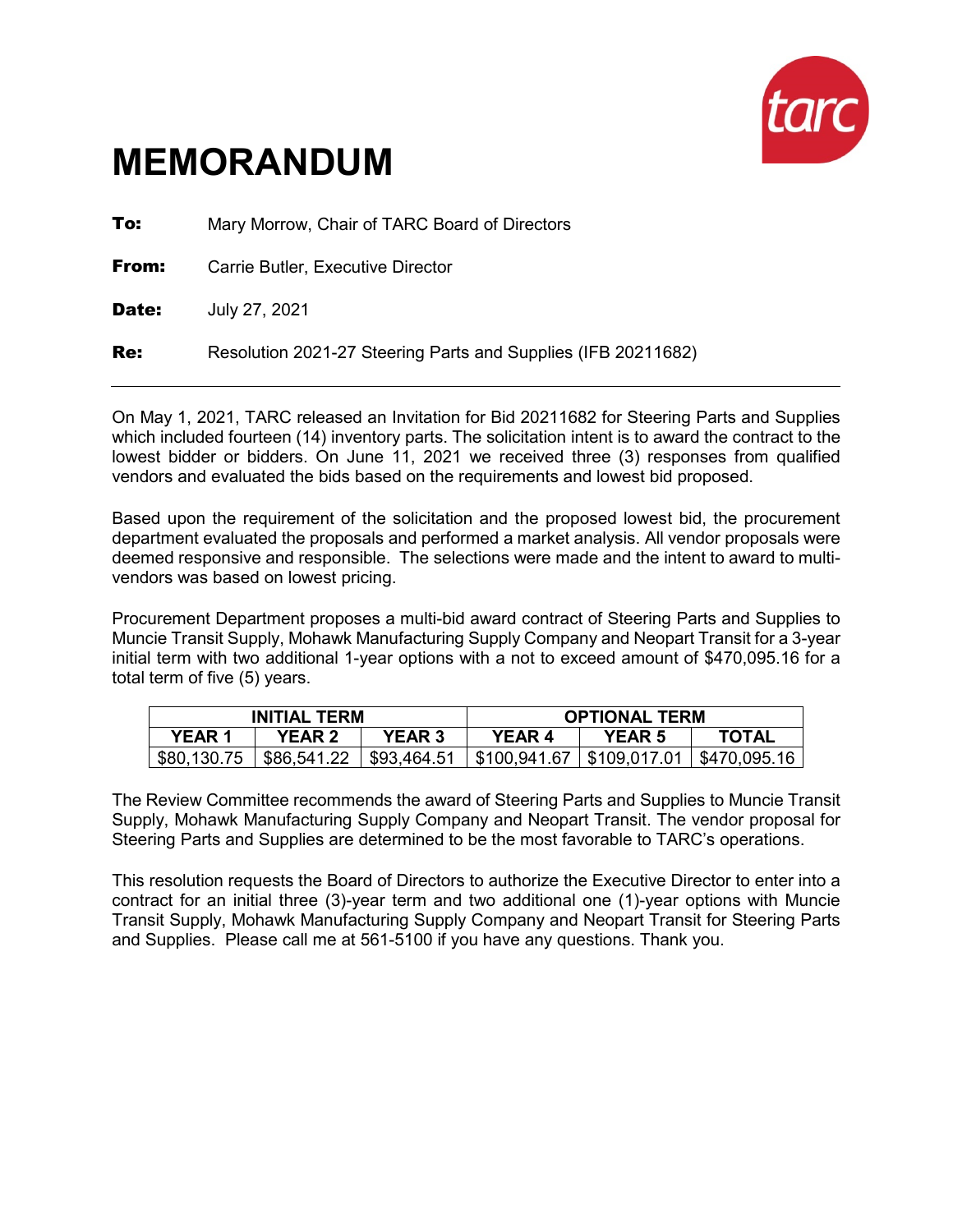

## **RESOLUTION 2021-27 Steering Parts and Supplies**

A Resolution authorizing the Executive Director to enter into a contract for an initial three (3) year term with two additional one (1)-year options with Muncie Transit Supply, Mohawk Manufacturing Supply Company and Neopart Transit based upon the attached bid pricing in the proposals submitted by the three bidders set forth directly above for Steering Parts and Supplies.

**WHEREAS,** TARC seeks a vendor or vendors to provide and assist TARC with its Steering Parts and Supplies needs; and,

**WHEREAS**, a solicitation, (IFB) 20211682 Steering Parts and Supplies Invitation for Bid, was issued and advertised to the public on May 1, 2021; and,

**WHEREAS**, TARC received three (3) responses for (IFB) 20211682 Steering Parts and Supplies and the proposals from Muncie Transit Supply, Mohawk Manufacturing Supply Company and Neopart Transit were determined to be responsive and responsible; and,

**NOW, THEREFORE, BE IT RESOLVED** by the Board of Directors of the Transit Authority of River City that:

The Executive Director is hereby authorized to enter into a contract for a three (3) year initial term with two additional 1-year options with Muncie Transit Supply, Mohawk Manufacturing Supply Company and Neopart Transit based upon the attached bid pricing in the proposals submitted by the three aforementioned entities directly above with respect to (IFB) 20211682 for Steering Parts and Supplies for a not-to-exceed amount of \$470,095.16.

#### **ADOPTED THIS 27th DAY OF JULY 2021**

 $\overline{\phantom{a}}$  , where  $\overline{\phantom{a}}$  , where  $\overline{\phantom{a}}$  , where  $\overline{\phantom{a}}$  , where  $\overline{\phantom{a}}$ 

**Mary Morrow, Chair of the Board of Directors**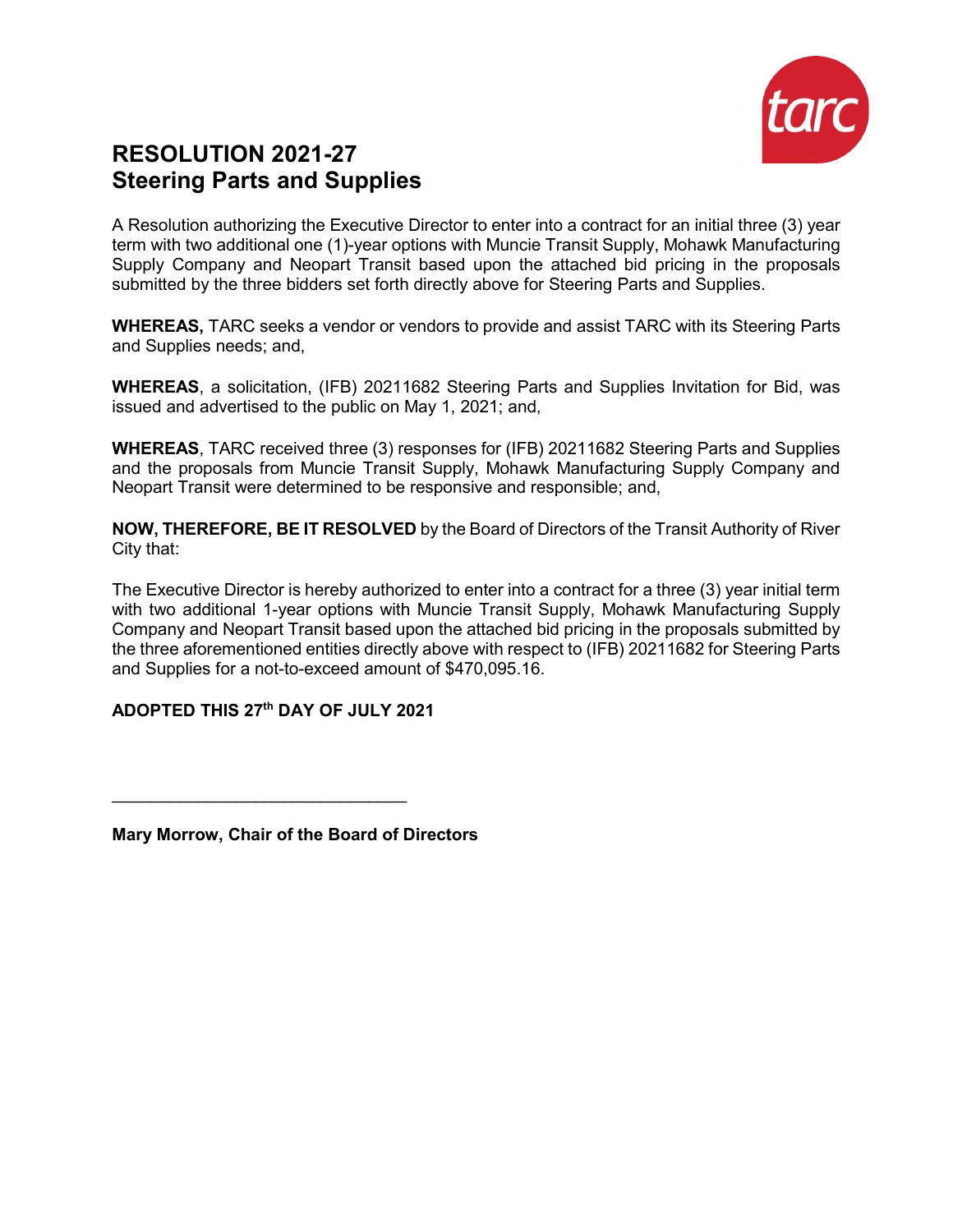

# **MEMORANDUM**

**To:** Mary Morrow, Chair of TARC Board of Directors

**From:** Carrie Butler, Executive Director

**Date:** July 27, 2021

**Re:** Resolution 2021-28 TARC's FY 2022 Agency Safety Plan

In March 2021, the TARC Board of Directors approved the inaugural TARC Agency Safety Plan by Resolution 2021-06. The Agency Safety Plan is required by the Federal Transit Administration (FTA) that transit agencies receiving Section 5307 funds prepare and maintain an Agency Safety Plan (Plan).

The Plan was thusly approved and sent to the Kentuckiana Regional Planning and Development Agency (KIPDA) who reviewed it in order to be in keeping with local and state short to long term transportation planning requirements. Specifically, the Safety Targets were reviewed and they are to be included in KIPDA's transportation plans. TARC and other transportation agencies (Federal Highway, Louisville Metro, Kentucky Transportation Cabinet) are all now required to set and annually review these safety targets. Upon review and in consultation with KIPDA, TARC recommends that the Fiscal Year 2022 Safety Targets be updated as follows:

| <b>Safety Performance Targets</b>           |                              |                                                   |                            |                                                 |                                           |                                                                |                                     |
|---------------------------------------------|------------------------------|---------------------------------------------------|----------------------------|-------------------------------------------------|-------------------------------------------|----------------------------------------------------------------|-------------------------------------|
| Mode of<br><b>Transit</b><br><b>Service</b> | <b>Fatalities</b><br>(Total) | <b>Fatalities</b><br>(Rate per<br>100,000<br>VRM) | <b>Injuries</b><br>(Total) | <b>Injuries</b><br>(Rate per<br>100,000<br>VRM) | <b>Safety</b><br><b>Events</b><br>(Total) | <b>Safety</b><br><b>Events</b><br>(Rate per<br>100,000<br>VRM) | <b>System</b><br><b>Reliability</b> |
| <b>Fixed Route</b>                          | $\overline{0}$               | 0.0036                                            | 55                         | .77                                             | 35                                        | .47                                                            | 5,478                               |
| Paratransit                                 | 0                            | 0.0160                                            | 10                         | .18                                             | 5                                         | .13                                                            | 70,781                              |

The accompanying resolution amends the Safety Plan to replace the Safety Targets with those shown above. No additional changes to the plan are requested at this time.

Please call me at 561-5100 if you have any questions. Thank you.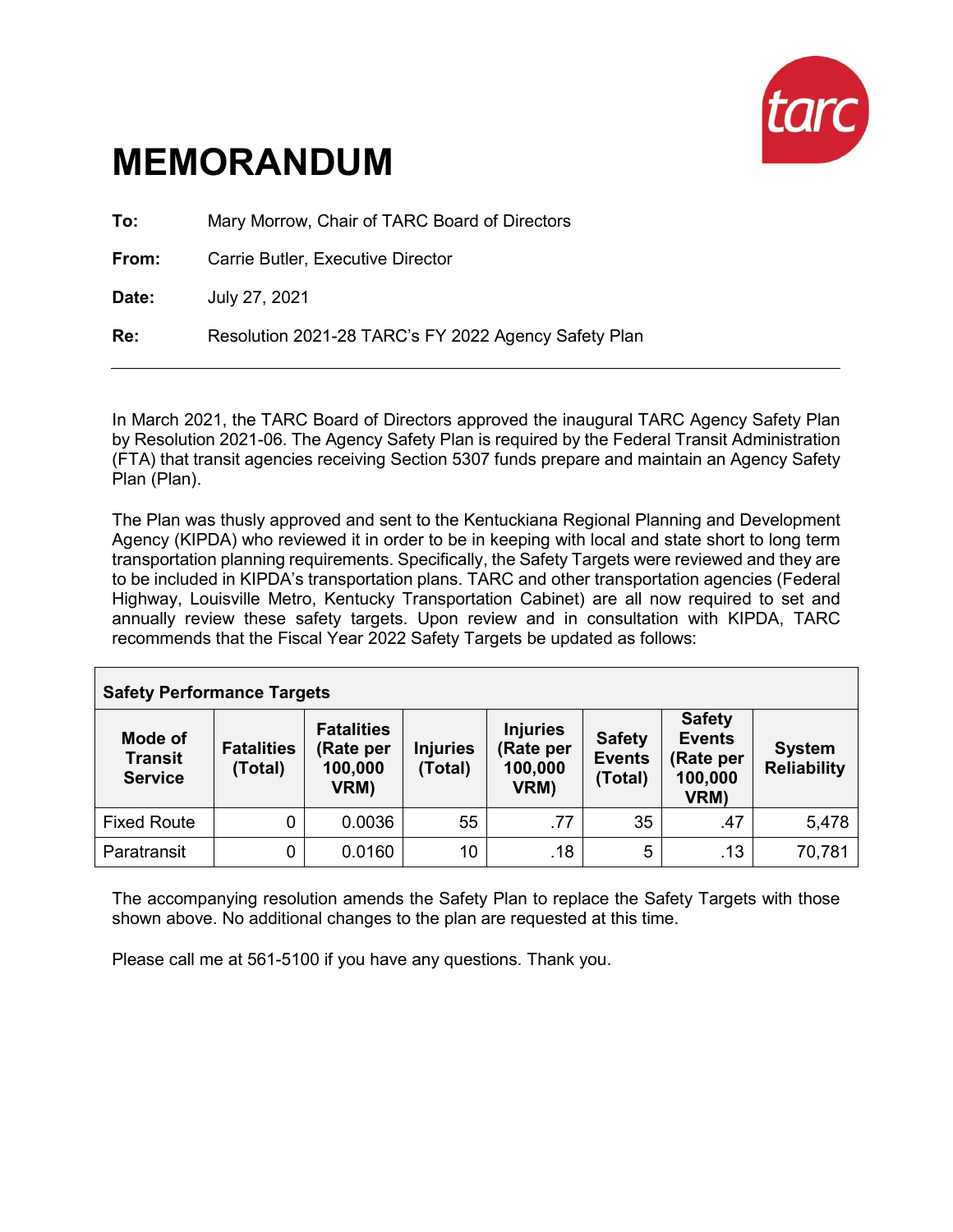

## **RESOLUTION 2021- 28 Transit Authority of River City Agency Safety Plan**

**WHEREAS,** United States Code, Title 49.Transportation, Subtitle III General and Intermodal Programs, Chapter 53 Public Transportation, Section 5307 Urbanized Area Formula Grants provides that public transportation agencies prepare and maintain an agency safety plan. On July 19, 2018, Federal Transit Administration (FTA) published the Public Transportation Agency Safety Plan (PTASP) Final Rule, which requires certain operators of public transportation systems that receive federal funds under FTA's Urbanized Area Formula Grants to develop safety plans that include the processes and procedures to implement Safety Management Systems (SMS).

**WHEREAS**, TARC seeks to revise the Safety Targets included in the Agency Safety, and;

**NOW, THEREFORE, BE IT RESOLVED** that the Board of Directors of the Transit Authority of River City hereby authorizes the FY 2022 Agency Safety Plan.

**ADOPTED THIS 27th DAY OF JULY 2021**

 $\mathcal{L}_\text{max}$  , and the set of the set of the set of the set of the set of the set of the set of the set of the set of the set of the set of the set of the set of the set of the set of the set of the set of the set of the

**Mary Morrow, Chair of the Board of Directors**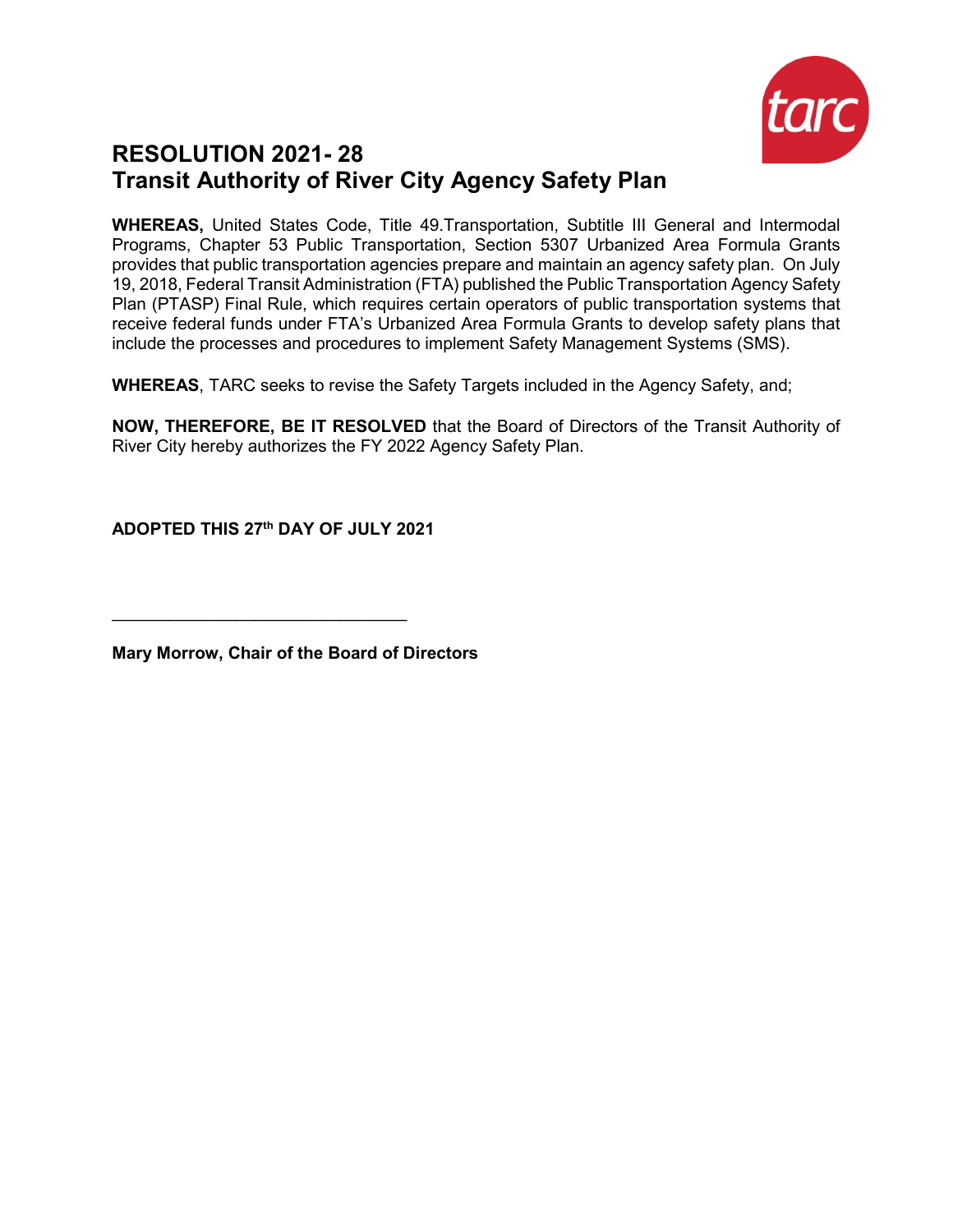

# AGENCY SAFETY PLAN 2021 TRANSIT AUTHORITY OF RIVER CITY

*Original – March 23, 2021 Revised – July 27, 2021*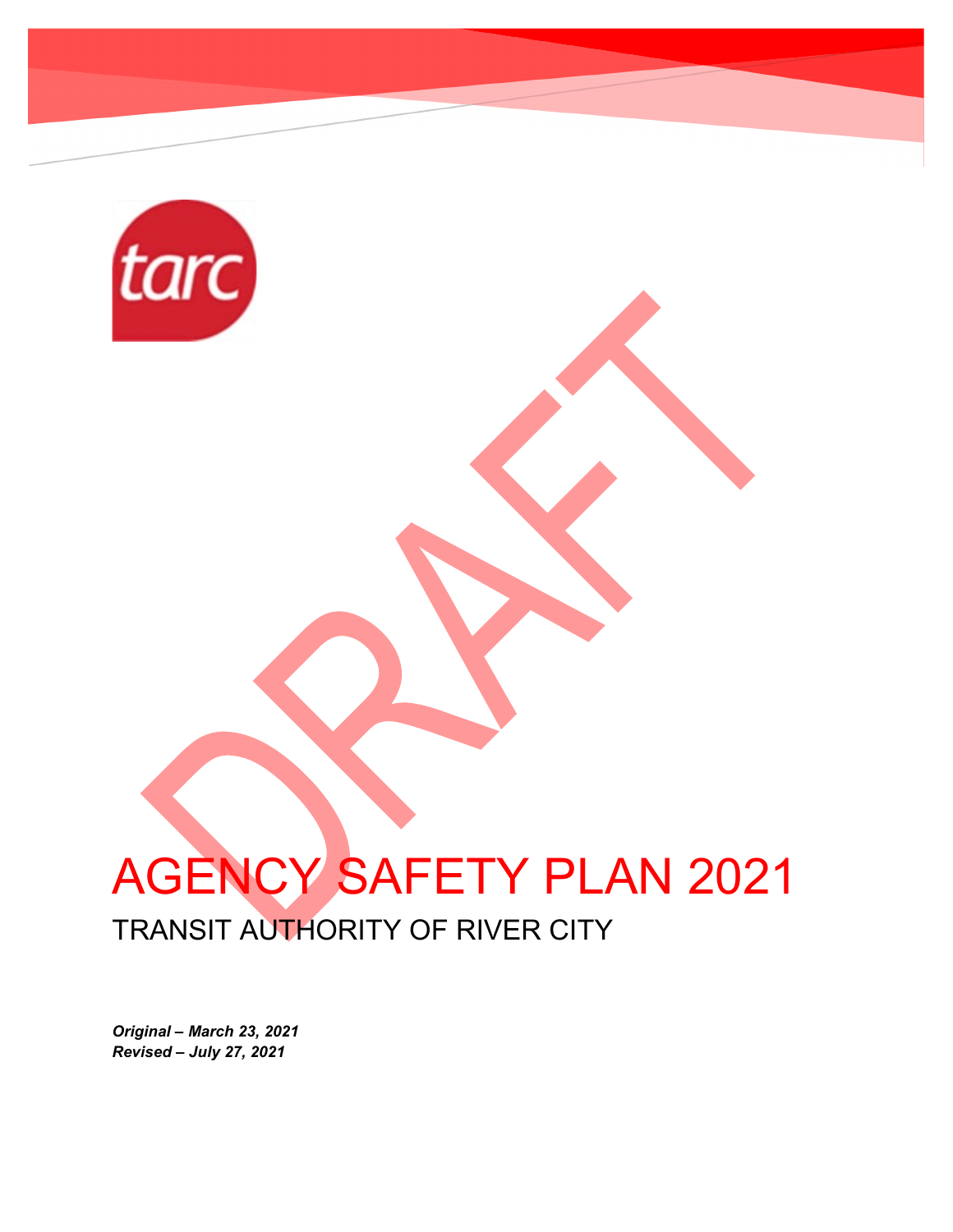## **1. Transit Agency Information**

| <b>Transit Agency Name</b>                                                                                                   | Transit Authority of River City (TARC)                                                                                                                                                                                                      |  |  |  |  |
|------------------------------------------------------------------------------------------------------------------------------|---------------------------------------------------------------------------------------------------------------------------------------------------------------------------------------------------------------------------------------------|--|--|--|--|
| <b>Transit Agency</b><br><b>Address</b>                                                                                      | 1000 W Broadway, Louisville, KY 40203                                                                                                                                                                                                       |  |  |  |  |
| Name and Title of<br><b>Accountable</b><br><b>Executive</b>                                                                  | Carrie Butler, Executive Director                                                                                                                                                                                                           |  |  |  |  |
| <b>Name of Chief Safety</b><br><b>Officer or SMS</b><br><b>Executive</b>                                                     | Lorri Lee, Director of Safety and Security                                                                                                                                                                                                  |  |  |  |  |
| <b>Mode(s) of Service</b><br><b>Covered by This Plan</b>                                                                     | Fixed Route;<br><b>List All FTA Funding</b><br>5307,<br>5339,<br>and<br>Paratransit<br>Types (e.g., 5307,<br>administer of 5310.<br>5337, 5339)                                                                                             |  |  |  |  |
| <b>Mode(s) of Service</b><br>Provided by the<br><b>Transit Agency</b><br>(Directly operated or<br>contracted service)        | Fixed Route and Paratransit (or TARC 3) through a contract with MV; MV<br>Maintains their own separate Safety Plan and holds the responsibility for the<br>distribution of the plan to all its personnel, and for compliance with the plan. |  |  |  |  |
| Does the agency<br>provide transit<br>services on behalf of<br>another transit<br>agency or entity?                          | No<br>Yes<br><b>Description of</b><br>Not applicable<br>$\boxtimes$<br>Arrangement(s)<br>$\blacksquare$                                                                                                                                     |  |  |  |  |
| <b>Name and Address of</b><br><b>Transit Agency(ies)</b><br>or Entity(ies) for<br><b>Which Service Is</b><br><b>Provided</b> | Not applicable                                                                                                                                                                                                                              |  |  |  |  |
|                                                                                                                              |                                                                                                                                                                                                                                             |  |  |  |  |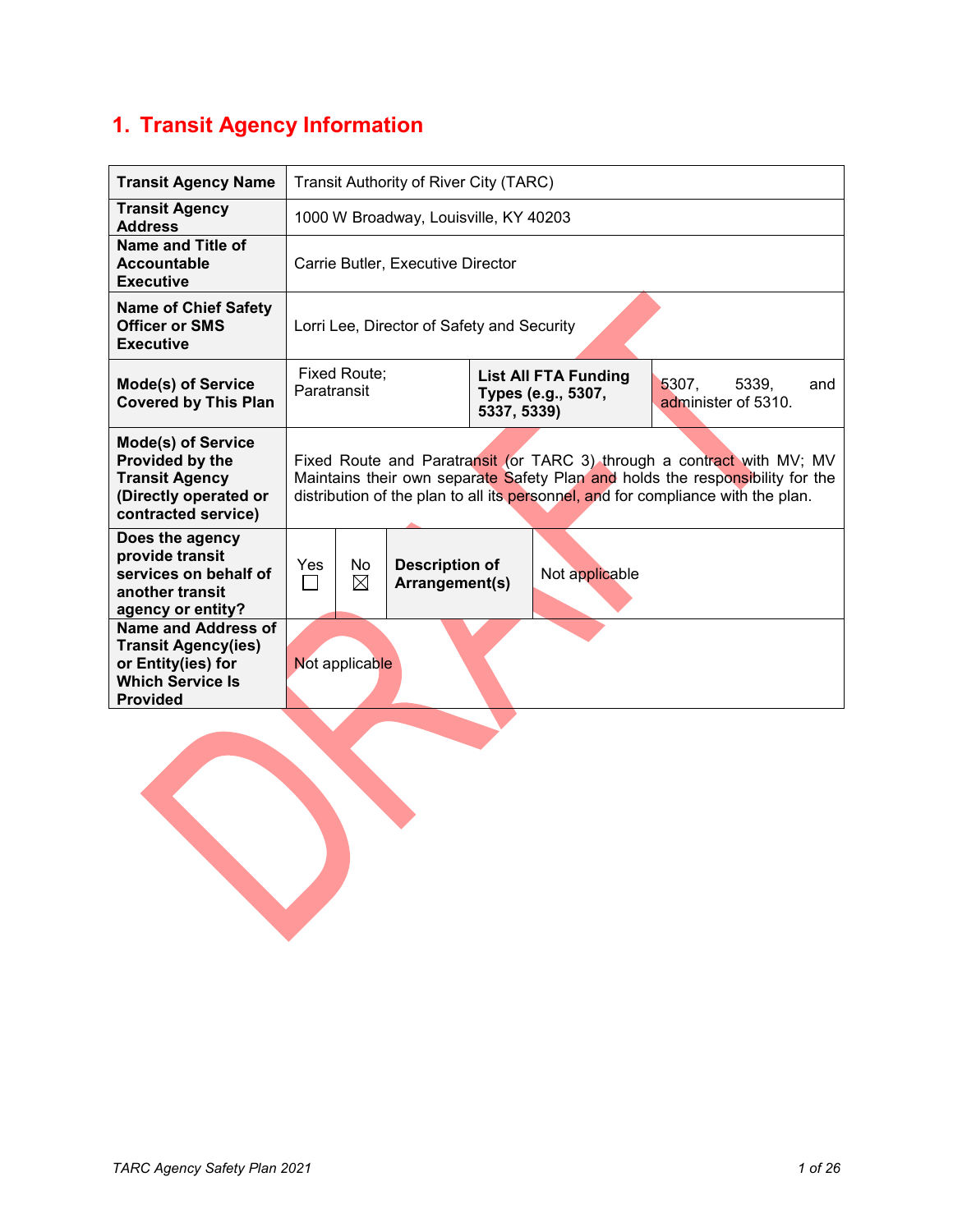### **2. Plan Development, Approval, and Updates**

| <b>Name of Entity That</b><br><b>Drafted This Plan</b> | Lorri Lee, Director of Safety and Security, TARC             |                              |  |  |  |  |
|--------------------------------------------------------|--------------------------------------------------------------|------------------------------|--|--|--|--|
| Signature by the                                       | <b>Signature of Accountable Executive</b>                    | <b>Date of Signature</b>     |  |  |  |  |
| <b>Accountable</b><br><b>Executive</b>                 |                                                              |                              |  |  |  |  |
|                                                        | Name of Individual/Entity That Approved<br><b>This Plan</b>  | Date of Approval             |  |  |  |  |
| Approval by the<br><b>Board of Directors or</b>        | <b>TARC Board of Directors</b>                               | 03/23/2021                   |  |  |  |  |
| an Equivalent<br><b>Authority</b>                      | <b>Relevant Documentation (Title and Location)</b>           |                              |  |  |  |  |
|                                                        | Board Resolution 2021-06                                     |                              |  |  |  |  |
|                                                        | Name of Individual/Entity That Certified<br><b>This Plan</b> | <b>Date of Certification</b> |  |  |  |  |
| <b>Certification of</b>                                | Pat Mulvhill, General Counsel                                |                              |  |  |  |  |
| <b>Compliance</b>                                      | <b>Relevant Documentation (Title and Location)</b>           |                              |  |  |  |  |
|                                                        |                                                              |                              |  |  |  |  |
|                                                        |                                                              |                              |  |  |  |  |

| <b>Version Number and Updates</b> |                                         |                                      |             |  |  |  |
|-----------------------------------|-----------------------------------------|--------------------------------------|-------------|--|--|--|
| <b>Version</b><br><b>Number</b>   | <b>Section/Pages</b><br><b>Affected</b> | <b>Reason for Change</b>             | Date Issued |  |  |  |
| 0                                 |                                         | TARC 2004 System Safety Program Plan | 2004        |  |  |  |
|                                   | <b>NEW</b>                              | <b>Original Document</b>             | 2021        |  |  |  |
| 2                                 | Page 3                                  | Revised Safety Targets for FY 2022   | 2021        |  |  |  |

#### **Annual Review and Update of the Agency Safety Plan**

TARC's Agency Safety Plan (ASP) will be reviewed and updated as necessary on an annual basis July 1<sup>st.</sup> The Chief Safety Officer (CSO) is responsible for updating safety performance and this plan. The ASP will be presented to the Accountable Executive for approval by the CSO. The Accountable Executive will then approve and forward to TARC's Board of Directors for approval at the July Board of Directors meeting. This ASP addresses all applicable requirements and standards as set forth in Federal Transportation Association (FTA) Public Transportation Safety Program and the National Public Transportation Safety Plan. This plan is applicable to TARC's contractors.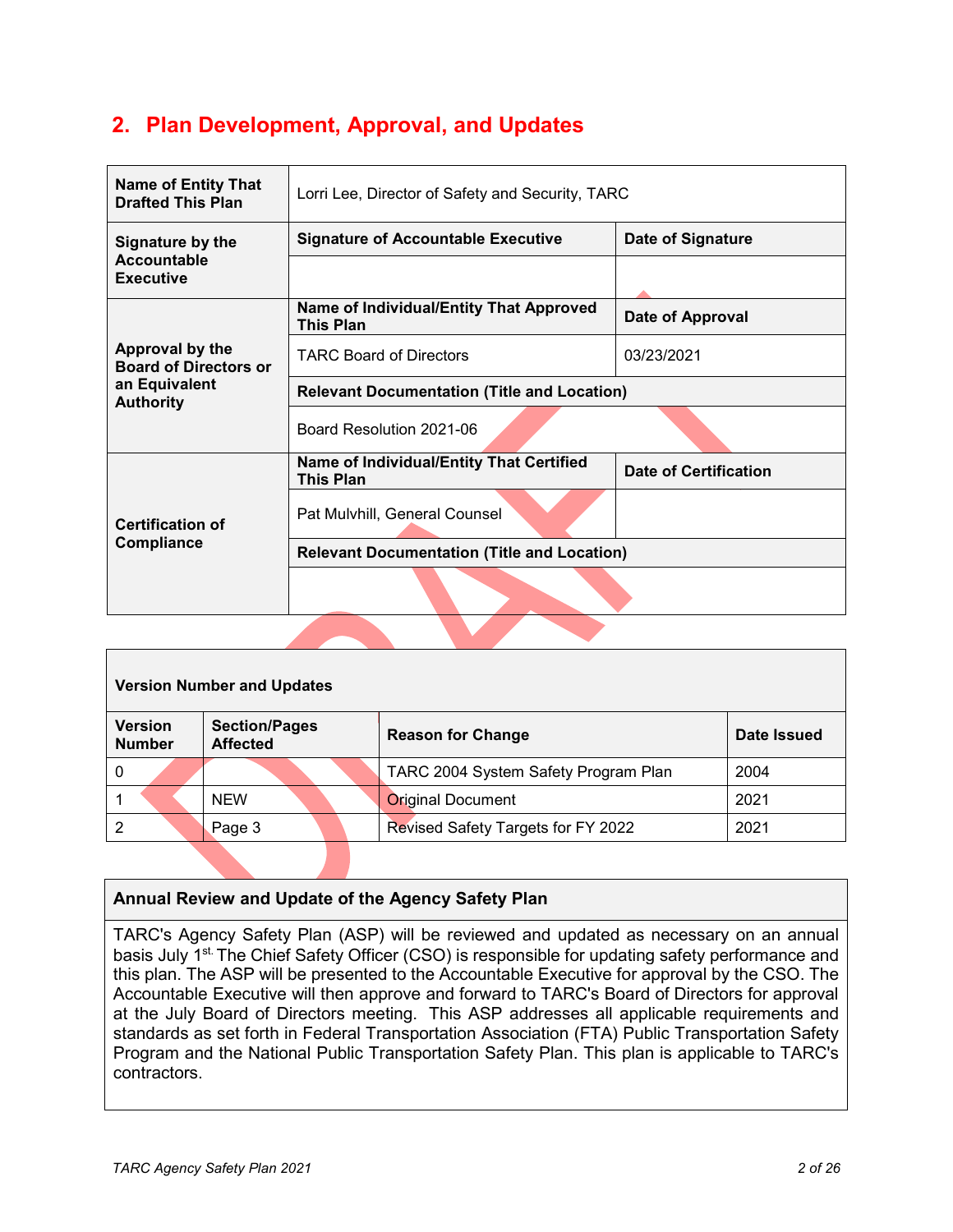## **3. Safety Performance Targets**

| <b>Safety Performance Targets</b>           |                              |                                                   |                            |                                                 |                                           |                                                                |                                     |
|---------------------------------------------|------------------------------|---------------------------------------------------|----------------------------|-------------------------------------------------|-------------------------------------------|----------------------------------------------------------------|-------------------------------------|
| Mode of<br><b>Transit</b><br><b>Service</b> | <b>Fatalities</b><br>(Total) | <b>Fatalities</b><br>(Rate per<br>100,000<br>VRM) | <b>Injuries</b><br>(Total) | <b>Injuries</b><br>(Rate per<br>100,000<br>VRM) | <b>Safety</b><br><b>Events</b><br>(Total) | <b>Safety</b><br><b>Events</b><br>(Rate per<br>100,000<br>VRM) | <b>System</b><br><b>Reliability</b> |
| <b>Fixed Route</b>                          | $\mathbf{0}$                 | 0.0036                                            | 55                         | .77                                             | 35                                        | .47                                                            | 5,478                               |
| Paratransit                                 | $\mathbf 0$                  | 0.0160                                            | 10                         | .18                                             |                                           | 5<br>.13                                                       | 70,781                              |
|                                             |                              |                                                   |                            |                                                 |                                           |                                                                |                                     |

#### **Safety Performance Target Coordination**

Annually TARC's Transit Asset Management (TAM) targets have been incorporated into the MPO/KIPDA Project Management Plan (PMP). The Age of Fleet targets listed in the PMP are critical for TARC's safety goals and are also considered Safety targets. Safety was MPO's/KIPDA's #1 target overall. There were no specific transit safety targets in the PMP. TARC will coordinate, to the maximum extent practicable, with the State and MPO to support the selection of State and MPO transit safety performance targets. TARC makes staff members available at all time for the distribution of this plan. Safety Performance targets in this ASP are made available to the Kentucky Transportation Cabinet.

| <b>Targets</b>                                               | <b>State Entity Name</b>                                                     | <b>Date Targets Transmitted</b>    |
|--------------------------------------------------------------|------------------------------------------------------------------------------|------------------------------------|
| <b>Transmitted to</b><br>the State                           | <b>Kentucky Transportation Cabinet</b>                                       | To be submitted upon plan approval |
| <b>Targets</b>                                               | <b>Metropolitan Planning Organization</b><br><b>Name</b>                     | <b>Date Targets Transmitted</b>    |
| <b>Transmitted to</b><br>the Metropolitan<br><b>Planning</b> | <b>Kentuckiana</b><br>&<br>Planning<br>Regional<br><b>Development Agency</b> | To be submitted upon plan approval |
| Organization(s)                                              |                                                                              |                                    |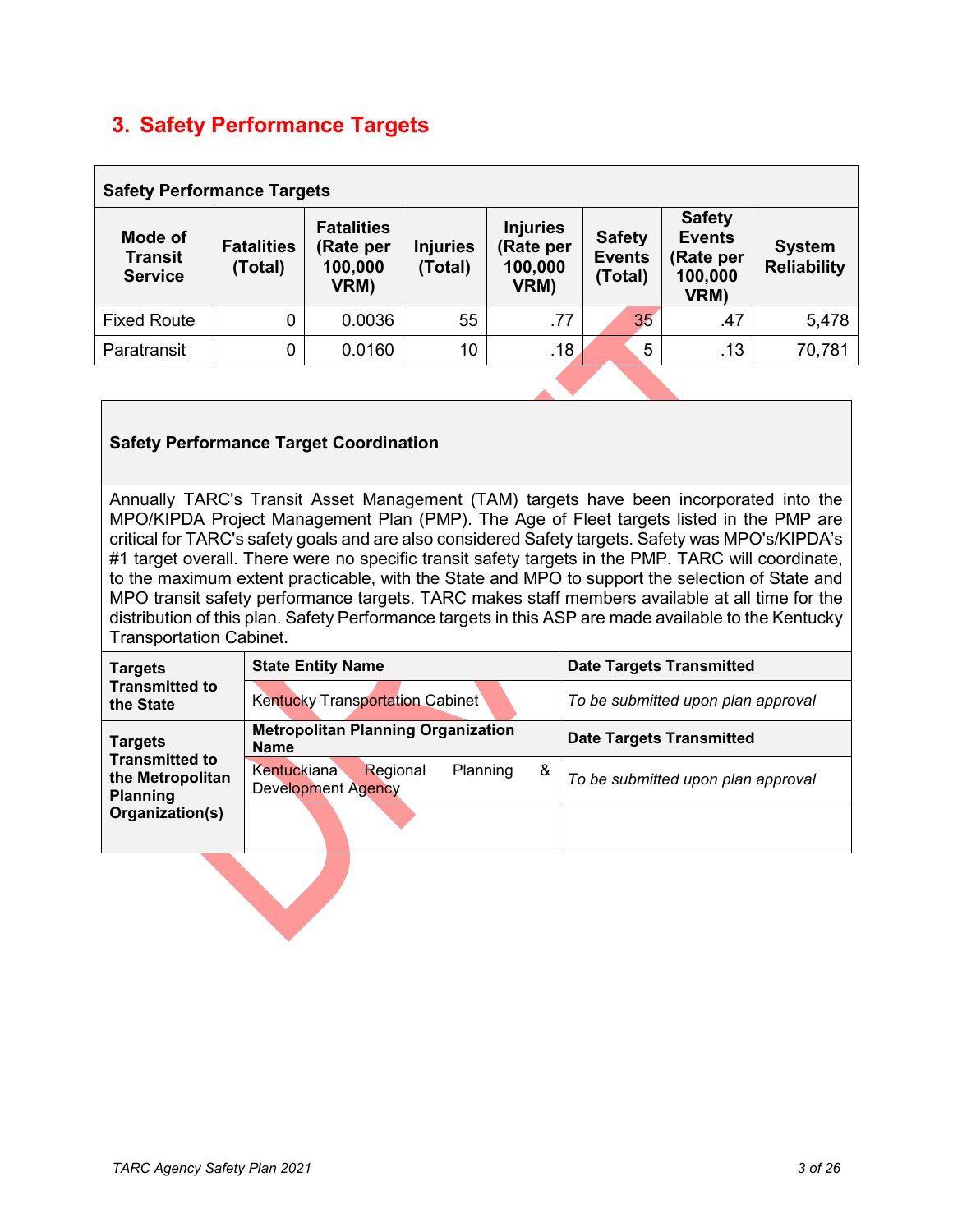### **4. Safety Management Policy**

#### **Safety Management Policy Statement**

"TARC, the Transit Authority of River City, is committed to providing a safe and secure work environment.

Our employees are critical to the success of that commitment and play an important role in protecting our team, our customers, and our property. We are all responsible for exercising safe work practices, following the proper safety and security procedures, and immediately reporting potentially harmful conditions and accidents.

**SAFETY IS:** protection from and elimination of any element or agent which may jeopardize the welfare and/or safety of a person or of the assets of TARC.

**SECURITY IS:** protection from the loss of life, and loss by fire, theft, flood, drought, deterioration of property, civil suit, or any element from which TARC, its employees and customers may suffer embarrassment and/or financial loss.

The provision of Safety and Security to a great degree also covers the customers we serve. As we provide transportation and help our communities get to work, school and access the important resources of life, we must provide a safe and secure environment. As TARC often provides the first impression of our region to many residents and visitors each day, we place a high priority on upholding this commitment to ensuring the care and well-being of our customers. If every team member strives to dedicate themselves to this commitment, TARC will succeed in developing a unified focus towards the safety and security of our employees, our customers and our finances.

Thank you for doing your part to guarantee TARC's commitment to Safety and Security."

#### **Purpose:**

This agency safety plan is designed to bring about necessary change and is built upon former safety efforts. By developing and insisting upon an active, system-wide program, TARC is prepared to satisfy and even exceed federal and state requirements. This plan has been developed to be an accident prevention tool. It is the intent of this plan to become a catalyst in developing a positive safety culture.This plan remains a living document and continues to evolve with the needs of both the agency and the community. Given adequate resources, effective team support and leadership, the plan supports meeting customer demand for safe travel. Finally, this plan allows opportunity for strategic management of safety practices and culture by providing the necessary framework for success.

#### **Objectives:**

To eliminate, minimize, and control workplace hazards by reducing management, design, and communication errors.

To promote a positive safety culture.

To protect TARC members and the public from harm.

To establish TARC as a leader in transit safety.

To provide necessary paths for reporting unsafe conditions in the workplace.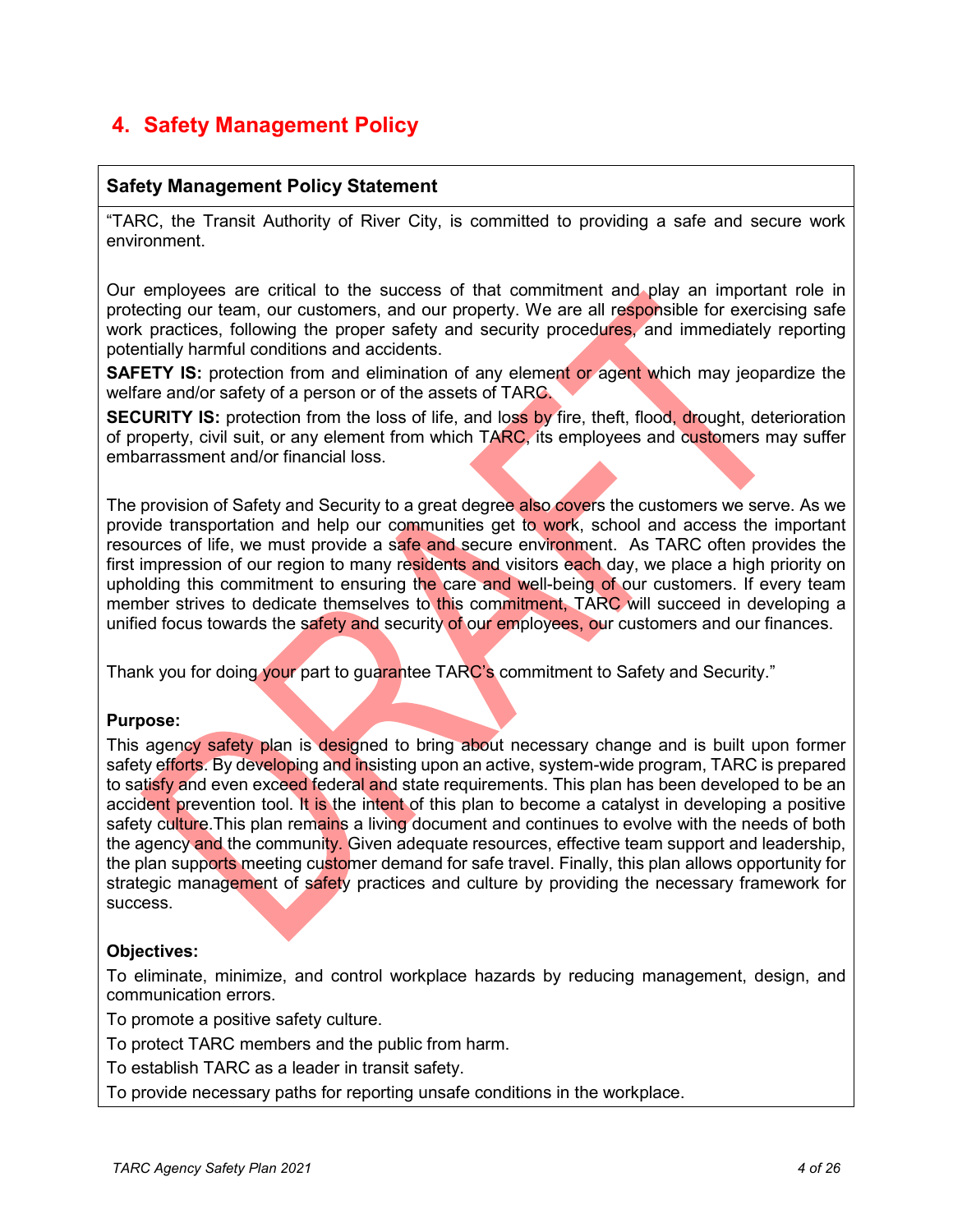To record steady reductions in casualty, liability, and property loss of no less than 10% per year through a reinforced infrastructure that lends itself to optimizing system safety.

#### **Roles and Responsibilities**

The responsibility of implementing this plan is with TARC's Safety and Security Department AND all of TARC's personnel including but not limited to the Board of Directors, Accountable Executives, Directors, Managers, Supervisors and front line employees to maintain optimal standards and stay consistent with TARC'S commitment to safety.

#### **Safety Management Policy Communication**

TARC's 'Commitment To Safety Management Policy Statement' is communicated to the Board of Directors through TARC's review and approval process annually. The Policy Statement is readily accessible and communicated to all TARC personnel.

The Chief Safety Officer is the leader of communication of TARC's Safety Plan, and is responsible for how these polices and procedures are distributed amongst all TARC personnel and its contractors.

The Chief Safety Officer provides accessibility to these policies and procedures by verbal communciation in meetings, electronic message boards, weekly toolbox talks and posting it on safety bulletin boards at all of TARC's facilities.

A printed copy can be requested by any TARC personnel through TARC's Safety and Security Department.

#### **Authorities, Accountabilities, and Responsibilities**

|                                              | TARC's Executive Director selects and assigns qualified individuals to fulfill<br>the duties of executing this Safety Plan. TARC's Executive Director and/or<br>Assistant Executive Director are responsible for the following:                             |
|----------------------------------------------|-------------------------------------------------------------------------------------------------------------------------------------------------------------------------------------------------------------------------------------------------------------|
|                                              | Assigning the necessary resources to ensure the implementation<br>and control of the Safety Plan, which include human resources,<br>specialized skills, technology and financial resources                                                                  |
| <b>Accountable</b><br><b>Executive</b>       | Carrying out the Agency Safety Plan (ASP) and the Transit Asset<br>Management (TAM) Plan                                                                                                                                                                    |
|                                              | Controlling or directing the human and capital resources needed to<br>develop and maintain the ASP and the TAM Plan                                                                                                                                         |
|                                              | • Ensuring that this plan is effectively implemented, and action is<br>taken, as necessary, to address substandard performance                                                                                                                              |
|                                              | Reviewing and endorsing this document                                                                                                                                                                                                                       |
| <b>Chief Safety</b><br><b>Officer or SMS</b> | TARC's Accountable Executive delegates the task of the distribution and<br>day to day Safety operations to the Chief Safety Officer. This Safety Plan<br>resides in TARC's Safety Department. The Chief Safety Officer is<br>responsible for the following: |
| <b>Executive</b>                             | Ensuring in collaboration with Department Directors, that the Safety<br>plan is integrated, documented and communicated along with<br>TARC's organizational structure                                                                                       |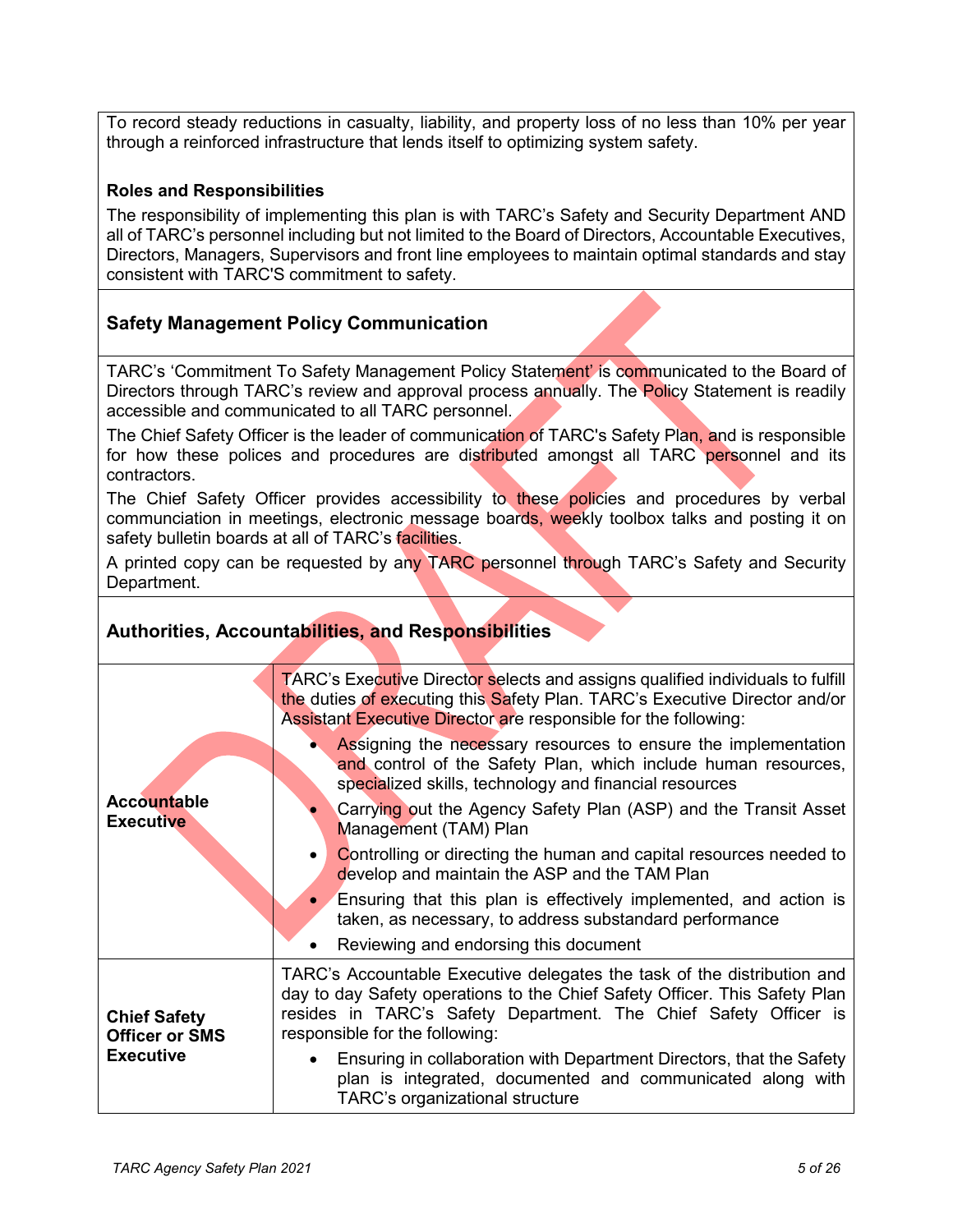|                                                                | Initiating safety reviews and/or spot checks are performed in a timely<br>$\bullet$<br>manner                                                                                                                                                                                                                                                                                                                                                    |
|----------------------------------------------------------------|--------------------------------------------------------------------------------------------------------------------------------------------------------------------------------------------------------------------------------------------------------------------------------------------------------------------------------------------------------------------------------------------------------------------------------------------------|
|                                                                | Monitoring the effectiveness of TARC's Safety Plan                                                                                                                                                                                                                                                                                                                                                                                               |
|                                                                | To recommend and initiate actions to eliminate actual or potential<br>safety problems                                                                                                                                                                                                                                                                                                                                                            |
|                                                                | Responsible for managing and revising TARC's Safety Plan yearly<br>$\bullet$                                                                                                                                                                                                                                                                                                                                                                     |
|                                                                | Develops TARC's Safety policy and procedures to maintain<br>$\bullet$<br>standards of Safety Plan                                                                                                                                                                                                                                                                                                                                                |
|                                                                | Provides yearly reports of TARC'S KPI dashboard<br>$\bullet$                                                                                                                                                                                                                                                                                                                                                                                     |
|                                                                | Reports directly to the Accountable Executive                                                                                                                                                                                                                                                                                                                                                                                                    |
|                                                                | Executive Management and Agency Leadership are responsible for<br>informing the Safety and Security Department of safety realted issues and<br>executing theior roles as part of this plan. Executive Management includes<br>the Chief Safety Officer; Chief Financial Officer; Director of Mainteance<br>(Chief Maintenance Officer); Diretor of Transportation (Chief Operating<br>Officer); Director of Planning (Chief Operations Planning). |
|                                                                | This group is responsible for:                                                                                                                                                                                                                                                                                                                                                                                                                   |
|                                                                | Informing the Chief Safety Officer of any opinions, ideas and<br>concerns of brought to the management team by employees during<br>the proposal, preparation or revision of documents. Management<br>team members are responsible for document change and are<br>required to participate in a sign-off process.                                                                                                                                  |
| <b>Agency Leadership</b><br>and Executive<br><b>Management</b> | Assigning key staff and leadership to help support all essential<br>personnel who are responsible for the creation and revision of this<br><b>Safety Plan</b>                                                                                                                                                                                                                                                                                    |
|                                                                | Making it a priority to enforce the standards and policies of this<br>Safety Plan on a daily bases.                                                                                                                                                                                                                                                                                                                                              |
|                                                                | Working with the Safety and Security department on the<br>implementation of the Safety plan in each department;                                                                                                                                                                                                                                                                                                                                  |
|                                                                | Modifing department policies to make sure they uphold the standard<br>of this Safety Plan                                                                                                                                                                                                                                                                                                                                                        |
|                                                                | Keeping good communication with the Director of Safety on the<br>distrubution of the Safety Plan, and making sure that if any assitance<br>is needed upon creation of the plan that it is given                                                                                                                                                                                                                                                  |
|                                                                | Revising and modifying polices that uphold the standard of this<br>Safety Plan                                                                                                                                                                                                                                                                                                                                                                   |
|                                                                | Key Staff positions include Safety Investigators, Road Supervisors,<br>Maintenance Shift Supervisors, or other departmental Supervisors. Their<br>responsibilities are, but are not limited to, the following:                                                                                                                                                                                                                                   |
| <b>Key Staff</b>                                               | Upholding standards for the policy and procedures of this Safety<br>Plan                                                                                                                                                                                                                                                                                                                                                                         |
|                                                                | Enforcing the implementation of this Safety Plan                                                                                                                                                                                                                                                                                                                                                                                                 |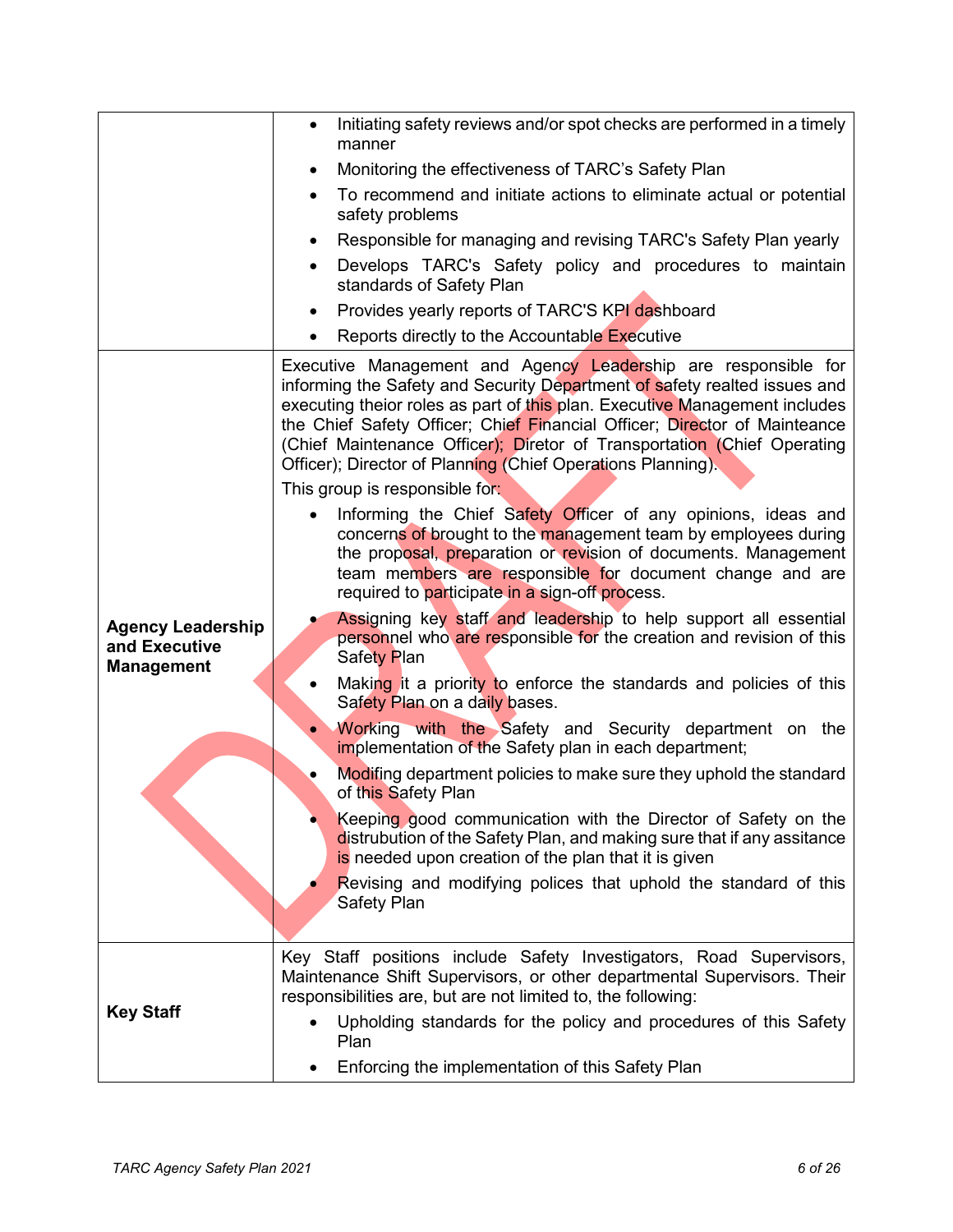| Keeping the documents that support this Safety Plan and maintain<br>the implementation                                                                                                                                                                                                                                                                                                |
|---------------------------------------------------------------------------------------------------------------------------------------------------------------------------------------------------------------------------------------------------------------------------------------------------------------------------------------------------------------------------------------|
| Safety Investigators are responsible for the investigation of all<br>Preventable and Non-Preventable accidents and<br>tracking<br>documentation in the reporting systems                                                                                                                                                                                                              |
| Keeping compliance and reporting any discrepancies to the Safety<br>Department                                                                                                                                                                                                                                                                                                        |
| Additionally, TARC has committees that further support implementation of<br>this Safety Plan.                                                                                                                                                                                                                                                                                         |
| <b>TARC's Health and Safety Committee is responsible for helping promote</b><br>monthly safety initiatives, including but not limited to review of Coach<br>Operators safety complaints and work hazards; reports on work and road<br>hazards to TARC's Safety Investigators; and ensuring that TARC maintains<br>a high standard of safety all around the properties and facilities. |
| <b>Accident and Incident Review Board is composed by seven members</b><br>and is responsible for thoroughly investigating accidents and incidents<br>outcomes that cannot be agreed upon by the Safety Department and ATU<br>members.                                                                                                                                                 |

#### **Employee Safety Reporting Program (ESRP)**

TARC has multiple systems in place for all TARC personnel as well as the public to report safety concerns and/or safety hazards. The public has the option of reporting a concern or hazard through a variety of methods: in person, mail, phone or email. TARC's Customer Service department logs these in a reporting system, Trapeze COMM. The concern or hazard will then be documented and investigated by TARC's Safety and Security Department.

The Employee Safety Reporting Program (ESRP) is intended to help the Accountable Executive and other senior management access important safety information. This information is a critical source of safety data. TARC has two types of safety reporting programs mandatory and voluntary. Defined as follows:

Mandatory: Employees must report hazards that are compliance-based and address regulatory issues. Employees are required to immediately report every incident and accident . An employee's failure to report or provide false information of an unsafe hazard or act could result in disciplinary action.

Voluntary: Employees are strongly encourged to reoprt hazards and can report anonymously. Every employee is empowered to report an unsafe hazard/risk to their supervisor or senior management without fear of retrbution or penalty.

Employees will have the option to report anonymously to maintain confidentiality. The ESRP should be non-punitive and employees will not be disciplined for the act of reporting an issue. There will be times when employees must report hazards that are compliance-based and address regulatory issues, which include: record fasifications, drug / alcohol violations, gross negligent behavior, failure to report accidents/incidents, and serious safety hazards. These reports may result in disciplinary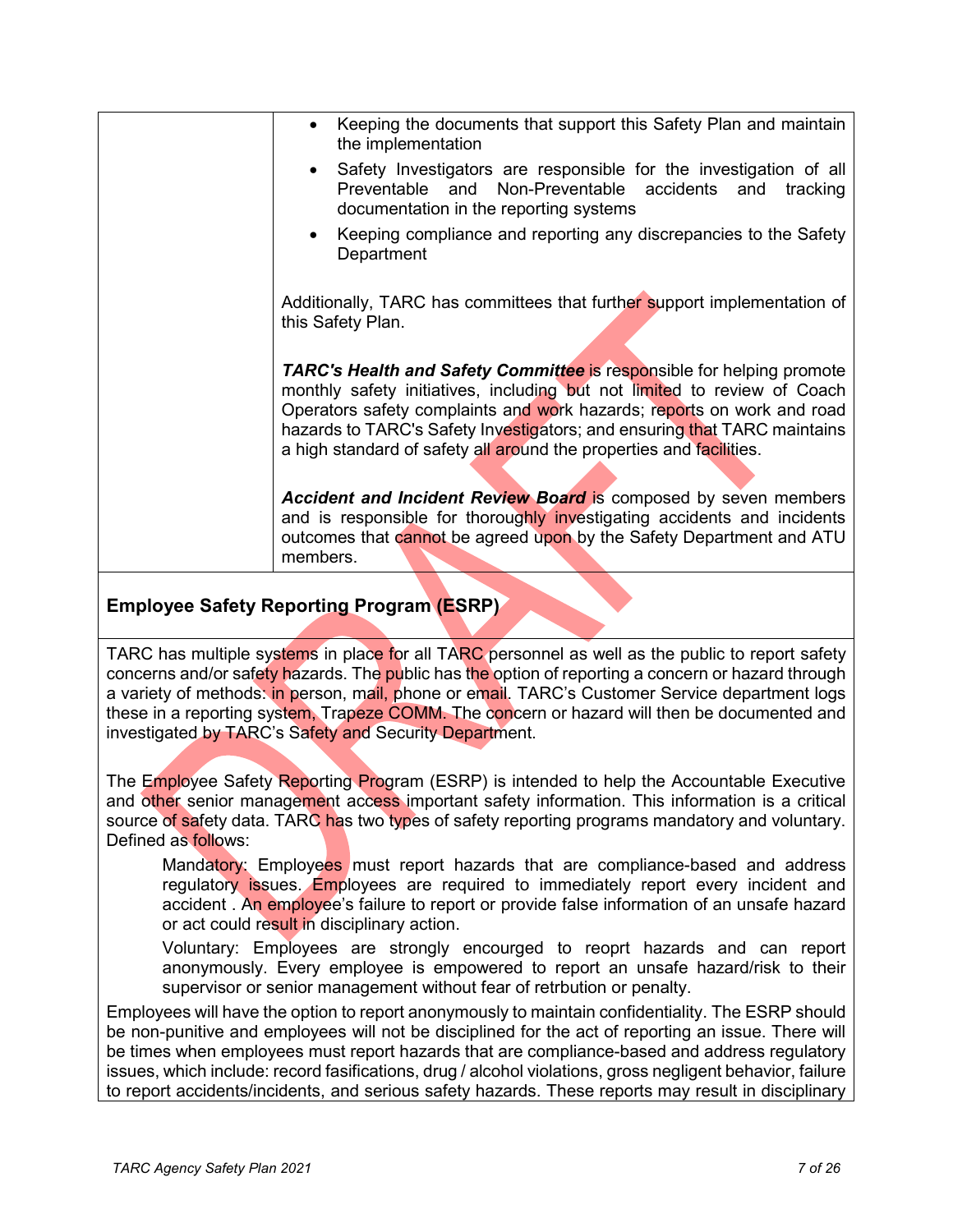actions. A 'Hazard/ Risk Report Form' shall be completed immediately, so proactive measures can be taken as soon as possible. Depending on the perceived level of risk and severity , the report shall be submitted immediately or by the end of the employee's shift. This form may be submitted on hard copy, email or in a system; this variety of submittal methods ensures that all employees have the ability to submit an incident or idea, regardless of comfort with computer skills.

Input by employees into the ESRP can include safety concern reporting, operational system description, hazared identification, safety deficiencies, risk assessments , potentioal consequences of hazards, or recommended safety risk mitigations.

The following are examples of reports that may include :

- Safety hazards in the operating environment (e.g. road conditions)
- Policies and procedures that aren't working as intended (e.g. changes in procedures)
- Events that Senior Management might not otherwise know about (e.g. near misses)
- Information and Events surrounding safety events which occurred (e.g. radio communication challenges that contributed to an incident)

The information that TARC receives through this source will help resolve the reported hazard and then to allow the supervisor or senior management of changes that may need to be made to mitigate safety hazards in the future.

All TARC personnel are encouraged and may report any safety concerns without fear of retaliation to the following but not limited to: Executive Management, Senior Management, Managers, Supervisors, Safety Investigators, Near Miss reports, and Operator reports. No personnel will be penalized for reporting safety hazards or events. All parties will most likely receive the proper updates in regards to results of any investigation and or action taken from their initial report. Except for illegal activities or intentional disregard for regulations, policies and or procedures. This process applies to all of TARC's contractors as well.

The Safety and Security Department will lead the effort on collection, analysis, resolution and monitoring of hazards and feedback entered the through the ESRP. The Safety and Security Department will lead this process, with inputs from subject-matter experts in operations and maintenance. All information collected through TARC's ESRP will feed into our hazard indentification and analysis process.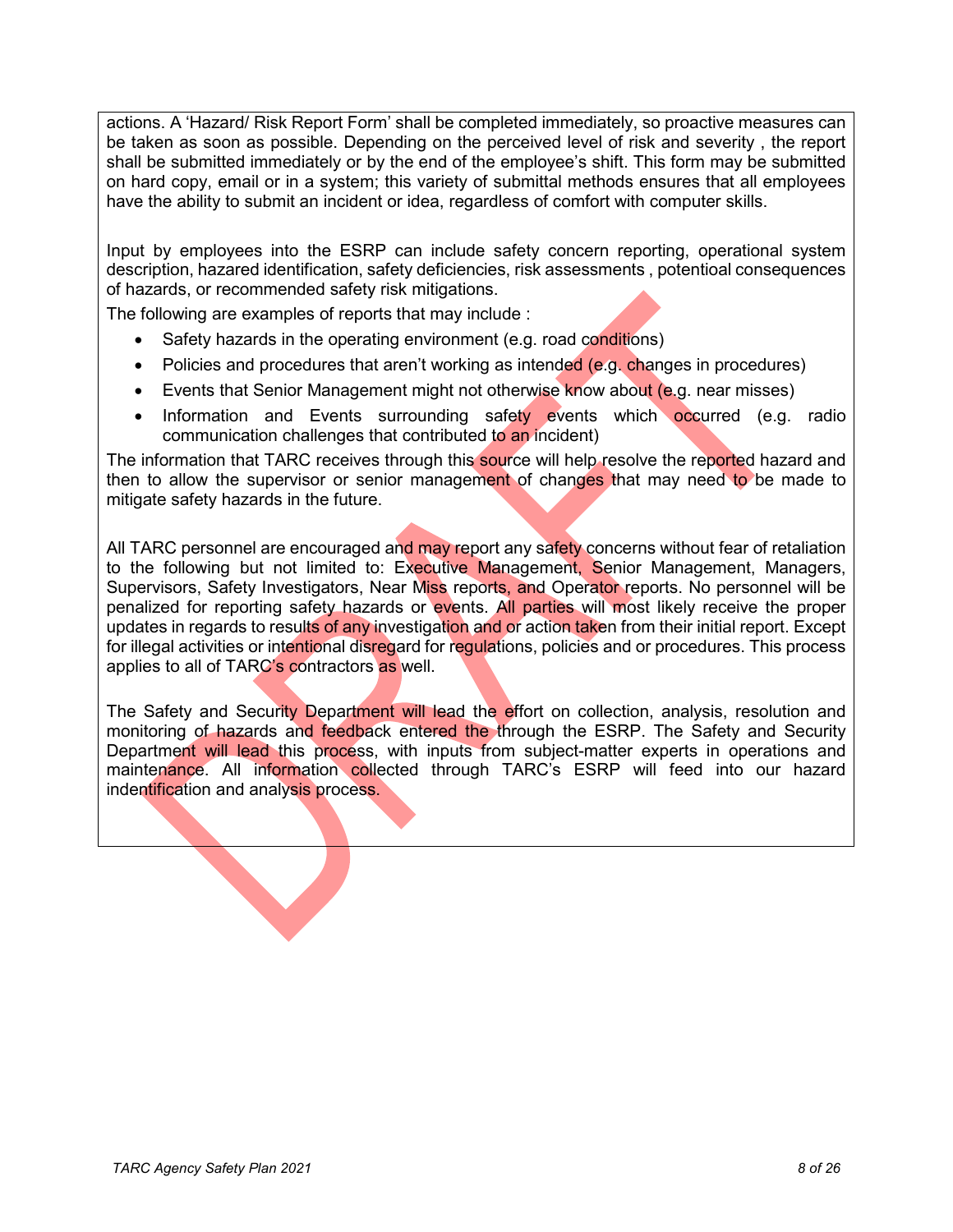### **5. Safety Risk Management**

#### **Safety Risk Management Process**

TARC's Chief Safety Officer along with Safety Investigators make it a priority to investigate and identify hazards and consequences in order to successfully mitigate risk. The following describes the process by which workplace hazards are analyzed in a uniform manner.

#### **Key Definitions:**

*Hazard:* A condition that is pre-requisite to a mishap.

*Risk:* An expression of the possibility of a mishap in terms of hazard severity and hazard probability.

**Safety:** Freedom from accidental danger

*Assumed Risk:* A specific, analyzed, residual risk accepted at an appropriate level of management. Ideally the risk has had analysis of alternatives for increasing control and evaluation of significance of consequences.

*Safety Hazard identification and Analysis:* Hazard identification could be submitted directly, or could be derived from trends or other data analyses. Hazards can be identified through a variety of sources, including:

- Passenger Feedback
- ESRP
- Investigations
- Observations
- **Reviews**

Once a hazard is identified it will be tracked in a 'Safety Risk Log'. TARC will utilize the FTA template provided. This will include the description of the risk, rating of the risk, the action to address it, and how we are going to monitor that action for its effectiveness. Hazards will be rated with an "as reported"risk assessment ranking, which will be followed up for a revaluation after a mitigation strategy has been implemented.

**Reviews:** Monthly performance our quarterly reviews of both leading and lagging indicators

**Observations:** Road observations, Customer/passenger comments and third-party notifications

*Audits and Inspections:* Monthly facility inspection, daily walk-through, refresher training evaluations, Maintenance audit and the Director of Safety and Security's audit

*Investigations:* Accident and Incident investigations and injury root-cause investigation

**Hazard Analysis:** Once the hazard has been identified, it must then be analyzed. Analysis may include a description of the hazard, supporting results documents, photos and/or suggestions for resolution. Unless the hazard can be eliminated its risk must then be managed. TARC will analyze this risk in terms of how likely it is to happen - probability or frequency; and how bad it could be – severity and then determine the best method for remediation (refer to the 'Hazard Probability Categories and Hazard Resolution Matrix' in the Appendix).

**Near Miss Reporting:** Near misses will be collected and encouraged through ESRP. Near Miss Reporting can be completed on the 'Hazard Risk Form' and reported.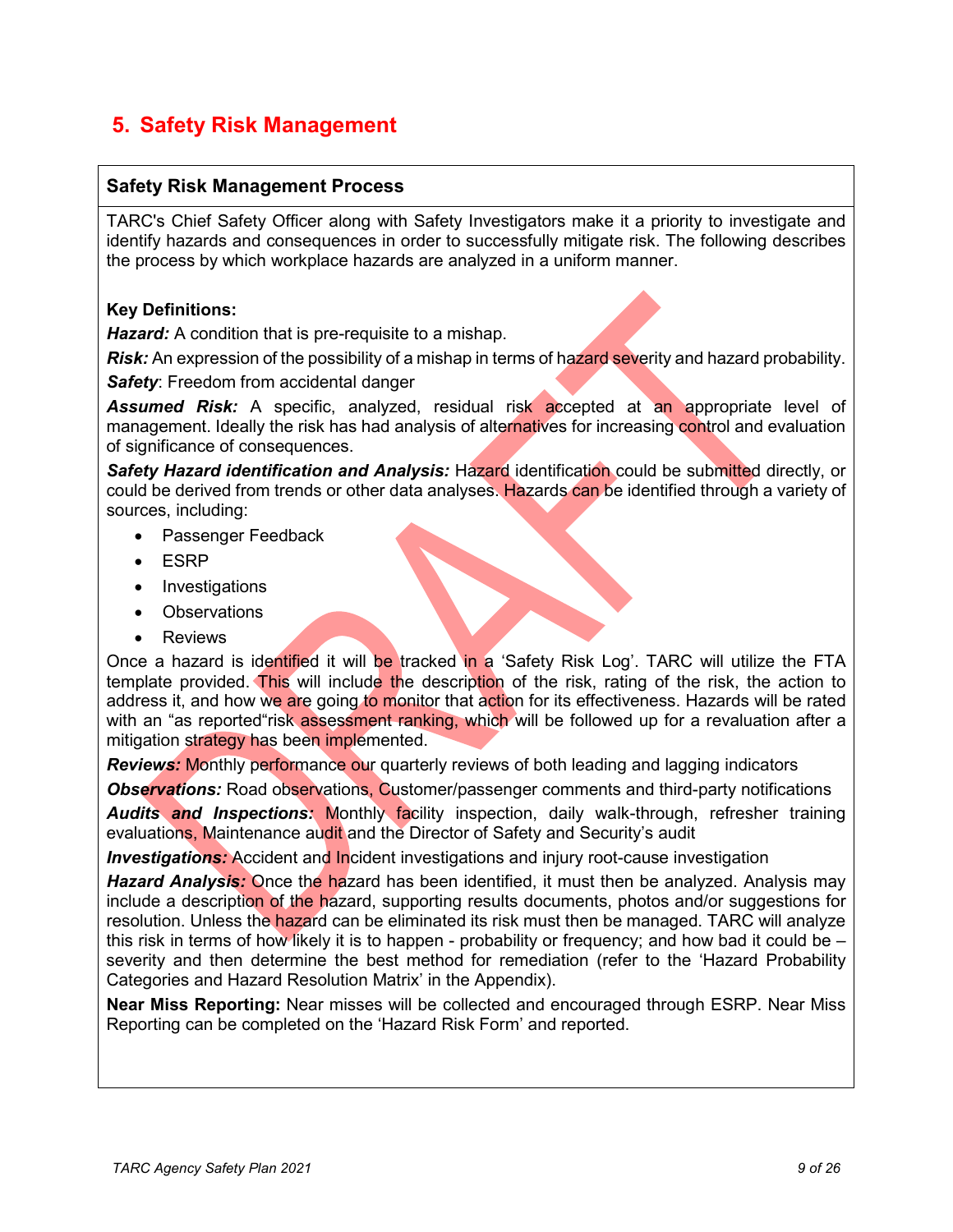**Safety Risk Assessment:** TARC identifies hazards to analyze events that may have a negative or dangerous impact on, people, assets and or the environment. Hazards are classified and ranked in a process that determines if they are unacceptable based on likelihood of occurrence and severity. TARC then allocates and prioritizes the resources available to remove or correct unacceptable hazards.

**Safety Mitigation:** This process is designed to help manage, eliminate or reduce an identified risk or hazard to an acceptable level. This process will allow for TARC to consistently monitor this phase by consistently monitoring it to see if changes need to be made or the course of action currently be taken is the most efficient for the current risk or hazard.

The first step will be to assume or accept that the risk needs immediate attention, is a threat but no immediate action is needed or the risk can be managed. This will be determined by the CSO and then report to the Accountable Executive.

The CSO will determine the effect the risk will have on TARC from a finical perspective, what stakeholders are affected and what changes need to implemented. A firm discussion on the needed changes will need to be firmly discussed with the Accountable Executive and should include all possible outcomes.

Plans will be developed on how the risk will be managed is implemented to minimize the affects it will have on TARC.

At this point a review is conducted to determine if another stakeholder needs to take over the process, conduct more reviews determine the organizational responsibility and accountability.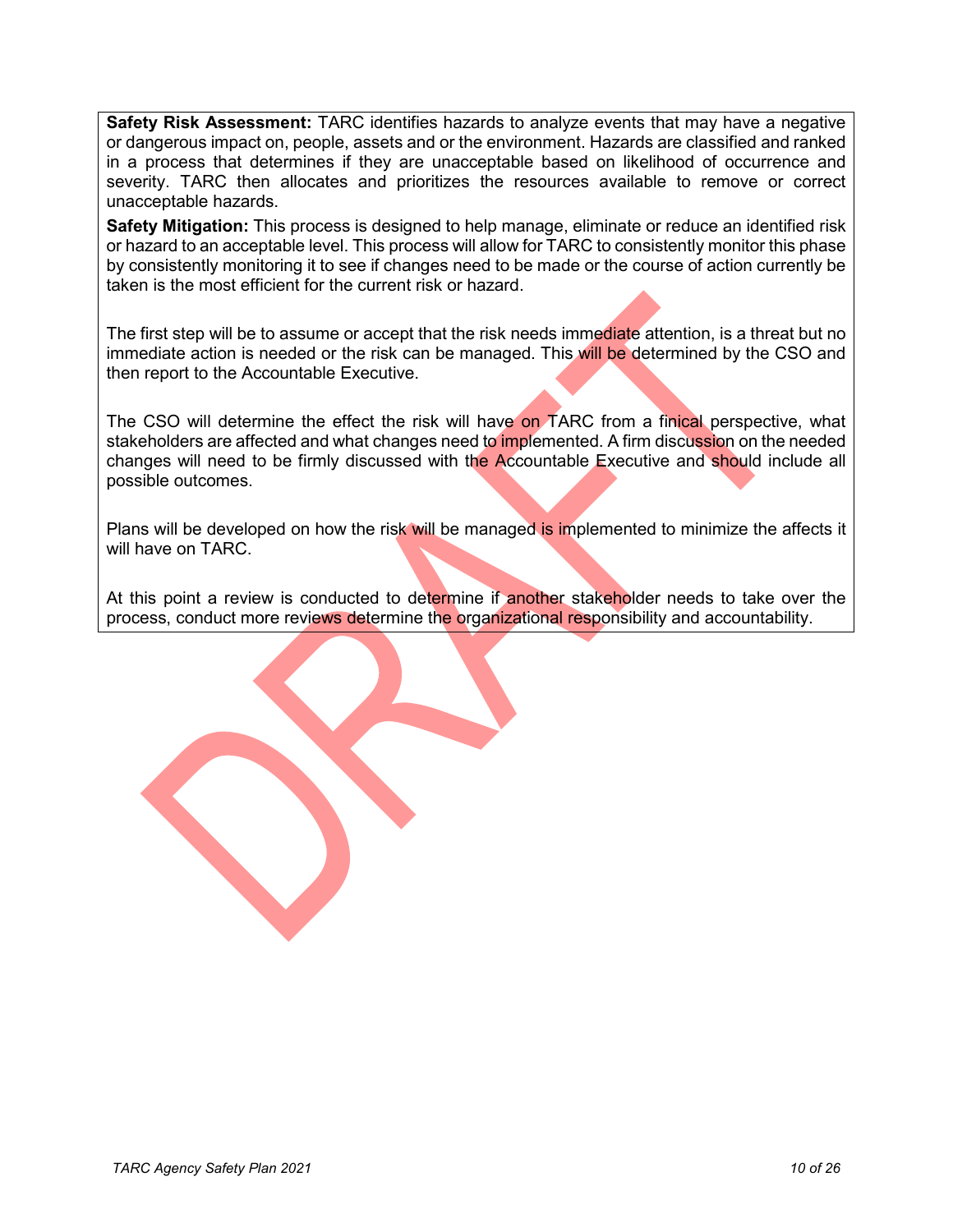### **6. Safety Assurance**

#### **Safety Performance Monitoring and Measurement**

#### **Performance Monitoring for Operations and Maintenance procedures**

TARC continuously and regularly monitors performance to ensure that safety mitigation is effective. Maintenance and operational procedures are evaluated, along with safety reporting programs, risk mitigation tactics, and safety event investigation to identify causal factors.

A monitoring and measurement process is used to ensure compliance with operations and maintenance procedures.

TARC has a set list of standard operating procedures (SOP's) and rules that employees are required to follow on a daily basis. All SOP's are standardized and are to be followed by all TARC personnel, as each SOP is given and governed by each department leader to make sure compliance is met. To effectively make sure compliance is met and sufficient with TARC's day to day safety and maintenance operations procedures TARC partakes in the following activities:

**Ride Along:** TARC's Road Supervisors and Safety Investigators conduct ride along on coaches and these can happen on a weekly or random basis depending on the need or issue being analyzed. The objective of this activity is to monitor a Coach Operator's driving habits, customer service, and any practices or behaviors that may warrant correction/coaching. Supervisors and Investigators also use this time to celebrate good driving practices and coach through unsafe or bad habits. Ride along can occur when a complaint is received from customer feedback to further investigate an operator's behaviors. All data from ride along are kept in the Transportation Department or in the employee file (e.g. TARC's enterprise resource platform, 'Ellipse')

**Video Review:** Whenever an event takes place that is of concern to a Coach Operator, they are instructed to push the camera button (overt or covert alarm) immediately. However, in the event that a camera button is not pushed Coach Operators are required to complete an 'Incident report' form so that Safety Investigators can complete a video review. Footage is automatically downloaded to TARC's video monitoring system, called Safety Fleet, by Seon. The results of the video review can help determines the causal factors of events along with Coach Operator behaviors that need to be corrected. The results of the footage review can also help aid in coachable events for the employee that can be addressed in a meeting or remedial training.

Procedures and activities within the Maintenance department and other administrative departments are monitored through supervisor observations and analysis of injuries or other employee reported issues. These are checked against SOPs within the respective department and adjusted accordingly. This process includes but is not limited to: unacceptable or hazardous conditions equipment failures and rules and procedure violations. This process applies to all of TARC's contractors as well.

#### **Operations Monitoring**

Successful monitoring and management of operations includes a series of processes that function to ensure the implementation and effectiveness of safety risk mitigation, and to ensure that safety objectives are met or exceeded. This process includes data collection, analysis, and assessment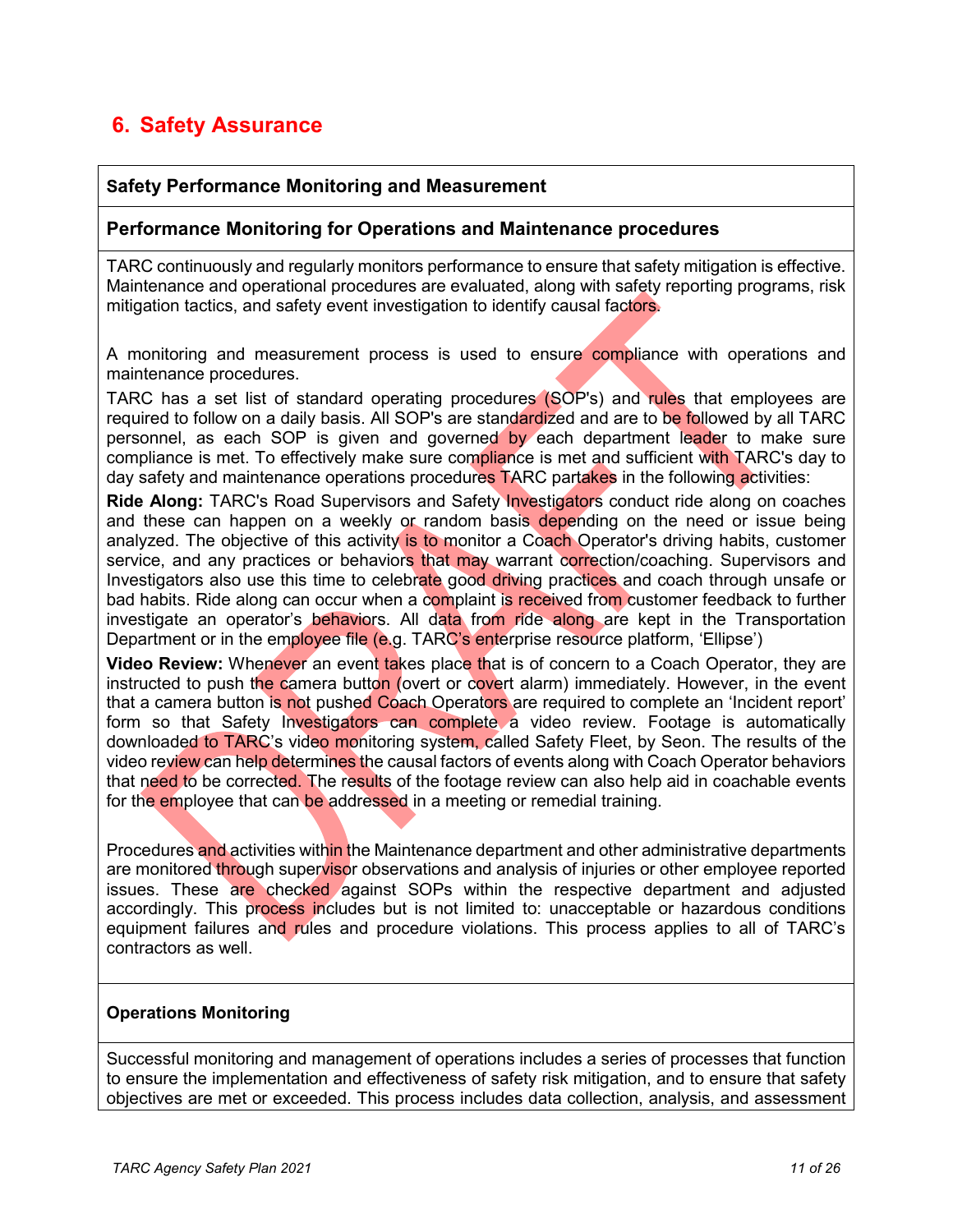of information as well as safety performance monitoring and measurement; management of change; and continuous improvement. These are described in the following sections and subsections.

#### **Data Collection:**

TARC collects data through a variety of methods described in this plan, including daily monitoring through inspections, observations and evaluations. The data collected will include leading and lagging indicators. Leading indicators will be used to anticipate and prevent injuries and accidents. This data source can include information collected from road observations, ride check, safety blitzes or the ESRP. Lagging indicators will measure what has happen including accidents and injuries. This metric allows you to analyze historical information, as well as view in real-time if our risk mitigation plans are reducing the accidents and injuries. Data collected will also include behavior-based indicators, which measures the unsafe behaviors present in operations. Safety performance indicators will help measure inputs, outputs, outcomes, or impacts; identifying a signal or early warning sign. Safety performance targets are quantifiable and are the expected change over a period of time.

#### **Data Acquisition Process:**

TARC Safety and Security Department along with Road Supervisors are responsible for the information and reporting process of all safety events (accidents, incidents) along with hazardous conditions received from near miss reporting and other reporting systems or processes.

These process and systems include but are not limited to: accident/ incident reports, employee first report of injury reports, near miss and daily operations reporting. All TARC personnel are encouraged to bring all safety related issues or hazards to management or supervisors with the emphasis being on reporting the issue or concern in a method or format the employee feels comfortable.

#### **Data Analysis:**

The data collected is then in turn analyzed for trends, curves, outliers or other inconsistencies. Causal factors are determined through investigations and deeper analysis. Identified hazards are submitted with recommendations for corrective action, after interviews with personnel involved in the affected department(s) are conducted and documentation is presented.

#### **Investigations of Safety Events**

The Director of Safety and/or Safety Investigators are responsible investigating all safety events including accidents. The Safety Department is also responsible for making sure that safety event data is recorded and logged into employee database.

All accidents are investigated and classified as preventable or non-preventable. These may be major incidents that involve fatality(ies), serious injury, multiple injuries, pedestrian strikes, fire and/or assault. Major incidents are investigated immediately. All other incidents are investigated in a priority order distributed among Safety Investigators.

Safety Investigators and or Road Supervisor's respond to all safety events. The Director of Safety responds to accidents of severity with the Safety Investigators to assist with the initial investigation process. Once an investigation is complete, all necessary information (including photos and video) pertaining to a specific occurrence is stored in the Safety Department for a period of five (5) years. Closed files, or files older than five years are kept in permanent storage. Records are retained for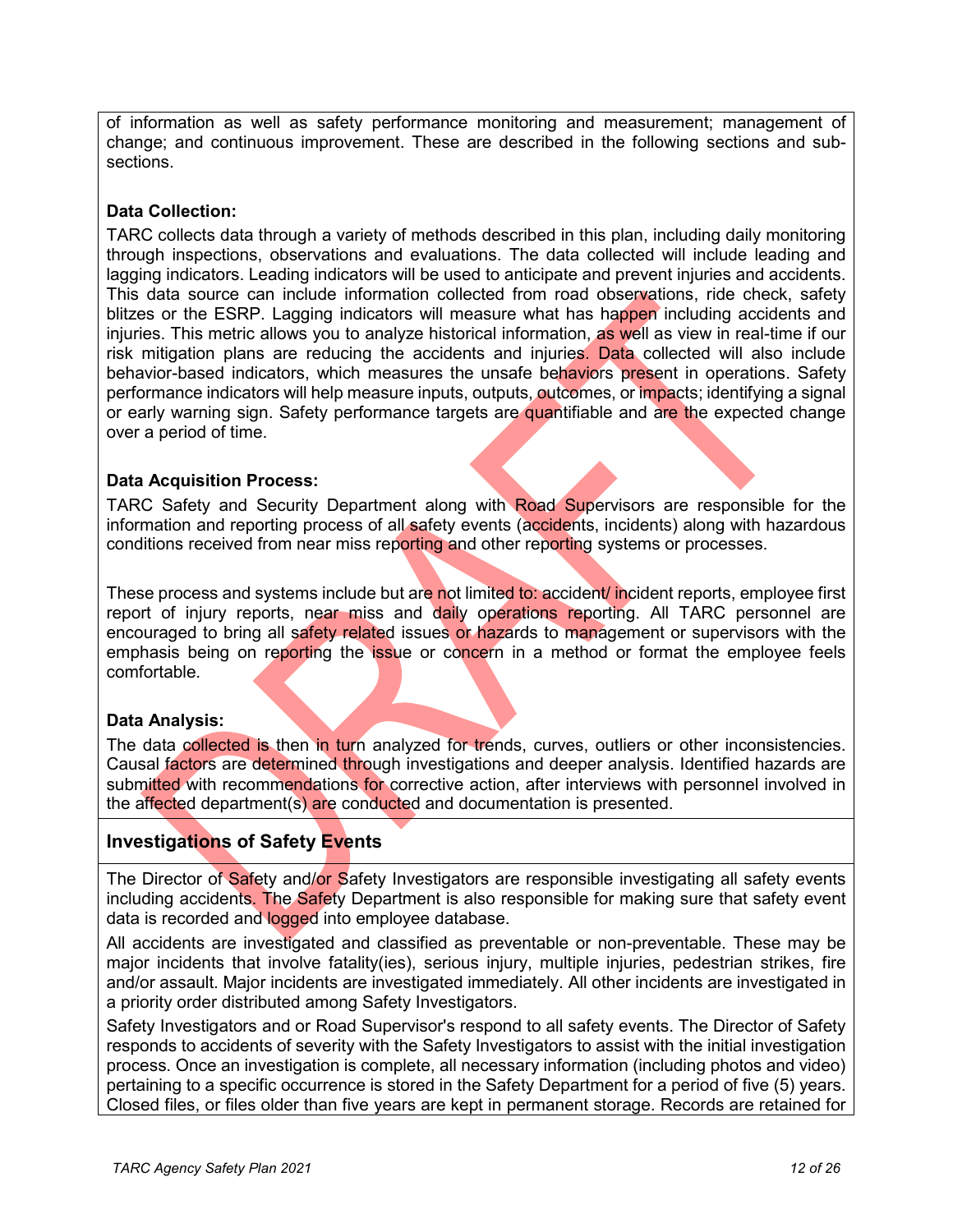five years from the date of occurrence. The following are components of the overall investigation package.

Operator's Report - completed for any TARC related collision or occurrence, includes: basic information (driver's name, time, place, location of vehicles, etc.).

Incident Report - completed for any passenger falls, bumps, seizures, disturbances, etc. or for a witness to an accident.

Supervisors Investigation Report - utilized by the Road Supervisor when responding to an accident scene.

First Report of Injury - completed by the employee for any work related injury.

#### **Procedures and process for Safety Investigations**

Given the complexity of road operations and the high number of possible types of safety events, TARC has multiple and procedures that are followed when investigating a safety event involving TARC property, vehicles, coaches and or personnel.

Safety Investigators and/or Road Supervisors are responsible for responding to safety events such as accidents and incidents as needed, often on a daily basis. In the event that an accident, incident or any other safety event is major or life threatening; local law enforcement will also respond and any information from the incident will be incorporated in the Safety Investigator's report for that event. For accident and incidents not involving a Coach Operator, staff members in the Transportation or Maintenance departments are required to notify the Safety Investigator on duty. In the event of serious injury or fatality the Accountable Executive will be notified.

For accidents and incidents that involve a Coach or Coach Operator, the following steps are taken: Coach Operators are required to notify Radio Room if involved in an accident or incident immediately

Radio Room then notifies a Safety Investigator or a Road Supervisor if Investigator is not available Safety Investigator is responsible for arriving at the scene in a timely fashion with all the paperwork and tools to conduct a thorough investigation

Once Safety Investigator is on scene they are responsible for obtaining all information essential to the details of the investigation; this includes the operator, passengers and all other parties possibly involved in the event. Safety Investigator then begins the investigation process which includes the following:

- − Taking photos of the scene
- − Noting the weather conditions and climate
- − Identifying the factors in the safety event
- − Collecting essential informational at the scene of the event
- − Making a decision if post-accident drug and alcohol screening is needed
- − Making a decision if a replacement swap coach is needed
- − Making sure the Coach Operator is well enough to continue on route
- − Noting vehicle damage and fluids

TARC's Chief Safety Officer reviews these activities and reports at least weekly and the resulting analysis may lead to possible:

−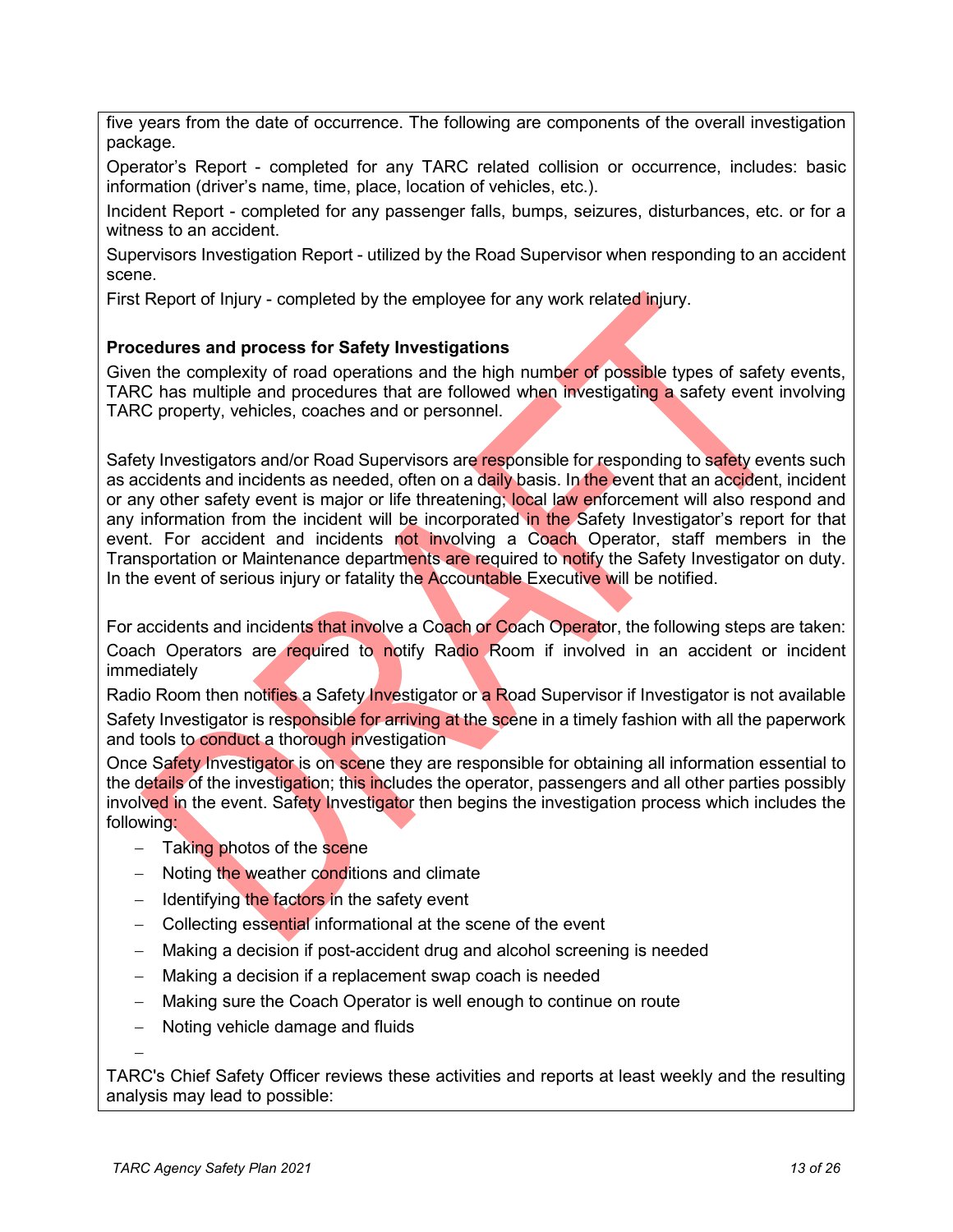Inspection of equipment

Discipline, Coaching and or Retraining for unsafe rules or work practices

Safety Investigators determinations of safety events preformed in the departments

#### **Activities to monitor information reported through internal safety reporting programs**

The internal safety reporting program consists of traditional and common methods to accomplish operational safety responsibilities. All accidents and incidents are documented, investigated and reviewed. Safety and Security personnel lead the process. Incidents are investigated and stored acording to policy.

Incidents are tracked in spreadsheets (i.,e. Microsoft Excel) and reviewed for trends and appropriate measures to reduce or eliminate the occurrence. (A new data system called TransTrack is in the early implementation process with a goal of vastly improving data collection, storage and analysis).

The data collected is reported through KPIs and reported monthly to the Board of Directors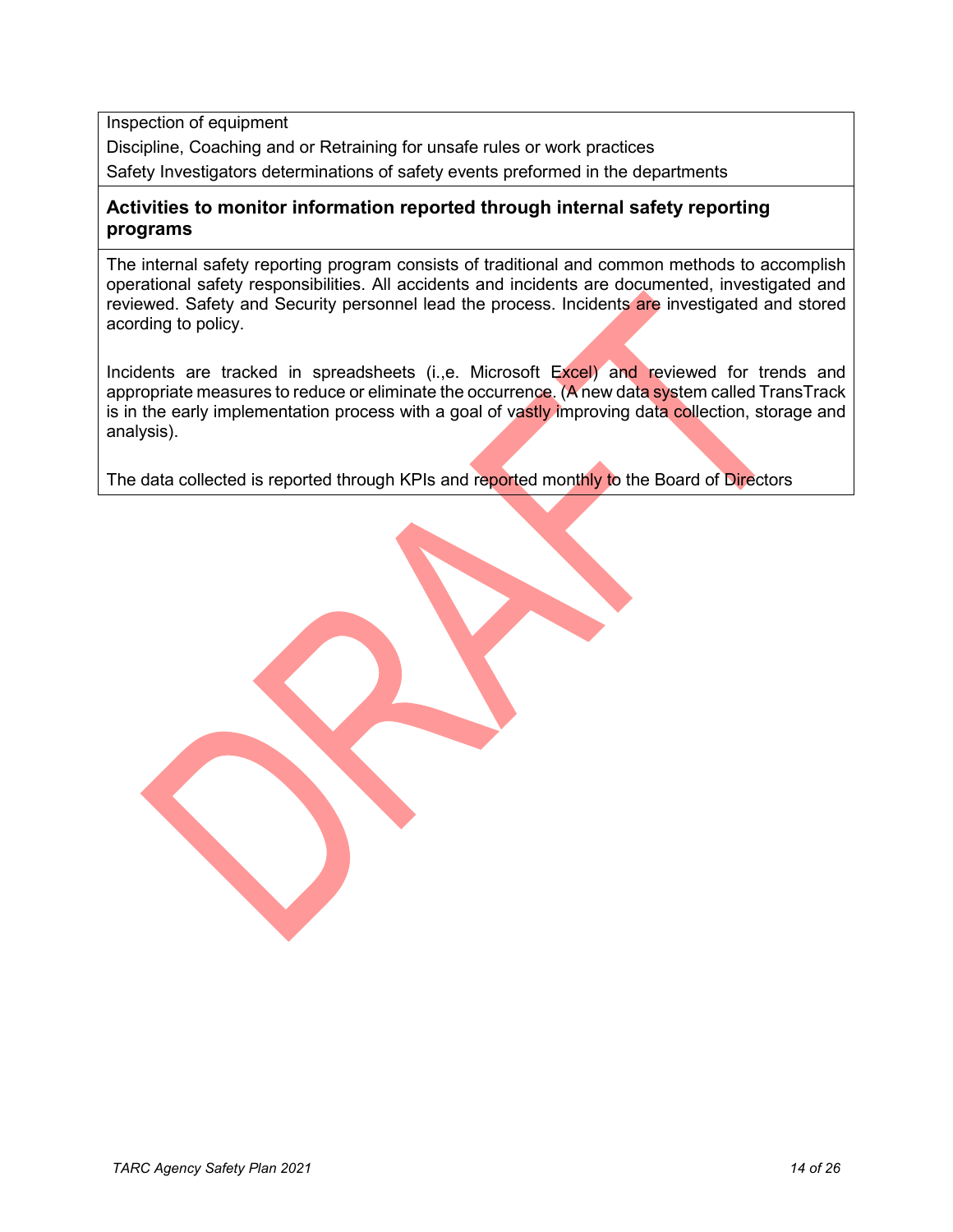#### **Management of Change**

The process for identifying Change is as follows:

- − Recognize the Change
- − Identify the Hazards and Risks (Minimized, Controlled and Totally Avoided)
- − Understand the hazards that are controllable (Feasible or Can be Implemented so that no dangers are presented or does the change created due to the hazard overshadow the reward)
- − Perform a Pre-Safety Review to ensure that all safety measures are in place
- − Implement the change after a throughout review of the risk and the impact on employees.
- − Ensure that all safety measures are in place and employees are trained properly on the changes.
- The implementation of the change goes into effect with instructional learning, hands on training and/or other learning measures are utilized to ensure proper training which will result in zero accidents or incidents.
- The final process will be to ensure that management and employees execute the new process, evaluate the changes and ensure that management retains continuous feedback and reports pertaining to the changes and the day to day operation.

#### **Continuous Improvement**

The overall safety performance of the system and the performance of activites will be continuously measured and evaluated to determine the effectiveness and appropriateness of risk mitiagtions. The data and information that will be collected through the Safety Assurance activities will inform possible rrecommendations for improvement, assessments regarding the effectiveness of this plan, and/or identify areas for improvement. A mitigation and monitoring process is also in place. TARC will continue to monitor and evaluate, which could lead to revisions in proceses or strategies to ensure that mitigations are effective.

These activites will include the following:

- 1. Identify the Hazard and or Risk
- 2. The Chief Safety Officer will then collect the data concerning the Hazard or Risk and investigate the deficiencies and the possible impact
- 3. Coordinate a meeting with other stakeholders that could be potentially impacted by the deficiencies and develop a plan. The plan will include action items to decrease the potential deficienes, the impact that it will have on the company or those directly affected by the potiental deficiency. Once the plan is firm the Chief Safety Officer will then prepare a final report for the Accountable Executive
- 4. The Chief Safety Officer will meet with the Accountable Executive to present the Hazard or Risk, the effect it may have on the company if not address, present the stakeholders, review the plan on how the deficiency wil be addressed , actionable items that will have to be address by the Accountable Executive and Stakeholders,
- 5. The Accountable Executive will then approve the plan, communicate how the plan will introuduced, monitored and enforced.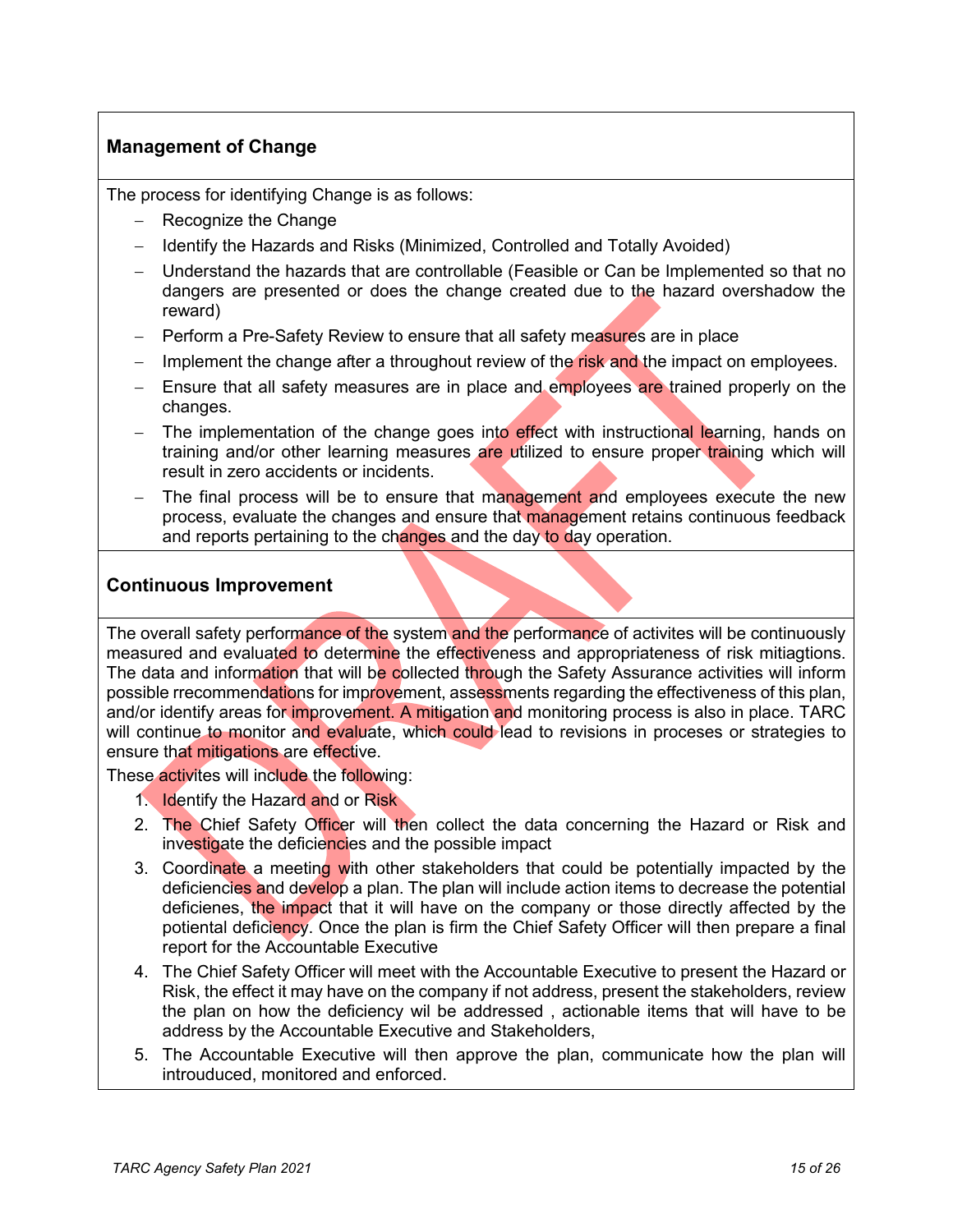6. The Accountable Executive and the Chief Safety Officer will then implement the plan, conduct monthly or quarterly reviews on the plan based on the level of severity of the plan, feedback from the employees/ stakeholders

A mitigation monitoring and change management process helps to ensure that safety performance monitoring and measurement activities are performed and seek to confirm that mitigations are effective, appropriate and fully implemented. The mitigation monitoring plan may include the selected safety risk, mitigation, the indicators or targets, description of how it will be monitored, timeframe, responsibility and updates. It includes periodic audit of contractor safety plans, Safety Data Sheets and Personal Protective Equipment requirements and will be conducted by the Safety and Security team.

The mitigation process does not address the mitigation and monitoring activities that is included in the Corrective Action Plan, which documents the corrective action and helps address short-term defects or compliance issues. The Corrective Action Plan is intended to eliminate the behavior that caused the event, while mitigation monitoring is to continuously monitor the hazard. The mitigation process is managed by the Safety and Security team with assistance from departmental leads. The mitigation process requires periodic reviews to ensure that the risk level is being mitigated and reduction of the frequency of the hazard is taking place.

Additionally, as needed, internal reviews are used to compliment safety efforts and serve to gauge safety effectiveness. Reviews are necessary in achieving the objectives of this plan and include compliance with management safety policies identified in the plan. Some reviews are targeted to areas of concern discovered perhaps in data analysis or as a result of an unforeseen event. Safety reviews or spot checks are sometimes traceable to a single activity. For example: Lug nut checks, horns, lights, brakes or other system safety checks. Reviews of operator files reveal training needs and documentation completeness, and allow for a more thorough training effort. System documentation is also reviewed. Types of documentation include those referenced in this plan along with incident reports, maintenance inspections, etc.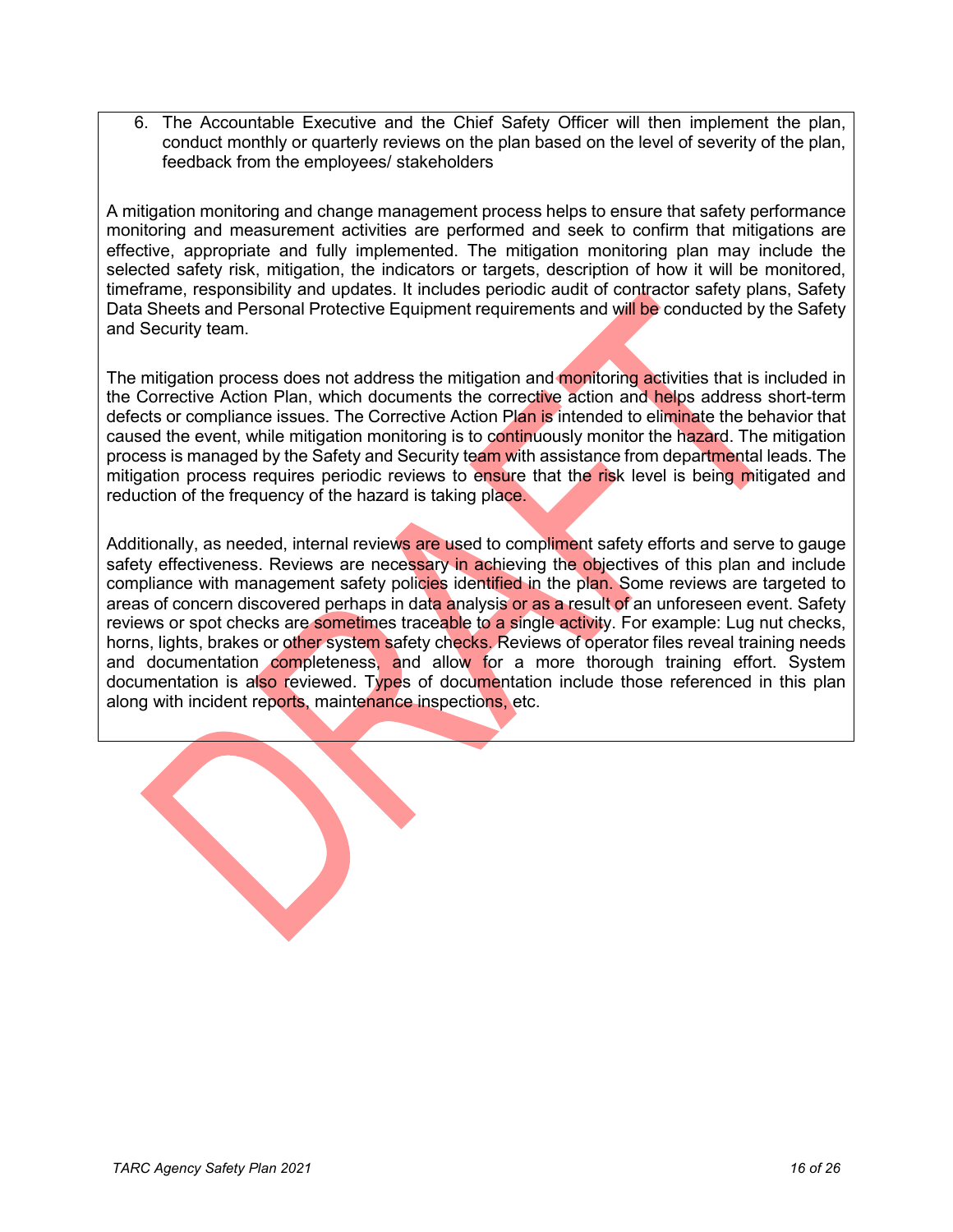### **7. Safety Promotion**

#### **Competencies and Training**

All employees undergo new hire training based upon the specific job description and function. This training includes all employees including, operators, trainers, supervisors, maintenance staff, operations and management personnel.

Annual refresher training on key areas will be conducted along with periodic promotion of prevention activities. Maintenance department monthly training focuses on OSHA compliance for shop safety. The training complies with current state and federal standards and covers potential safety and health hazards as well as safe work practices and procedures to eliminate or minimize hazards.

Coach Operators receive refresher training annually or remedial training as needed throughout their employment. The training topics can include, but is not limited to, defensive driving techniques, Americans with Disabilities and wheelchair securement activities, pedestrian and bicyclist awareness; these training activities may include behind-the-wheel or other methods for hands on training. The training provided will help to evaluate job skills and determine if subsequent retraining is needed.

Employees who are returning to work after an extended leave or employees who have been involved in an accident will receive refresher skill training. Training, retraining, proficiency checks and safety meeting attendance will be recorded and documented. Training records are kept by the department and will include the following:

- Date of Training
- Employee Names
- Copies of training materials
- Training Subject
- Location of Training
- Name of Trainer
- **Signature of Trainer and trainee**

Job knowledge and skills are verified through observations and evaluations. Job specific training programs have been developed to enhance safety skills necessary for safe, secure, and reliable customer service. A training audit and training needs assessment will be conducted at least biannually, or as a result of activities or actions resulting from this plan's implementation.

#### **Safety Communication**

The Safety and Security Department is responsible for communicating information about this plan and works with other departmnets to ensure employees are made aware of their responsibilities for upholding a safety culture, the tenets of this plan and the safety policy statement.

Safety and Security Department employees maintain a continuous safety communication campaign via meetings, memos, bulletins, toolbox talks, other safety messages and the efforts of the Health and Safety Committee. Every month the Safety and Security team members prepare a safety and injury prevention topic that is reviewed to refresh fundamentals and key learning points.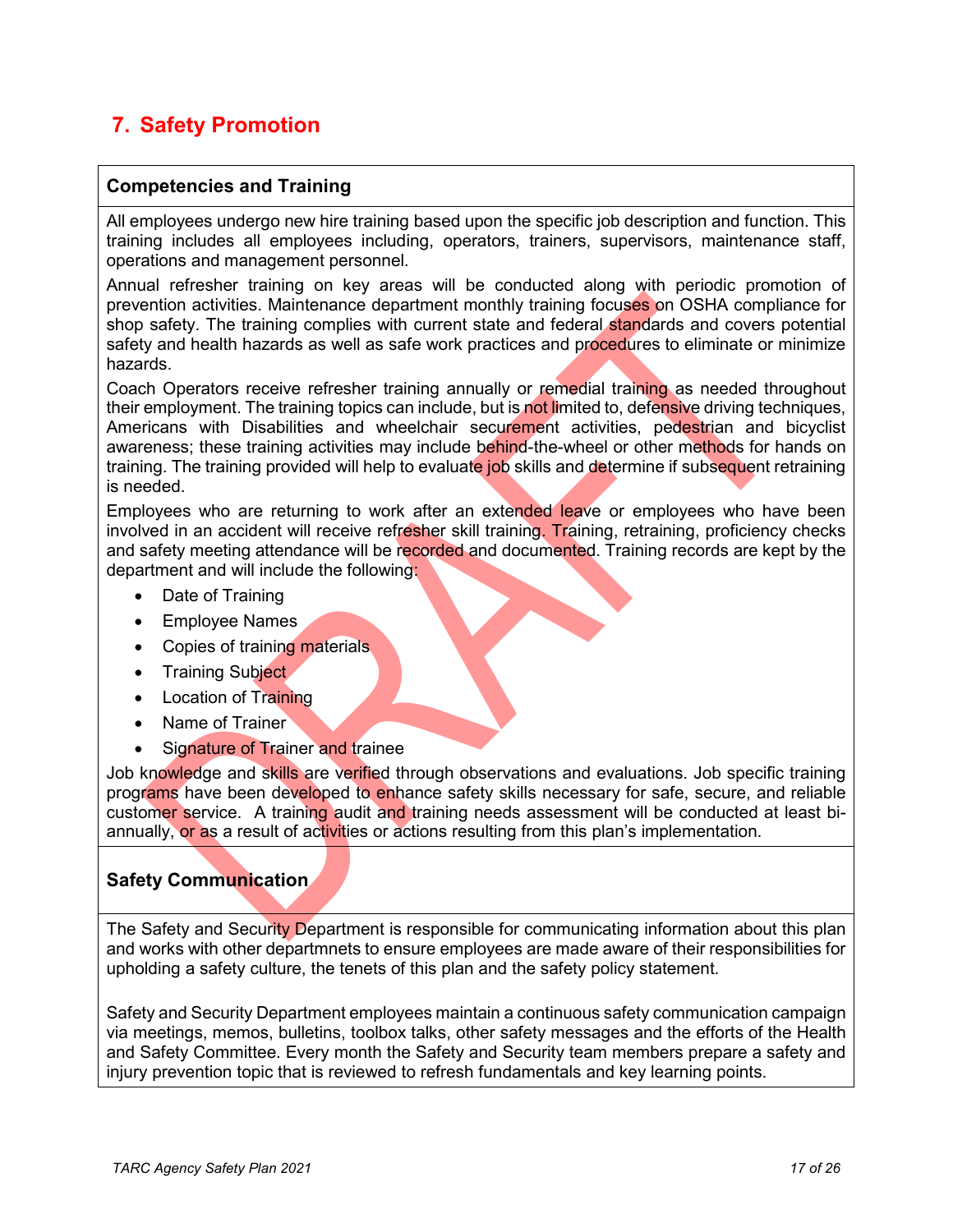Information concerning safety hazards or issues is provided to employees through new hire, refresher or remedial training, safety committee meeting minutes, company–wide or departmental meetings, safety buzz sessions, memos or other written communications. Information may be distributed in printed format and/or displayed on digital message boards throughout TARC's facilities. A Safety Executive Brief is emailed to senior management that includes on accidents and incdients that occurred the previous day.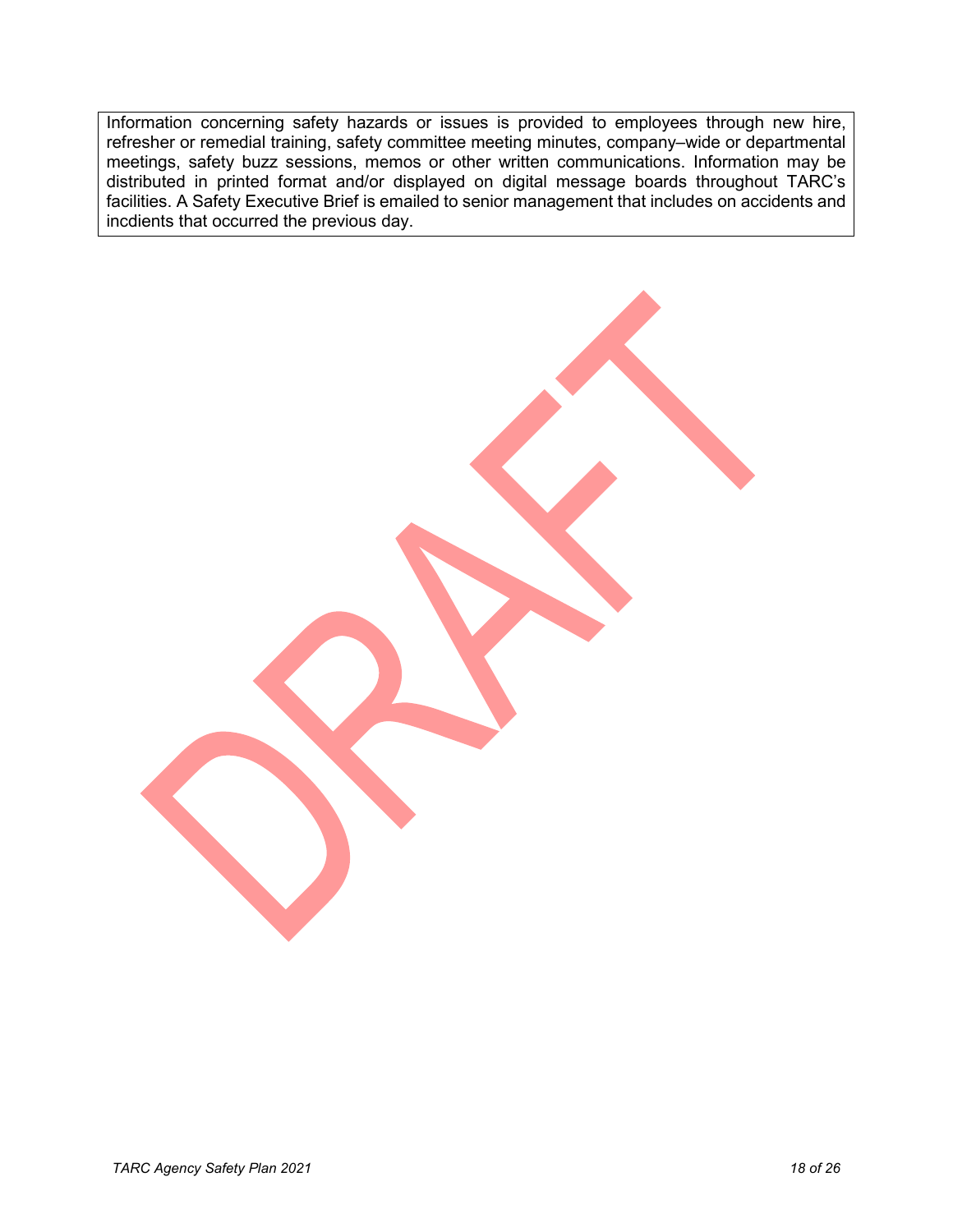## **Additional Information**

#### **Supporting Documentation**

TARC retains required safety management documentation for at least three (3) years and will make this documentation available upon request to the FTA or other oversight agencies.

#### **Definitions of Special Terms**

| Term | <b>Definition</b>                                                                                                                                                                                                                                 |  |  |
|------|---------------------------------------------------------------------------------------------------------------------------------------------------------------------------------------------------------------------------------------------------|--|--|
|      | Hazard: A condition that is pre-requisite to a mishap.                                                                                                                                                                                            |  |  |
|      | Risk: An expression of the possibility of a mishap in terms of hazard<br>severity and hazard probability.<br>Hazard: A condition that is pre-requisite to a mishap.                                                                               |  |  |
|      | Risk: An expression of the possibility of a mishap in terms of hazard<br>severity and hazard probability.                                                                                                                                         |  |  |
|      | Safety: Freedom from accidental danger                                                                                                                                                                                                            |  |  |
|      | System Safety: The application of engineering and management<br>principles, criteria, and techniques to optimize safety within the<br>constraints of operational effectiveness, time, and cost throughout all<br>phases of the system life cycle. |  |  |
|      | Acceptable Risk: The residual risk remaining after controls have been<br>applied to associated hazards.                                                                                                                                           |  |  |
|      | Assumed Risk: A specific, analyzed, residual risk accepted at an<br>appropriate level of management. Ideally the risk has had analysis of<br>alternatives for increasing control and evaluation of significance of<br>consequences.               |  |  |
|      | Accident: An unplanned and sometimes injurious or damaging event that<br>interrupts the normal progress of an activity and is invariably preceded<br>by an unsafe act or unsafe condition or some combination thereof.                            |  |  |
|      | Catastrophic: The possibility of death or system loss exists, thereby<br>requiring immediate cessation of the activity or operation until the unsafe<br>act or condition is remedied.                                                             |  |  |
|      | Critical: The potential for sever injury, illness of major system damage<br>exists requiring immediate action.                                                                                                                                    |  |  |
|      | Marginal: Conditions exist that may result in minor injury or minor system<br>damage.                                                                                                                                                             |  |  |
|      | Negligible: Conditions or actions exist that have only slight potential or<br>no ability of causing minor injury or system damage.                                                                                                                |  |  |
|      | Frequent: Likely to occur regularly or continuously                                                                                                                                                                                               |  |  |
|      | Probable: Will occur several times in the life of an item or in fleet inventor                                                                                                                                                                    |  |  |
|      | Occasional: Likely to occur sometime in the life of an item                                                                                                                                                                                       |  |  |
|      | Remote: Unlikely but possible to occur in the life of an item.                                                                                                                                                                                    |  |  |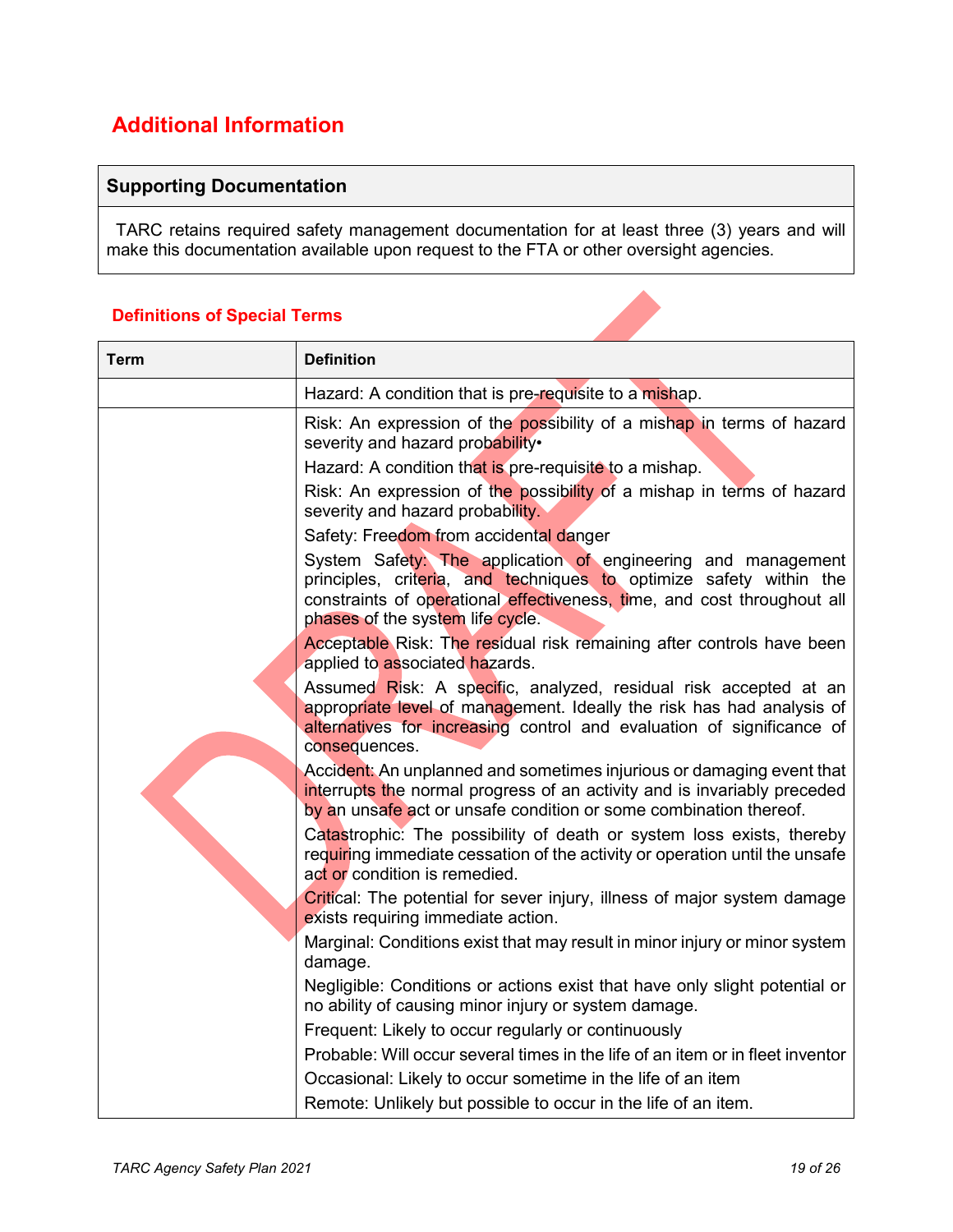| Improbable: So unlikely, it can be assumed occurrence may not be |  |  |  |  |  |
|------------------------------------------------------------------|--|--|--|--|--|
| experienced.                                                     |  |  |  |  |  |

## **List of Acronyms**

| Acronym     | <b>Word or Phrase</b>                  |  |  |  |
|-------------|----------------------------------------|--|--|--|
| <b>TARC</b> | <b>TRANSIT AUTHORITY OF RIVER CITY</b> |  |  |  |
| <b>CSO</b>  | <b>Chief Safety Officer</b>            |  |  |  |
| <b>SOP</b>  | <b>Standard Operating Procedure</b>    |  |  |  |
| <b>ESRP</b> | Employee Safety Reporting Program      |  |  |  |
| <b>TAM</b>  | <b>Transit Asset Management Plan</b>   |  |  |  |
| <b>KPI</b>  | Key Performance Indicator              |  |  |  |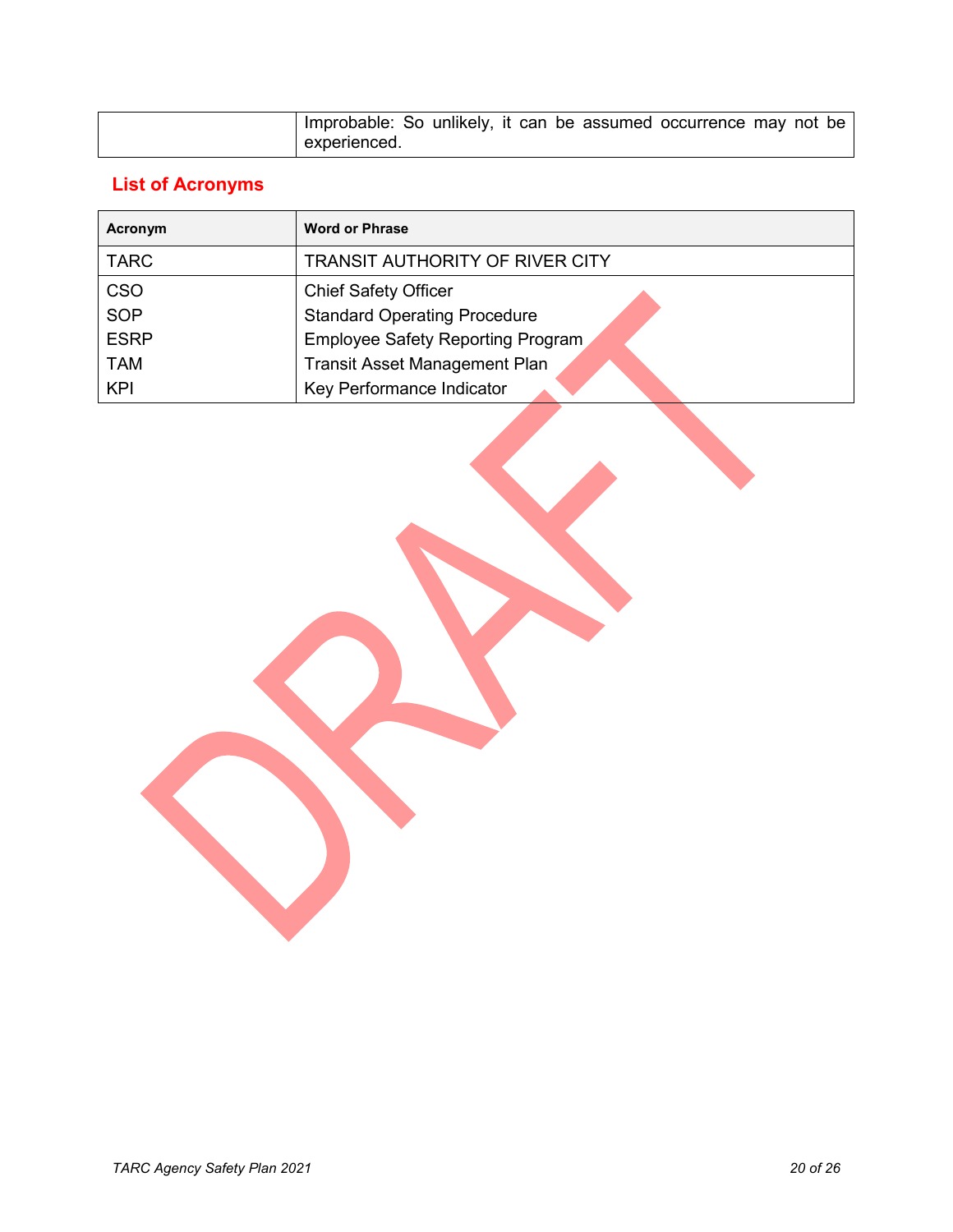## **Attachment A**



#### 1 HAZARD PROBABILITY TABLE

| Probability Level | Description                                                                                             |
|-------------------|---------------------------------------------------------------------------------------------------------|
| A - Frequent      | Likely to occur frequently. Continually experienced in the<br>fleet/inventory.                          |
| B-Probable        | Likely to occur several times in life of an item.<br>Likely to occur frequently in the fleet/inventory. |
| C-Occasional      | Likely to occur sometime in life of an item.<br>Likely to occur several times in the fleet/inventory.   |
| $D -$ Remote      | Unlikely, but possible to occur in the life of an item.<br>Reasonably expected in the fleet/inventory.  |
| E - Improbable    | So unlikely, occurrence is not expected.<br>Unlikely to occur, but possible in the fleet/inventory.     |

#### 2 RISK ASSESSMENT FREQUENCY/SEVERITY MATRIX

#### Severity

| Frequency    | Catastrophic | C.<br>Critical | ٩<br>Marginal | Negligible |
|--------------|--------------|----------------|---------------|------------|
| A - Frequent | 1/A          | 2/A            | 3/A           | 4/A        |
| B-Probable   | 1/B          | 2/B            | 3/B           | 4/B        |
| C-Occasional | 1/C          | 2/C            | 3/C           | 4/C        |
| $D$ – Remote | 1/D          | 2/D            | 3/D           | 4/D        |
| E-Improbable | 1/E          | 2/E            | 3/E           | 4/E        |

#### 3 HAZARD RESOLUTION TABLE

| Severity / Frequency              | <b>Resolution</b>                                                              |
|-----------------------------------|--------------------------------------------------------------------------------|
| 1/A   1/B   1/C   2/A   2/B   3/A | Unacceptable-correction required.                                              |
| 1/D   2/C   2/D   3/B   3/C       | Unacceptable-correction may be required<br>after review by Executive Director. |
| 1/E   2/E   3/D   3/E   4/A   4/B | Acceptable-with review by Executive Director                                   |
| 4/C   4/D   4/E                   | Acceptable-without review.                                                     |
|                                   |                                                                                |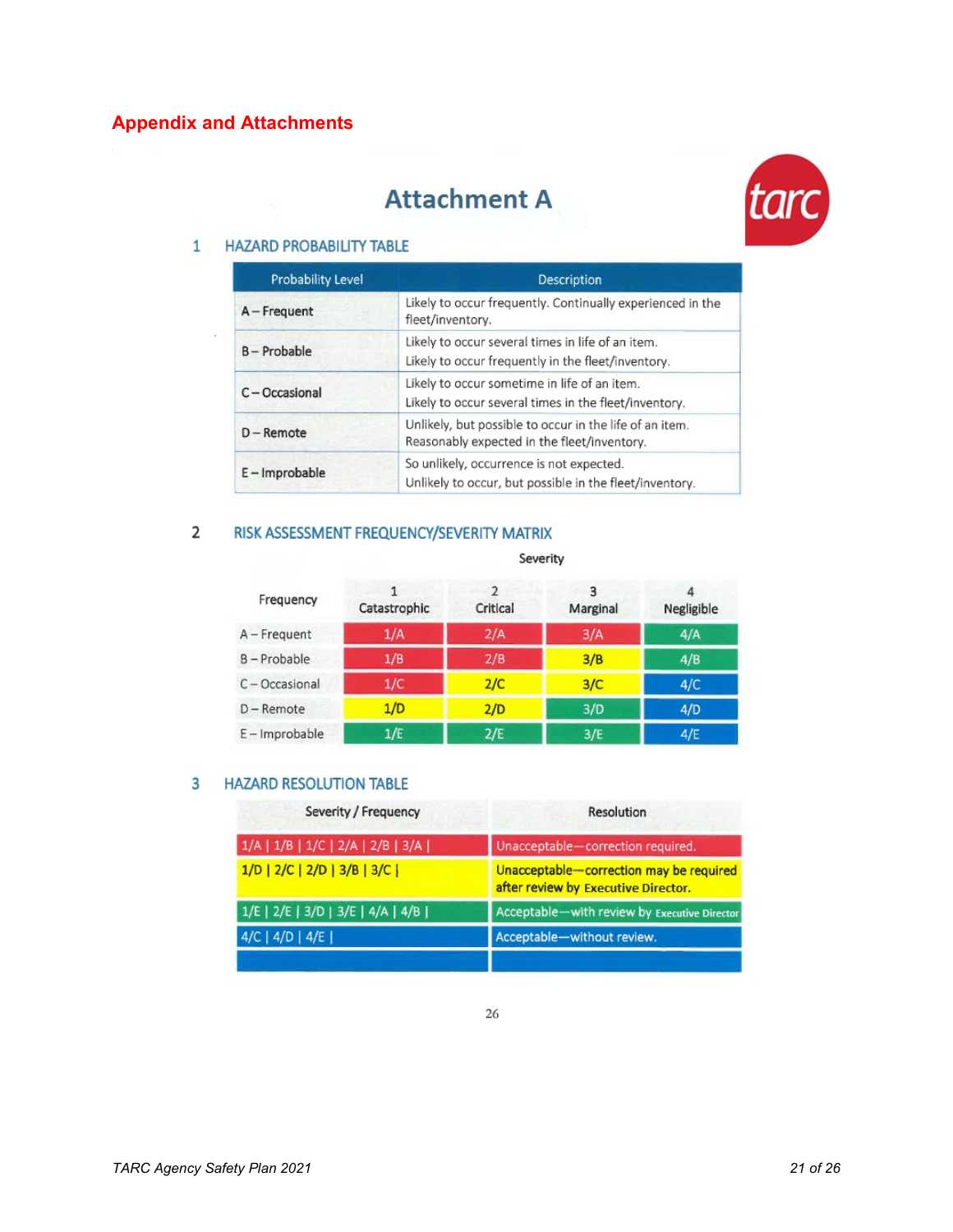## **Attachment B**

|                          |                                                                                                  | <b>Transit Authority of River City</b> |                                                          |                   |                     |  |
|--------------------------|--------------------------------------------------------------------------------------------------|----------------------------------------|----------------------------------------------------------|-------------------|---------------------|--|
| This report<br>concerns: | $\Box$ Hazard $\Box$ Risk $\Box$ Near Miss $\Box$ Other                                          |                                        |                                                          |                   |                     |  |
| Hazard Type:             | Policy/Procedure $\Box$ Operational $\Box$ Environmental $\Box$ Equipment/Design $\Box$ Training |                                        |                                                          |                   |                     |  |
| <b>REPORTED BY:</b>      | $\Box$ Employee                                                                                  |                                        | $\Box$ Customer/Passenger $\Box$ Other:                  | ie: PD or FD      |                     |  |
|                          | NAME:                                                                                            |                                        |                                                          | LOCATION:         |                     |  |
|                          |                                                                                                  | Description of Safety Concern:         |                                                          |                   |                     |  |
|                          |                                                                                                  |                                        |                                                          |                   |                     |  |
|                          |                                                                                                  | PHOTOS:                                | $\Box$ Yes $\Box$ No                                     |                   |                     |  |
|                          | Hazard Analysis:<br>According to Hazard Severity Matrix                                          |                                        | $\Box$ 2 Critical                                        | $\Box$ 3 Marginal | $\Box$ 4 Negligible |  |
|                          |                                                                                                  |                                        | <b>Recommended Safety Risk Mitigation</b>                |                   |                     |  |
|                          |                                                                                                  |                                        |                                                          |                   |                     |  |
|                          |                                                                                                  |                                        | <b>Director of Safety and Security Comments/Actions:</b> |                   |                     |  |
|                          |                                                                                                  |                                        |                                                          |                   |                     |  |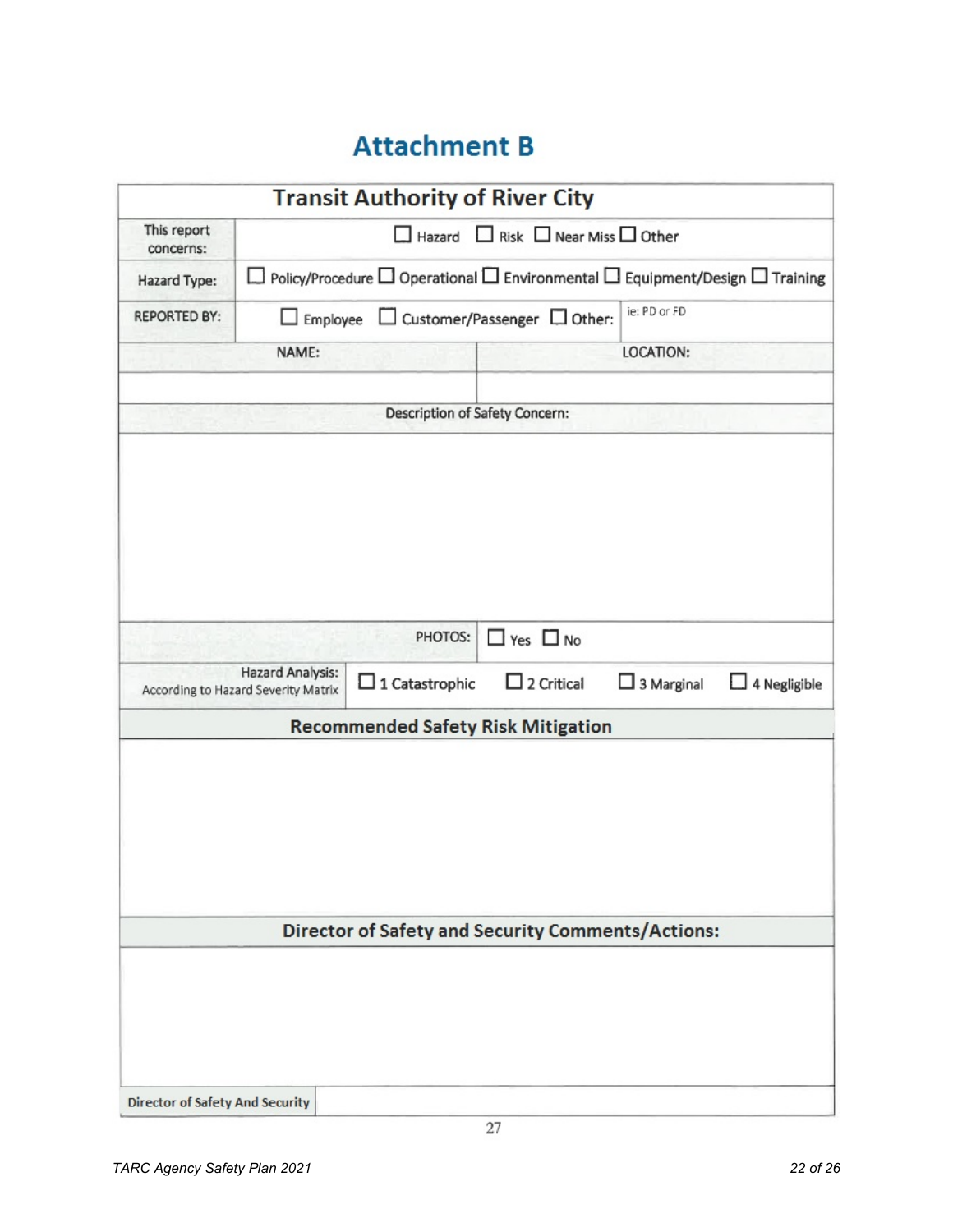## **Continuous Improvement Process**



**Definition**: Continuous Improvement Process is an ongoing effort to improve products, services, or processes. Those processes are constantly evaluated and improved in the light of their efficiency, effectiveness and flexibility.

**Purpose**: The purpose of CPI is designed to empower employees to solve problems that negatively affect them and gradually improve the efficiency of their work processes.

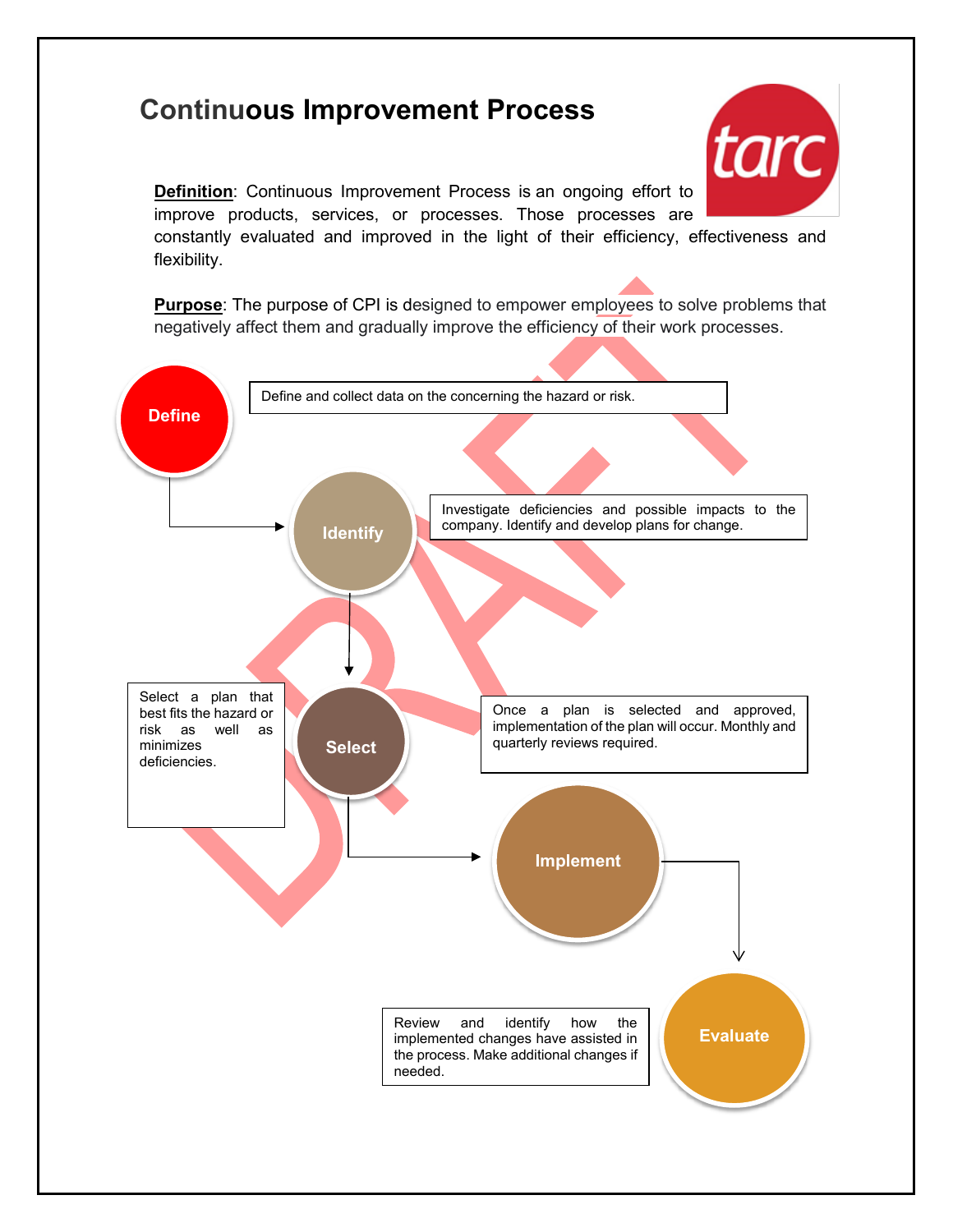## **Risk Mitigation Process**

**Definition**: Risk Mitigation is a strategy to reduce and manage the impact of a potential identified risk and/or hazard to an acceptable level.



**Purpose**: The Risk Mitigation process will assist and prepare TARC to consistently monitor to see if changes need to be made or the course of action currently being taken is the most efficient for the current risk or hazard.

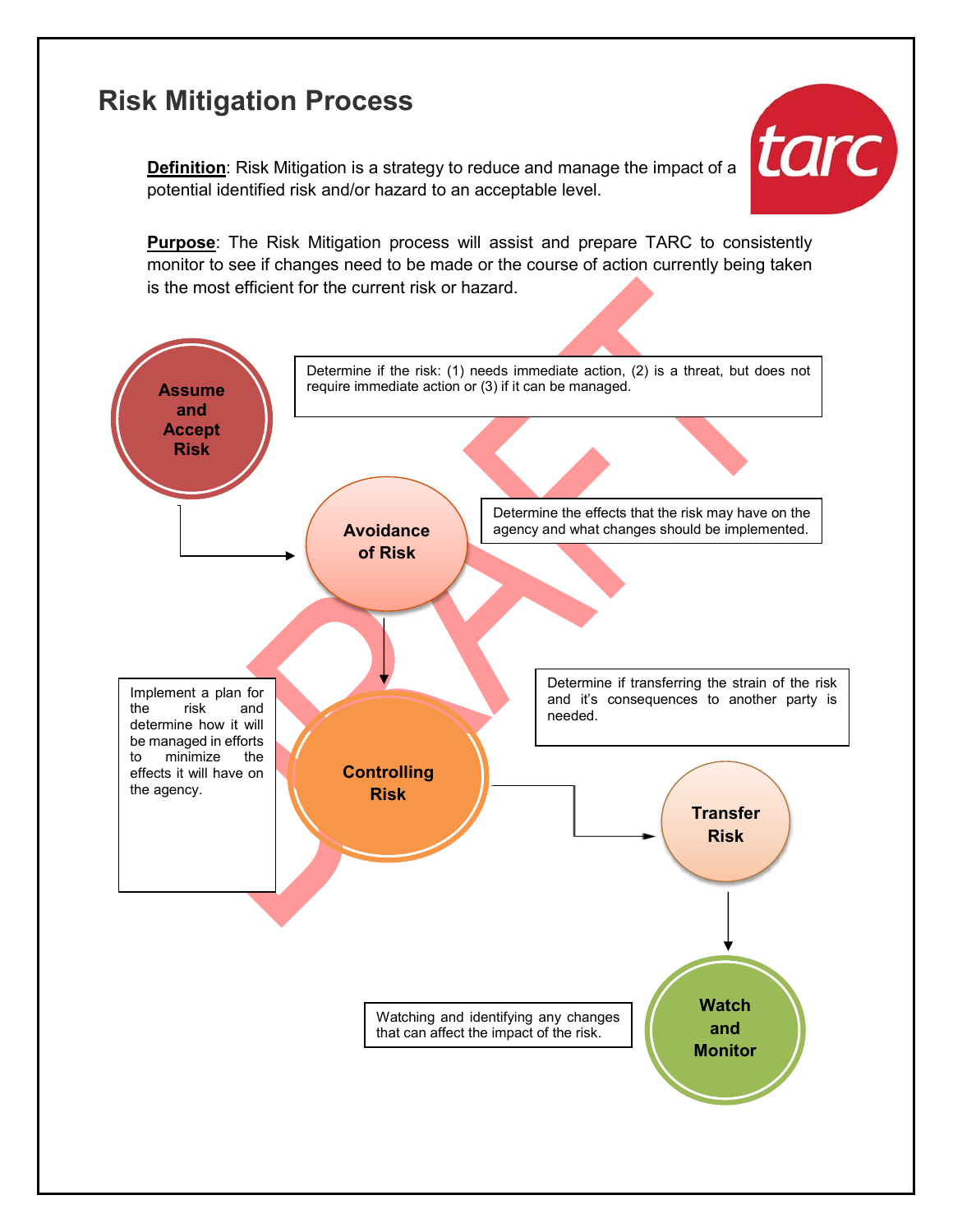| <b>Risk Assessment Matrix</b> |                    |                    |                    |  |  |
|-------------------------------|--------------------|--------------------|--------------------|--|--|
| <b>Likelihood / Severity</b>  | Catastrophic (1)   | Serious (2)        | Marginal (3)       |  |  |
| <b>Frequent (A)</b>           | <b>HIGH (1A)</b>   | HIGH (2A)          | <b>MEDIUM (3A)</b> |  |  |
| <b>Occasional (B)</b>         | <b>HIGH (1B)</b>   | <b>MEDIUM (2B)</b> | LOW (3B)           |  |  |
| Remote (C)                    | <b>MEDIUM (1C)</b> | <b>MEDIUM (2B)</b> | LOW (3C)           |  |  |

| <b>Safety Risk Index</b> | <b>Criteria by Index</b>                                                                                                                                     |
|--------------------------|--------------------------------------------------------------------------------------------------------------------------------------------------------------|
| <b>HIGH</b>              | Unacceptable - Action Required:<br>Safety risk must be mitigated or eliminated.                                                                              |
| <b>MEDIUM</b>            | Undesirable - Management Decision:<br><b>Executive management must decide whether to accept</b><br>safety risk with monitoring or require additional action. |
| <b>LOW</b>               | <b>Acceptable with Review:</b><br>Safety risk is acceptable pending management review.                                                                       |